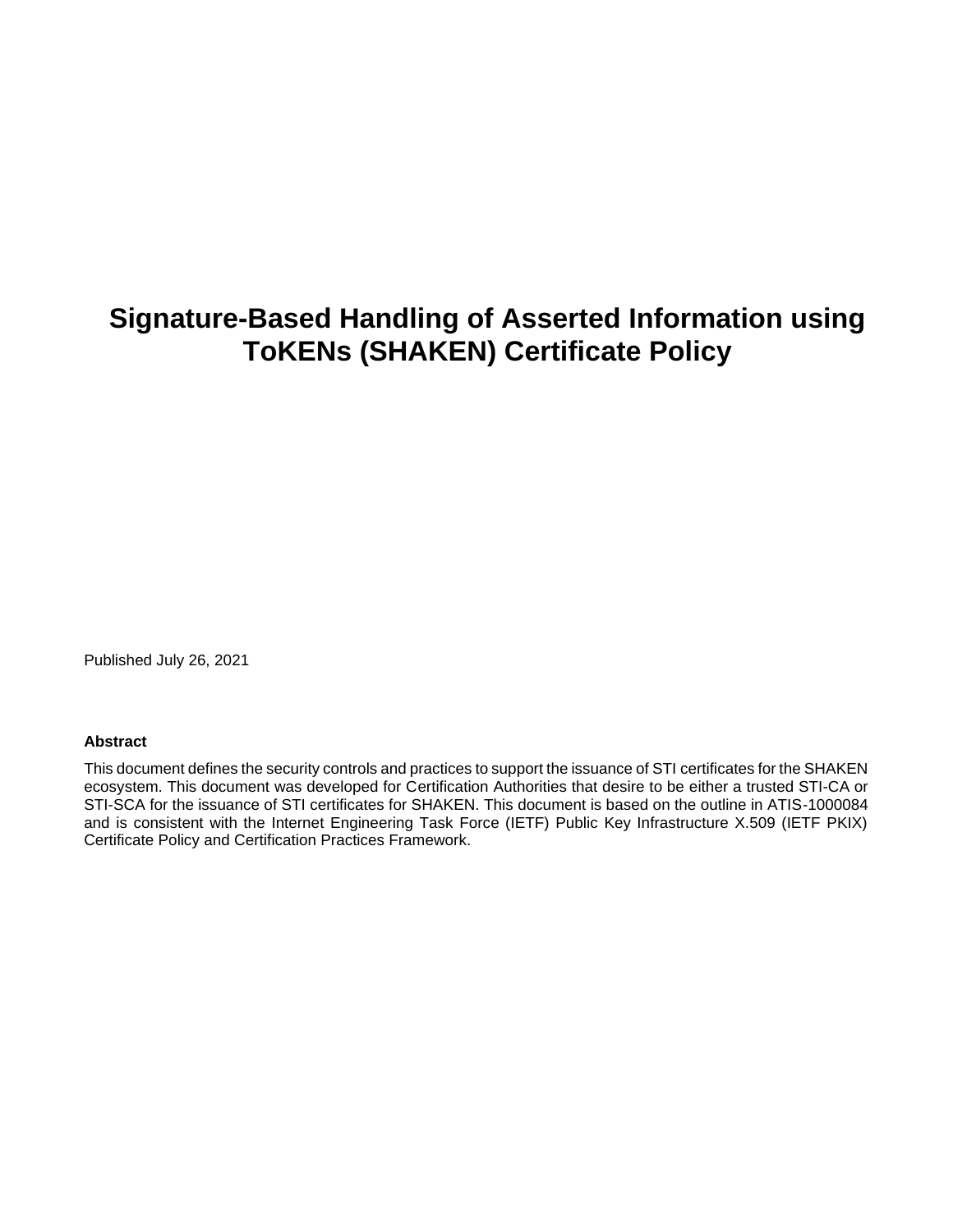#### **Table of Contents**

| 1            |       |  |
|--------------|-------|--|
| 1.1          |       |  |
| 1.2          |       |  |
| 1.3          |       |  |
| 1.4          |       |  |
|              | 1.4.1 |  |
|              | 1.4.2 |  |
|              | 1.4.3 |  |
|              | 1.4.4 |  |
|              | 1.4.5 |  |
|              | 1.5   |  |
|              | 1.5.1 |  |
|              | 1.5.2 |  |
|              | 1.6   |  |
|              | 1.6.1 |  |
|              | 1.6.2 |  |
|              | 1.6.3 |  |
|              | 1.6.4 |  |
| 1.7          |       |  |
| 1.8          |       |  |
|              | 1.8.1 |  |
|              | 1.8.2 |  |
| $\mathbf{2}$ |       |  |
|              |       |  |
| 2.1          |       |  |
| 2.2          |       |  |
| 2.3          |       |  |
| 2.4          |       |  |
| 3            |       |  |
| 3.1          |       |  |
|              | 3.1.1 |  |
|              | 3.1.2 |  |
|              | 3.1.3 |  |
|              | 3.1.4 |  |
|              | 3.1.5 |  |
|              | 3.1.6 |  |
|              | 3.2   |  |
|              | 3.2.1 |  |
|              | 3.2.2 |  |
|              | 3.2.3 |  |
|              | 3.2.4 |  |
|              | 3.2.5 |  |
|              | 3.2.6 |  |
|              |       |  |
| 3.3          |       |  |
|              | 3.3.1 |  |
|              | 3.3.2 |  |
| 3.4          |       |  |
| 4            |       |  |
| 4.1          |       |  |
|              | 4.1.1 |  |
|              |       |  |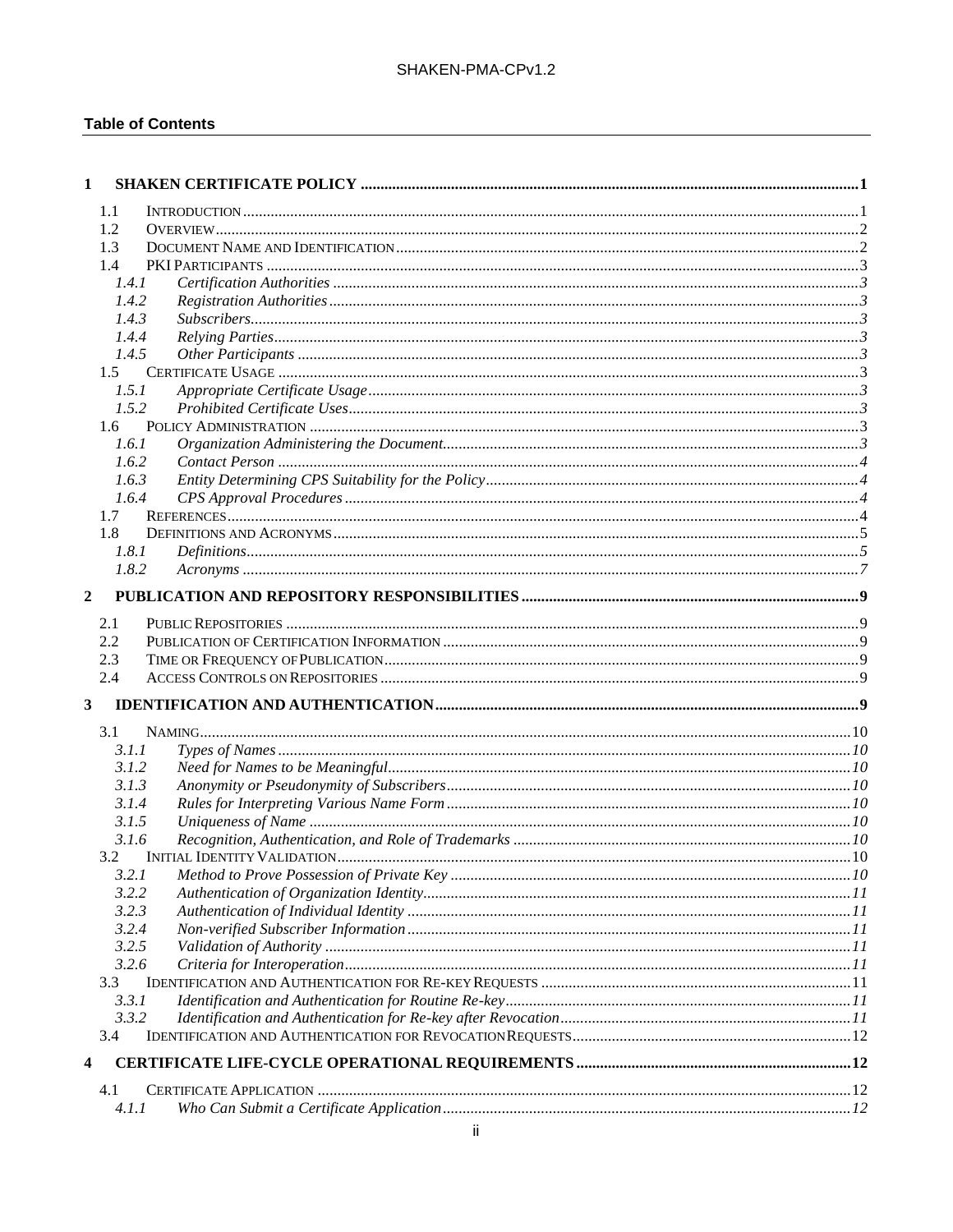| 4.1.2  |  |
|--------|--|
| 4.2    |  |
| 4.2.1  |  |
| 4.2.2  |  |
| 4.2.3  |  |
| 4.3    |  |
| 4.3.1  |  |
| 4.3.2  |  |
| 4.4    |  |
| 4.4.1  |  |
| 4.4.2  |  |
| 4.4.3  |  |
| 4.5    |  |
| 4.5.1  |  |
| 4.5.2  |  |
| 4.6    |  |
| 4.6.1  |  |
| 4.6.2  |  |
| 4.6.3  |  |
| 4.6.4  |  |
| 4.6.5  |  |
| 4.6.6  |  |
| 4.6.7  |  |
| 4.7    |  |
| 4.7.1  |  |
| 4.7.2  |  |
| 4.7.3  |  |
| 4.7.4  |  |
| 4.7.5  |  |
| 4.7.6  |  |
| 4.7.7  |  |
| 4.8    |  |
| 4.8.1  |  |
| 4.8.2  |  |
| 4.8.3  |  |
| 4.8.4  |  |
| 4.8.5  |  |
| 4.8.6  |  |
| 4.8.7  |  |
| 4.9    |  |
| 4.9.1  |  |
| 4.9.2  |  |
| 4.9.3  |  |
| 4.9.4  |  |
| 4.9.5  |  |
| 4.9.6  |  |
| 4.9.7  |  |
| 4.9.8  |  |
| 4.9.9  |  |
| 4.9.10 |  |
| 4.9.11 |  |
| 4.9.12 |  |
| 4.9.13 |  |
| 4.9.14 |  |
| 4.9.15 |  |
| 4.9.16 |  |
|        |  |
|        |  |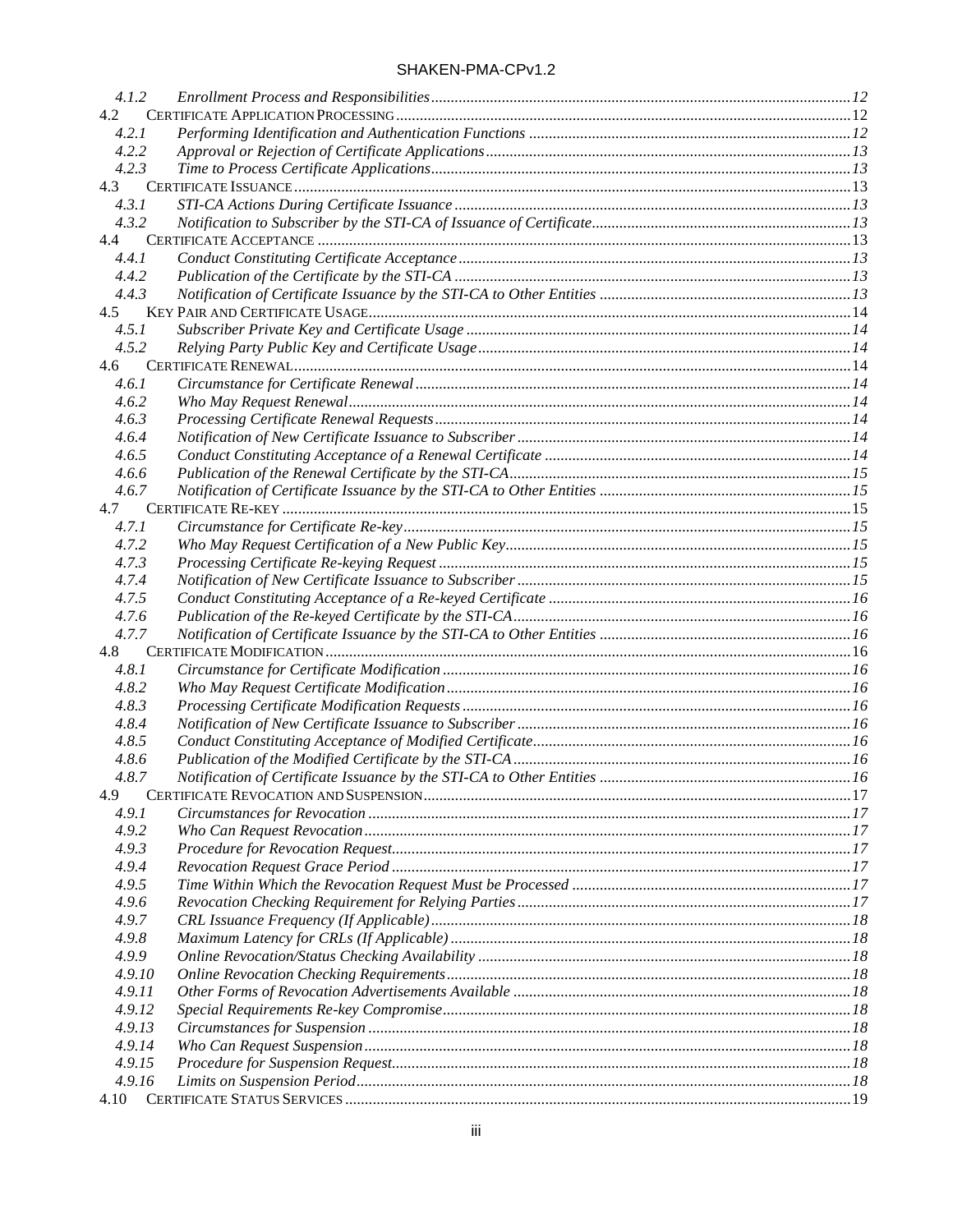| SHAKEN-PMA-CPv1.2 |  |  |
|-------------------|--|--|
|-------------------|--|--|

|      | 4.10.1         |  |
|------|----------------|--|
|      | 4.10.2         |  |
|      | 4.10.3         |  |
| 4.11 |                |  |
| 4.12 |                |  |
|      | 4.12.1         |  |
|      | 4.12.2         |  |
| 5    |                |  |
| 5.1  |                |  |
|      | 5.1.1          |  |
|      | 5.1.2          |  |
|      | 5.1.3          |  |
|      | 5.1.4          |  |
|      | 5.1.5          |  |
|      | 5.1.6          |  |
|      | 5.1.7          |  |
|      | 5.1.8          |  |
| 5.2  |                |  |
|      | 5.2.1          |  |
|      | 5.2.2          |  |
|      | 5.2.3          |  |
|      | 5.2.4          |  |
| 5.3  |                |  |
|      | 5.3.1          |  |
|      | 5.3.2          |  |
|      | 5.3.3          |  |
|      | 5.3.4          |  |
|      | 5.3.5          |  |
|      | 5.3.6          |  |
|      | 5.3.7          |  |
| 5.4  | 5.3.8          |  |
|      | 5.4.1          |  |
|      | 5.4.2          |  |
|      | 5.4.3          |  |
|      | 5.4.4          |  |
|      | 5.4.5          |  |
|      | 5.4.6          |  |
|      | 5.4.7          |  |
|      | 5.4.8          |  |
| 5.5  |                |  |
|      | 5.5.1          |  |
|      | 5.5.2          |  |
|      | 5.5.3          |  |
|      | 5.5.4          |  |
|      | 5.5.5          |  |
|      | 5.5.6          |  |
|      | 5.5.7          |  |
| 5.6  |                |  |
| 5.7  |                |  |
|      | 5.7.1          |  |
|      | 5.7.2          |  |
|      | 5.7.3<br>5.7.4 |  |
| 5.8  |                |  |
| 5.9  |                |  |
|      |                |  |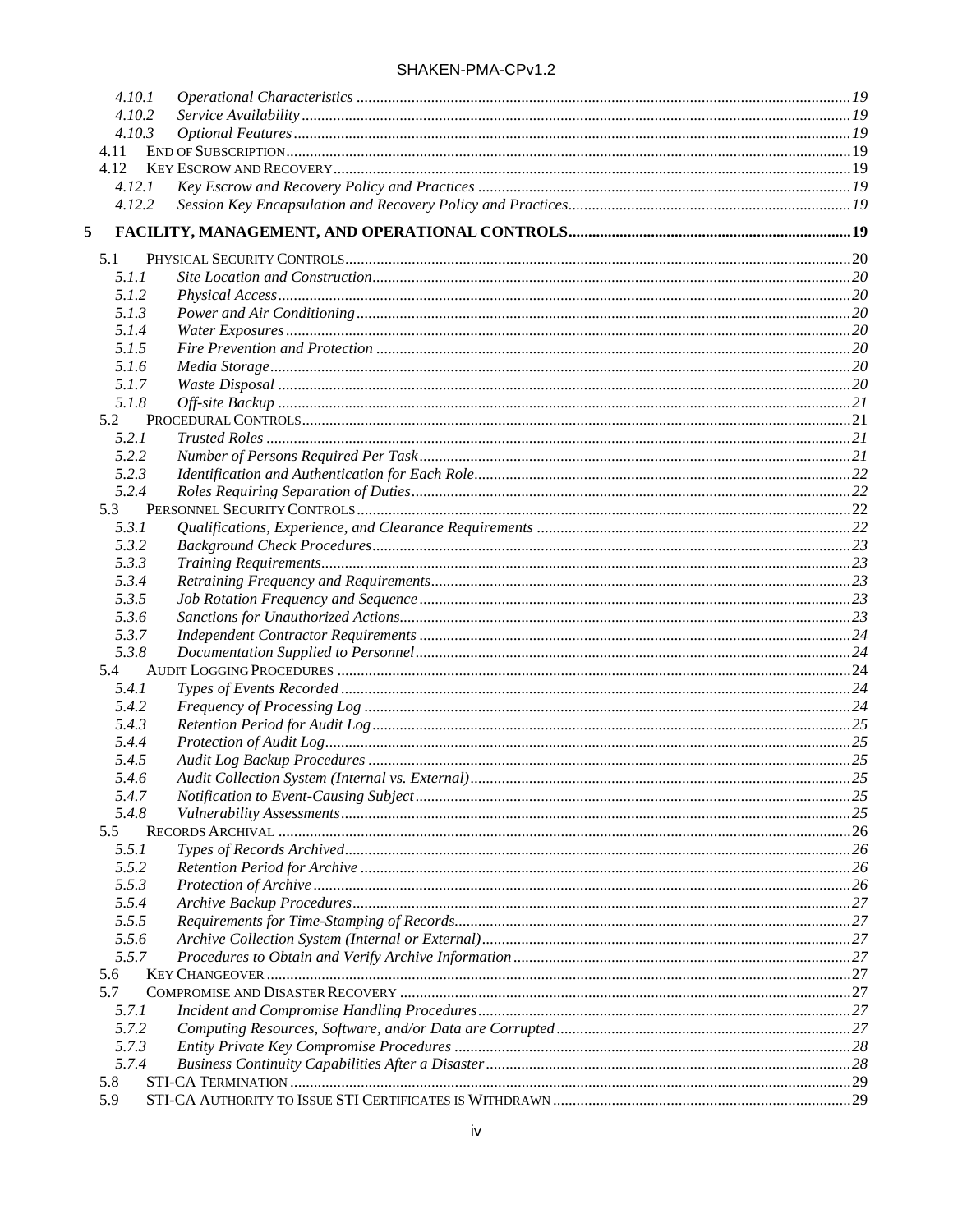| 6 |        |  |
|---|--------|--|
|   | 6.1    |  |
|   | 6.1.1  |  |
|   | 6.1.2  |  |
|   | 6.1.3  |  |
|   | 6.1.4  |  |
|   | 6.1.5  |  |
|   | 6.1.6  |  |
|   | 6.1.7  |  |
|   | 6.2    |  |
|   | 6.2.1  |  |
|   | 6.2.2  |  |
|   | 6.2.3  |  |
|   | 6.2.4  |  |
|   | 6.2.5  |  |
|   | 6.2.6  |  |
|   | 6.2.7  |  |
|   | 6.2.8  |  |
|   | 6.2.9  |  |
|   | 6.2.10 |  |
|   | 6.2.11 |  |
|   | 6.3    |  |
|   | 6.3.1  |  |
|   | 6.3.2  |  |
|   | 6.4    |  |
|   | 6.4.1  |  |
|   | 6.4.2  |  |
|   | 6.4.3  |  |
|   | 6.5    |  |
|   | 6.5.1  |  |
|   | 6.5.2  |  |
|   | 6.6    |  |
|   | 6.6.1  |  |
|   | 6.6.2  |  |
|   | 6.6.3  |  |
|   | 6.7    |  |
|   | 6.8    |  |
|   |        |  |
| 7 |        |  |
|   | 7.1    |  |
|   | 7.2    |  |
|   | 7.2.1  |  |
|   | 7.2.2  |  |
|   | 7.3    |  |
|   |        |  |
| 8 |        |  |
|   | 8.1    |  |
|   | 8.2    |  |
|   | 8.3    |  |
|   | 8.4    |  |
|   | 8.5    |  |
|   | 8.6    |  |
|   |        |  |
| 9 |        |  |
|   | 9.1    |  |
|   | 9.1.1  |  |
|   |        |  |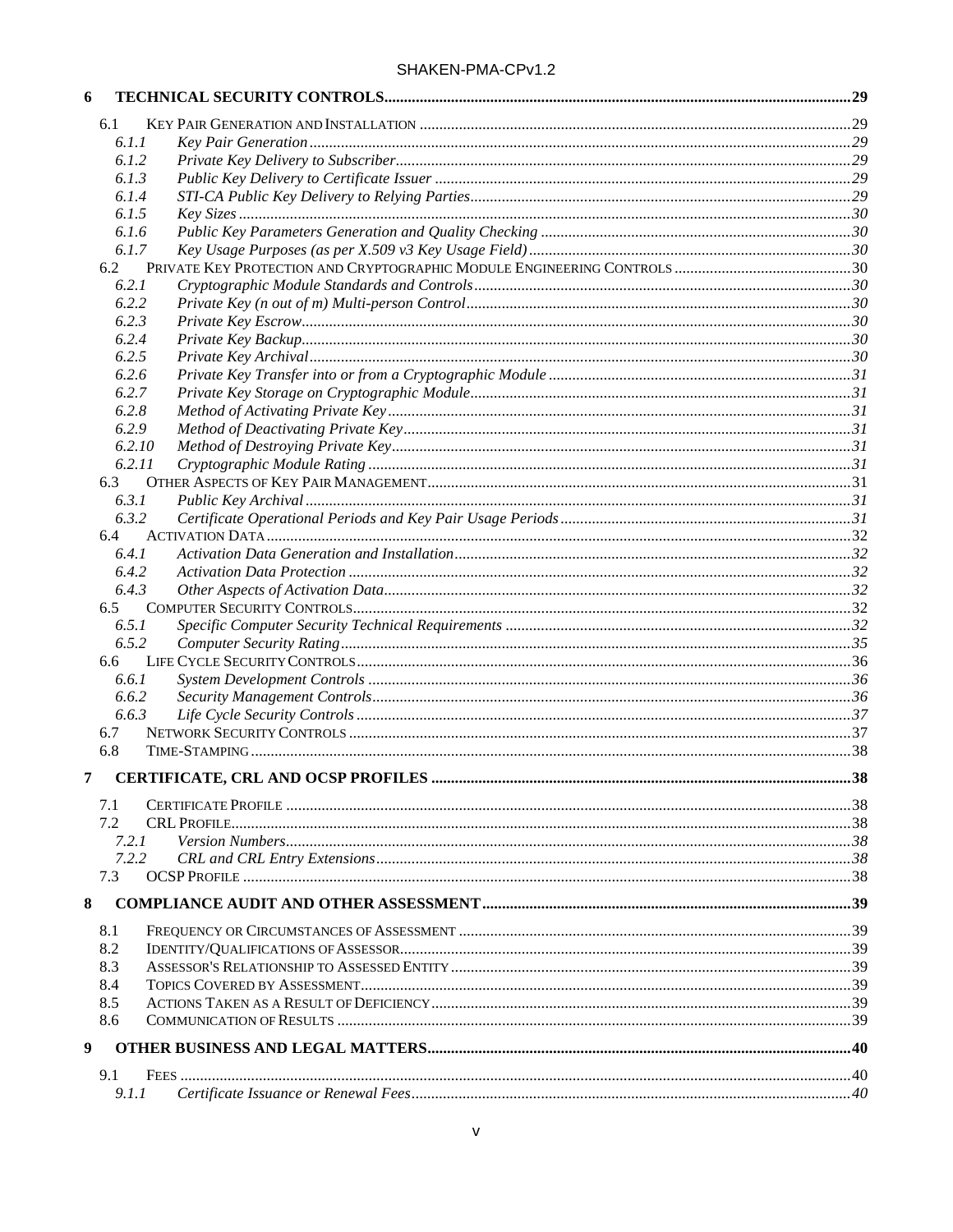| 9.1.2  |  |
|--------|--|
| 9.1.3  |  |
| 9.2    |  |
| 9.2.1  |  |
| 9.2.2  |  |
| 9.2.3  |  |
| 9.3    |  |
| 9.3.1  |  |
| 9.3.2  |  |
| 9.3.3  |  |
| 9.3.4  |  |
| 9.4    |  |
| 9.5    |  |
| 9.5.1  |  |
| 9.5.2  |  |
| 9.5.3  |  |
| 9.6    |  |
| 9.7    |  |
| 9.8    |  |
| 9.8.1  |  |
| 9.8.2  |  |
| 9.8.3  |  |
| 9.9    |  |
| 9.9.1  |  |
| 9.9.2  |  |
| 9.9.3  |  |
| 9.10   |  |
| 9.11   |  |
| 9.11.1 |  |
| 9.11.2 |  |
| 9.11.3 |  |
| 9.12   |  |
| 9.13   |  |
| 9.14   |  |
| 9.15   |  |
| 9.15.1 |  |
| 9.15.2 |  |
| 9.15.3 |  |
| 9.15.4 |  |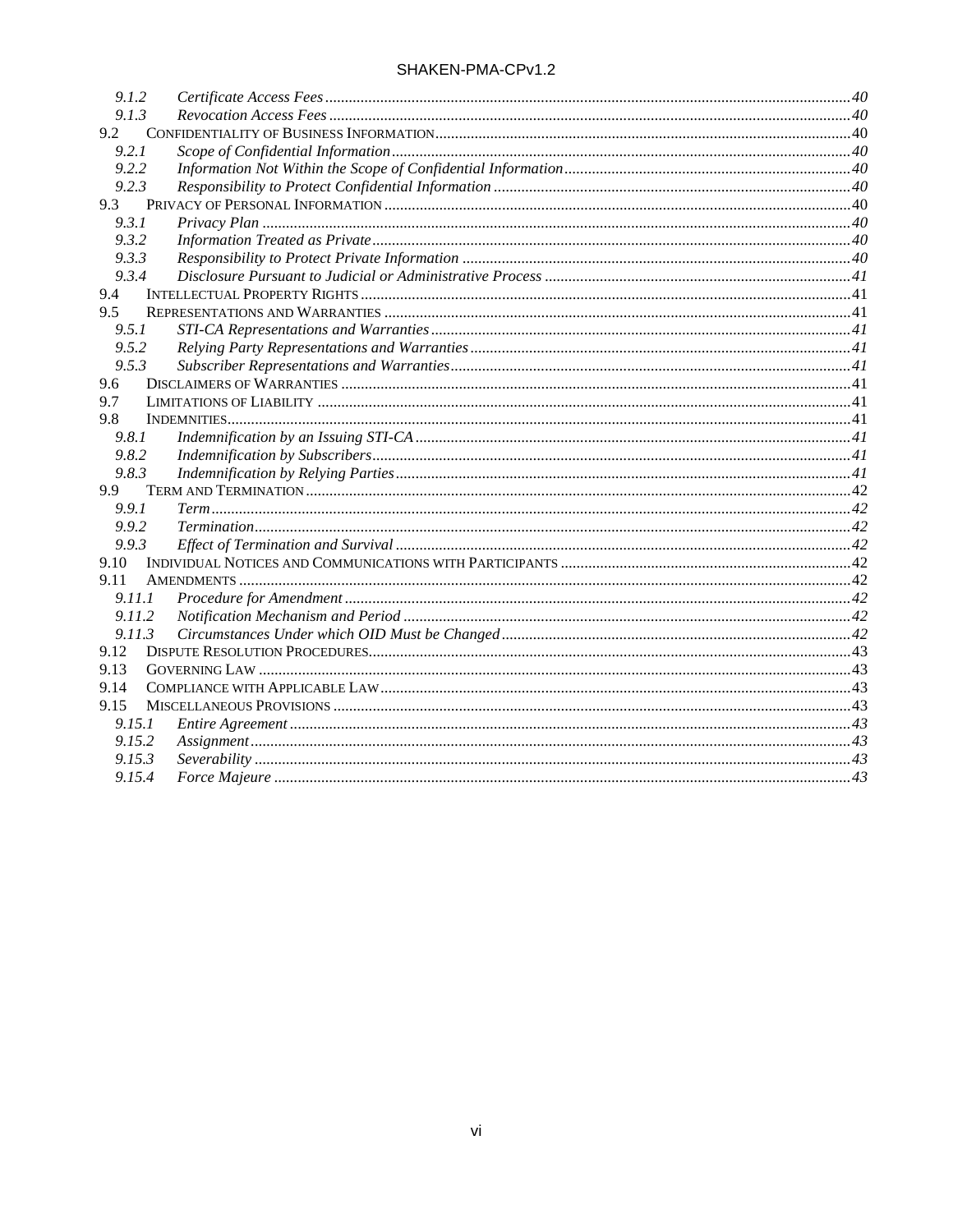# <span id="page-6-0"></span>**1 SHAKEN Certificate Policy**

## <span id="page-6-1"></span>*1.1 Introduction*

This Certificate Policy (CP) introduces procedural and operational considerations for Secure Telephone Identity Certification Authorities (STI-CAs) or Secure Telephone Identity Subordinate Certification Authorities (STI-SCAs), both henceforth referred to as STI-CAs in this document unless there is a specific policy difference between them within the context of the *Signature-Based Handling of Asserted Information Using toKENs (SHAKEN)* framework (ATIS-1000074) and the *SHAKEN: Governance Model and Certificate Management* framework (ATIS-1000080). The SHAKEN Public Key Infrastructure (PKI) model is an inter-domain model with the STI Policy Administrator (STI-PA) serving as the Trust Authority for the PKI. The STI-PA maintains a list of the root certificates of the STI-CAs



that have been approved to issue certificates in the SHAKEN ecosystem, per the following diagram:

Along with maintaining the list of Trusted STI-CA Root Certificates, the STI-PA also maintains the Certificate Revocation List (CRL).

The centralized trust authority model for SHAKEN allows the STI Governance Authority (STI-GA) and STI-PA to have control of the policies to protect the integrity of the PKI. In order to ensure that each Service Provider (SP) to whom a STI-CA issues STI-certificates is an approved SP in the SHAKEN ecosystem, the STI-PA provides a secure Service Provider Code (SPC) token that signifies approval. The SPs must provide this SPC token to a trusted STI-CA when they request a certificate to prove that they have been authorized by the STI-PA. The STI-CA validates that token using the public key certificate corresponding to the private key that the STI-PA used to sign the token. If the token is not valid, the STI-CA must not issue a certificate to that SP.

As specified in [ATIS-1000080] and [ATIS-1000092], the SPC token contains a CA boolean that provides two levels of authorization:

- CA boolean false authorizes the SP to obtain end entity STI certificates that it can use to sign SHAKENapproved PASSporTs as specified in [ATIS-1000074],
- CA boolean true authorizes the SP to obtain intermediate STI certificates that it can use as the parent certificate to delegate certificates issued to VoIP entities as specified in [draft-ietf-stir-cert-delegation] and [ATIS-1000092].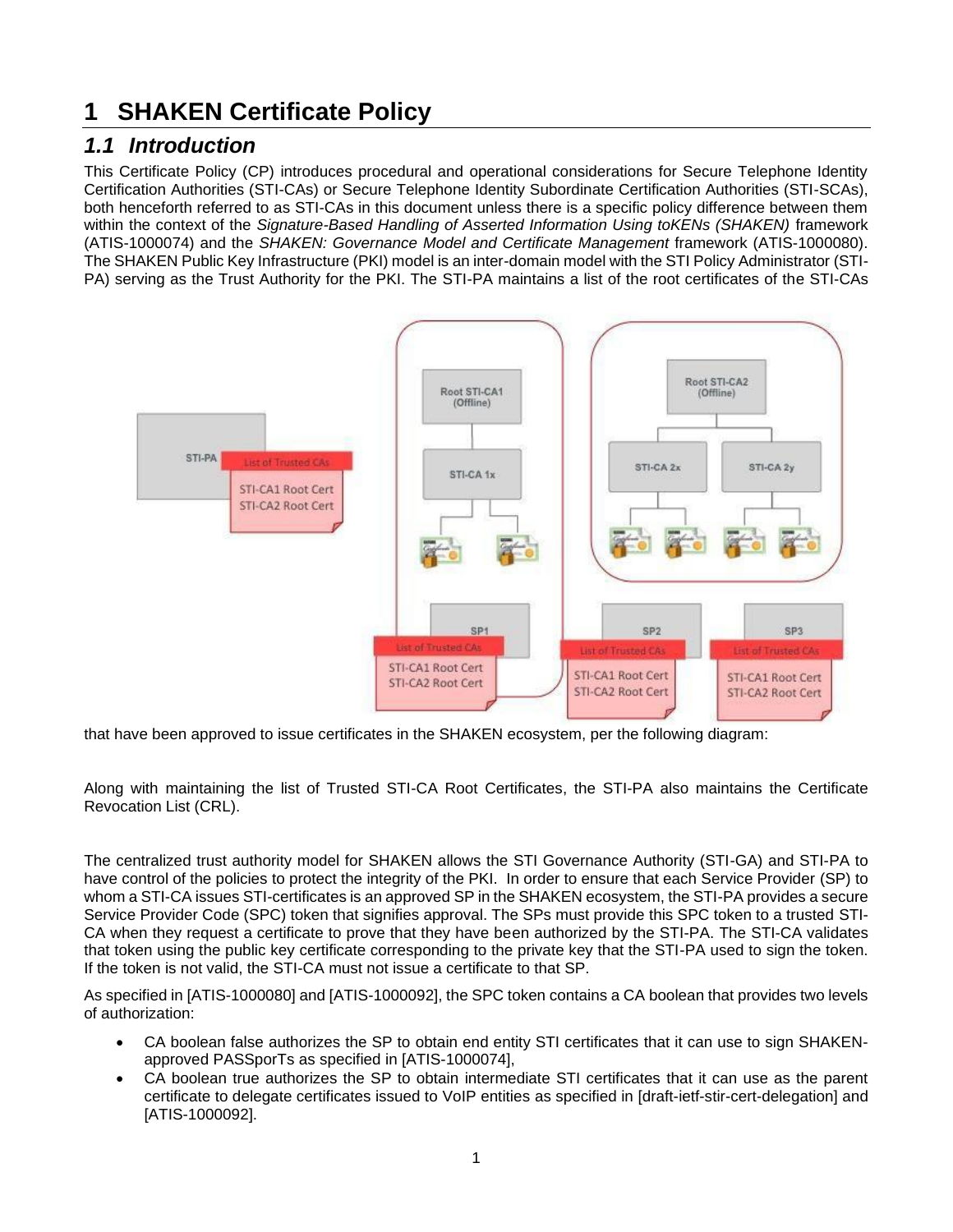The following points summarize the key functions that support the SHAKEN Trust Model and issuance of STIcertificates:

- 1. The STI-PA maintains and makes available the list of Trusted STI-CAs.
- 2. Local policy determines which issuing STI-CA an SP uses.
- 3. The STI-PA authorizes SPs to participate in the SHAKEN PKI and issues SPC tokens to obtain either end entity or intermediate level STI certificate.
- 4. An SP proves it is authorized to acquire a certificate from an STI-CA by providing the SPC token to the STI-CA:
	- a. The STI-CA validates the token using the STI-PA's public key certificate.
	- b. The STI-CA verifies that the type of certificate requested (end entity or intermediate) is
	- authorized by the SPC token, based on the value of the token's CA boolean.
- 5. The STI-PA maintains the CRL:
	- a. The URL to the CRL is provided to the SPs when they request an SPC token.
	- b. The SP includes the CRL URL as part of the Certificate request, and the STI-CA includes the URL to the CRL in the 'cRLDistributionPointName' in the issued end entity or intermediate STI certificate.
	- c. SPs and STI-CAs add revoked certificates to the CRL through an interface to the STI-PA.
- 6. During verification of the PASSporT [RFC 8588], a certificate is deemed valid if the root CA in the validation path is on the list of Trusted STI-CAs and the certificate is not on the CRL.

## <span id="page-7-0"></span>*1.2 Overview*

This document focuses on STI Certification Authority (STI-CA) practices and policies that must be followed in order to be approved by the STI-PA to serve as trusted STI-CAs in the SHAKEN ecosystem. This CP is based on the outline defined in the *Technical Report on Operational and Management Considerations for SHAKEN STI Certification Authorities and Policy Administrators* (ATIS-1000084), and identifies specific functions required to support the SHAKEN Trust Model as described in ATIS-1000080], including SPC token validation and CRL management.

This CP conforms to *Internet X.509 Public Key Infrastructure Certificate Policy and Certification Practices Framework* [Internet Engineering Task Force (IETF) RFC 3647]. To retain the corresponding Section numbers, Sections that are not applicable are annotated as such and Sections left blank identify specific Sections that must be included in the STI-CA's Certification Practice Statement (CPS).

These STI-CA practices and policies are controlled and defined by the SHAKEN Policy Management Authority (PMA) as authorized by the STI-GA.

## <span id="page-7-1"></span>*1.3 Document Name and Identification*

This document is the "Signature-Based Handling of Asserted Information using ToKENs (SHAKEN) Certificate Policy".

- Version 1.0 was approved for publication on 22 October 2019.
- Version 1.1 was approved for publication on 07 April 2020.
- Version 1.2 was approved for publication on 26 July 2021.

This policy has been assigned the following Object Identifier [OID]: 2.16.840.1.114569.1.1.2 for SHAKEN CP Version 1.2

Subsequent revisions to this CP will contain new OID extensions corresponding to the SHAKEN CP version.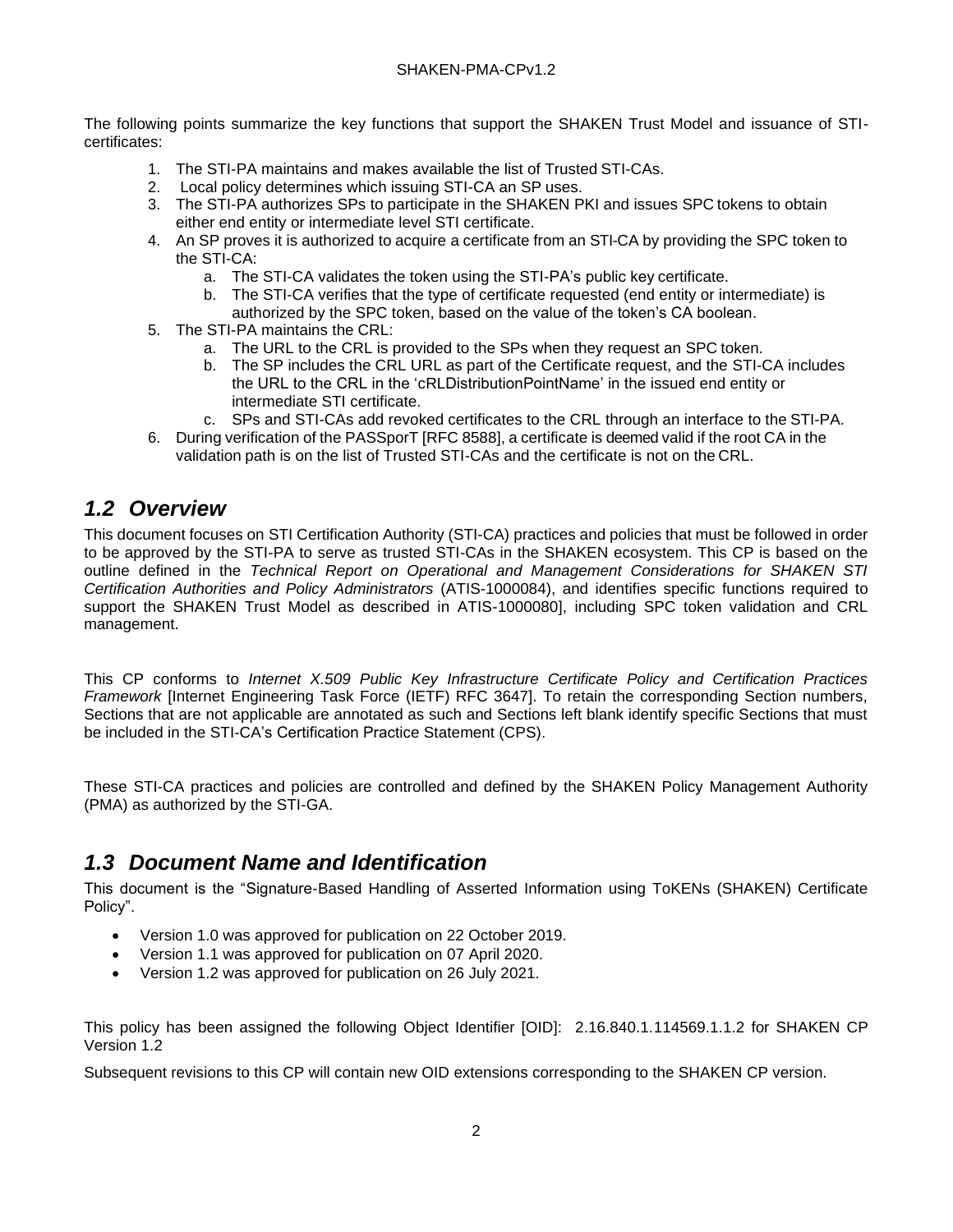## <span id="page-8-0"></span>*1.4 PKI Participants*

The participants in the SHAKEN PKI model include STI-CAs, Subscribers, and Relying Parties. The Root CA is recommended to be an offline CA that only issues certificates to intermediate or issuing CAs. In the context of SHAKEN, SPs are the Subscribers and Relying parties.

#### <span id="page-8-1"></span>**1.4.1 Certification Authorities**

The STI-CAs include the root CAs and any trusted and vetted STI-CA that issue STI certificates.

#### <span id="page-8-2"></span>**1.4.2 Registration Authorities**

Not Applicable. Registration Authorities are not part of the SHAKEN PKI model.

#### <span id="page-8-3"></span>**1.4.3 Subscribers**

The Subscribers are the SPs that request end entity STI certificates in order to sign a PASSporT (including SHAKEN [RFC 8588]) in the SIP [RFC 3261] Identity header field [RFC 8224], or intermediate STI certificates to be used as the parent certificate of delegate certificates issued to VoIP entities as specified in [ATIS-1000092].

### <span id="page-8-4"></span>**1.4.4 Relying Parties**

The relying parties are those parties that use a Subscriber's certificate to verify the authenticity of the calling party identity per the procedures defined in [RFC 8224], [ATIS-1000074] and [ATIS-100092].

#### <span id="page-8-5"></span>**1.4.5 Other Participants**

There are no other active participants in the SHAKEN PKI model.

## <span id="page-8-6"></span>*1.5 Certificate Usage*

#### <span id="page-8-7"></span>**1.5.1 Appropriate Certificate Usage**

The end entity certificates issued within the SHAKEN PKI trust model are only to be used by a Subscriber for signing SHAKEN PASSporTs, as described in ATIS-1000074, and any other PASSporT extensions defined for use in the SHAKEN ecosystem. The SHAKEN PASSporTs are used by a Relying party to determine the authenticity of the calling party in the SP's VoIP network, as described in [ATIS-100074].

The intermediate certificates issued within the SHAKEN PKI trust model are to be used only for signing the digital signatures of delegate certificates issued by the Subscriber to VoIP entities, as specified in [ATIS-1000092].

### <span id="page-8-8"></span>**1.5.2 Prohibited Certificate Uses**

Any use other than described in Section 1.5.1, or outside of the SHAKEN eco-system, or not allowed by STI-GA policies are prohibited by this CP.

## <span id="page-8-9"></span>*1.6 Policy Administration*

#### <span id="page-8-10"></span>**1.6.1 Organization Administering the Document**

The CP is administered by the STI-PA PMA, who can be contacted at: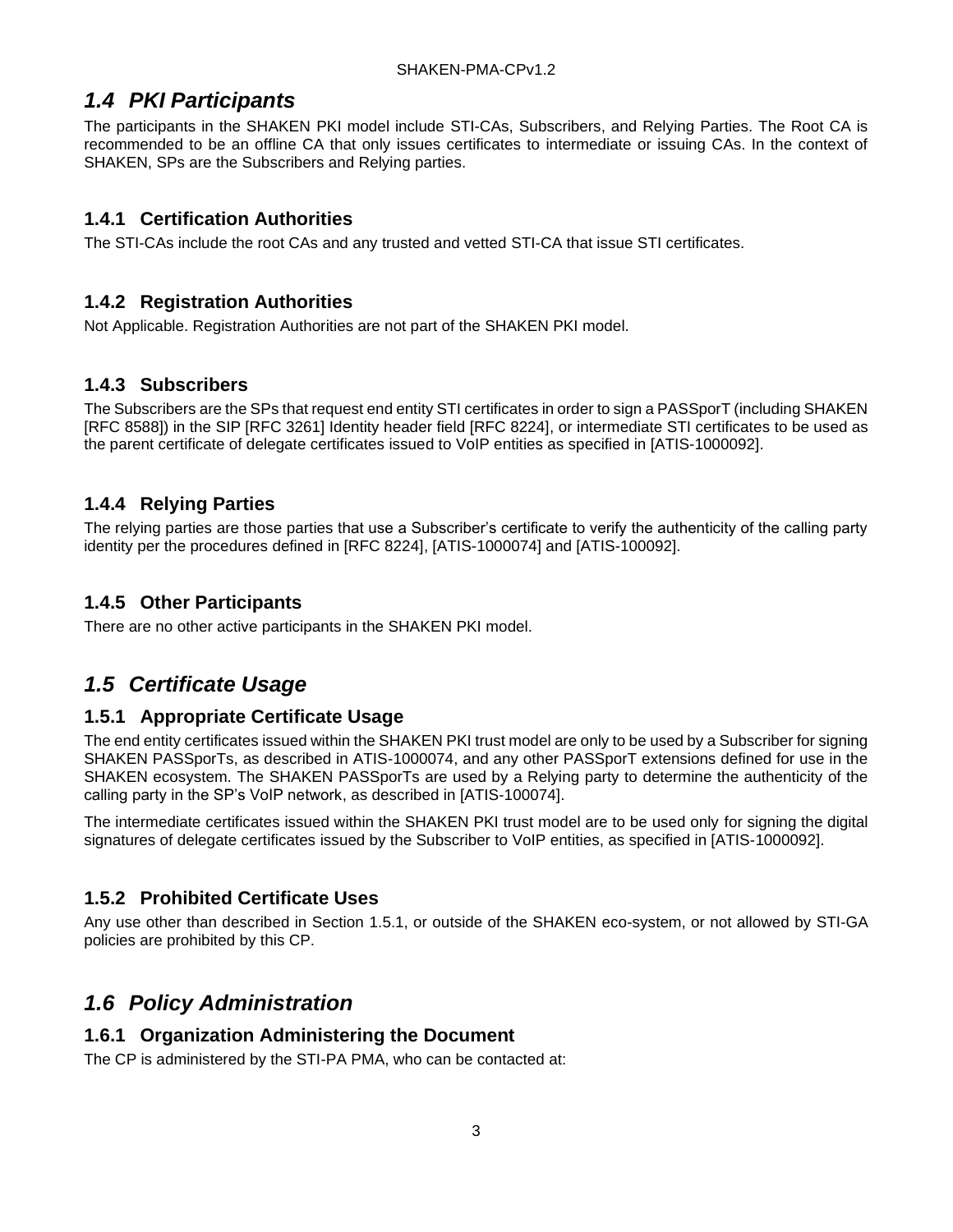STI-PA PMA Director iconectiv 100 Somerset Corporate Blvd Bridgewater, NJ 08807 Email: [PMA@iconectiv.com](mailto:PMA@iconectiv.com) Phone: 732-699-6700 Website: [https://authenticate.iconectiv.com](https://authenticate.iconectiv.com/)

### <span id="page-9-0"></span>**1.6.2 Contact Person**

STI-CA accounts are hosted by the STI-PA. Administrative support personnel can be contacted at:

STI-PA Support iconectiv 100 Somerset Corporate Blvd Bridgewater, NJ 08807 Email: [STI-PA@iconectiv.com](mailto:STI-PA@iconectiv.com) Phone: 732-699-6700 Website: [https://authenticate.iconectiv.com](https://authenticate.iconectiv.com/)

## <span id="page-9-1"></span>**1.6.3 Entity Determining CPS Suitability for the Policy**

The PMA determines the suitability and applicability of this CP and the conformance of a CPS, provided by specific STI-CAs, to this CP based on procedures established by the PMA. The suitability and applicability criteria include the results and recommendations received from an independent auditor (see Section 8). The PMA is also responsible for evaluating and acting upon the results of the compliance audit.

### <span id="page-9-2"></span>**1.6.4 CPS Approval Procedures**

The PMA approves the CPS based on review procedures established by the PMA to determine compliance to this CP.

## <span id="page-9-3"></span>*1.7 References*

At the time of publication, the editions indicated below were valid. All standards are subject to revision, and parties to agreements based on this Standard are encouraged to investigate the possibility of applying the most recent editions of the standards indicated below.

<span id="page-9-4"></span>ATIS-1000074, *Signature-based Handling of Asserted Information using Tokens (SHAKEN).<sup>1</sup>*

ATIS-1000080, *Signature-based Handling of Asserted Information using Tokens (SHAKEN): Governance Model and Certificate Management. [1](#page-9-4)*

ATIS-1000084, *Operational and Management Considerations for SHAKEN STI Certification Authorities and Policy Administrator[.](#page-9-4)<sup>1</sup>*

ATIS-1000092, *Signature-based Handling of Asserted Information using Tokens (SHAKEN): Delegate Certificates.* 1

ATIS-0300251, *Codes for Identification of Service Providers for Information Exchange.*<sup>1</sup>

<sup>1</sup> This document is available from the Alliance for Telecommunications Industry Solutions (ATIS) at [https://www.atis.org/docstore/.](https://www.atis.org/docstore/)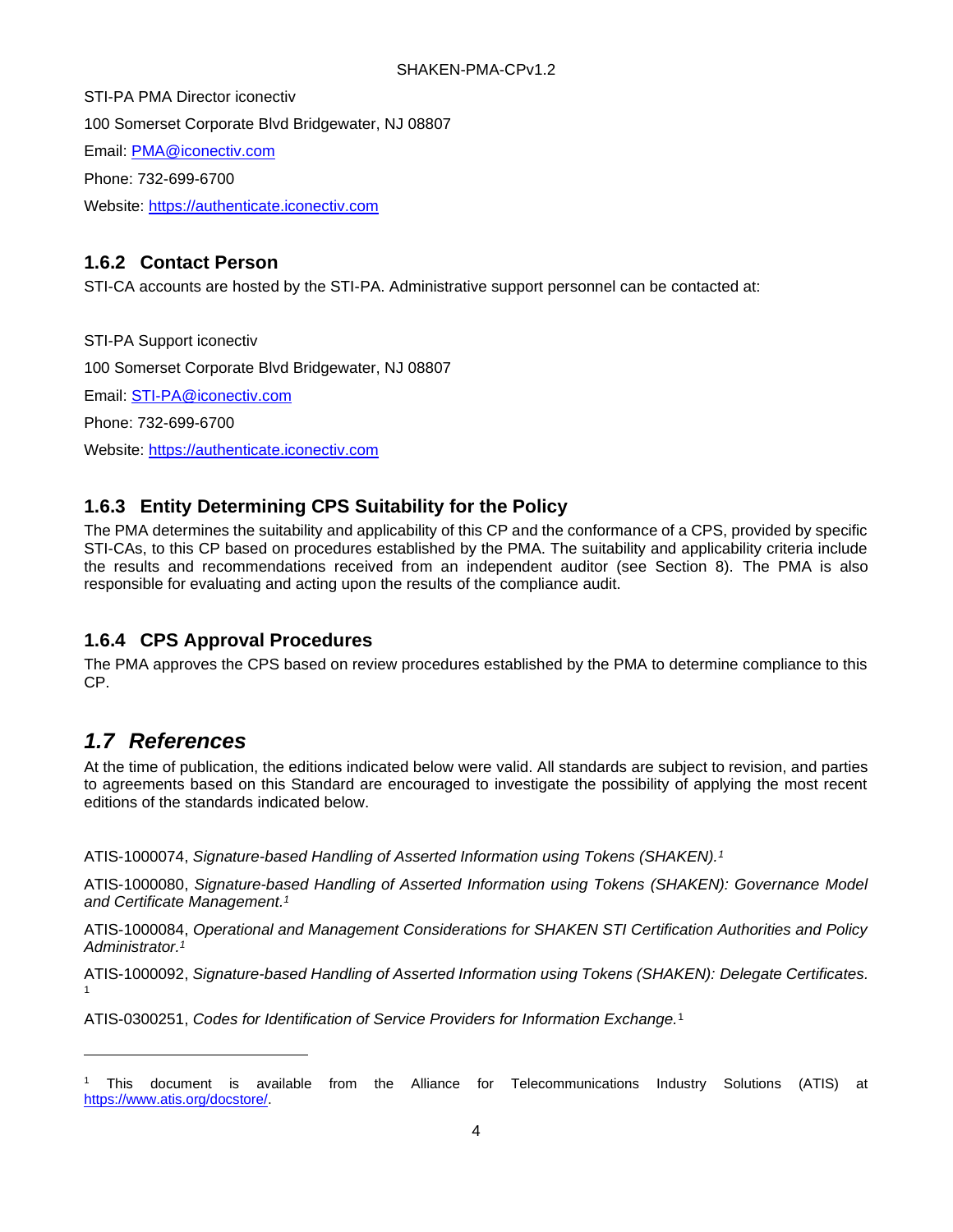<span id="page-10-2"></span>draft-ietf-acme-authority-token-tnauthlist, *TNAuthList profile of ACME Authority Token.<sup>2</sup>*

draft-ietf-stir-cert-delegation, *STIR Certificate Delegation.<sup>2</sup>*

RFC 3261, *SIP: Session Initiation Protocol.[2](#page-10-2)*

RFC 3647, *Internet X.509 Public Key Infrastructure Certificate Policy and Certification Practices Framework.[2](#page-10-2)*

RFC 4949, *Internet Security Glossary, Version 2.*2. [2](#page-10-2)

RFC 5217, *Memorandum for Multi-Domain Public Key Infrastructure Interoperability.[2](#page-10-2)*

RFC 5280, *Internet X.509 Public Key Infrastructure Certificate and Certificate Revocation List (CRL) Profile.[2](#page-10-2)*

RFC 5905, *Network Time Protocol Version 4 (NTPv4).[2](#page-10-2)*

RFC 7159, *The JavaScript Object Notation (JSON).[2](#page-10-2)*

RFC 7231, *Hypertext Transfer Protocol (HTTP/1.1): Semantics and Content.[2](#page-10-2)*

RFC 7515, *JSON Web Signatures (JWS).*2 RFC 7516, *JSON Web Algorithms (JWA).*<sup>2</sup>

RFC 7517, *JSON Web Key (JWK)[.](#page-10-2)<sup>2</sup>*

RFC 7518, *JSON Web Algorithm (JWA).[2](#page-10-2)*

RFC 7519, *JSON Web Token (JWT).[2](#page-10-2)*

RFC 8224, *Authenticated Identity Management in the Session Initiation Protocol*. [2](#page-10-2)

RFC 8226, *Secure Telephone Identity Credentials: Certificates[.](#page-10-2)<sup>2</sup>*

RFC 8555, *Automatic Certificate Management Environment (ACME).[2](#page-10-2)*

RFC 8588, *Personal Assertion Token (PASSporT) Extension for Signature-based Handling of Asserted information using toKENs (SHAKEN).[2](#page-10-2)*

X.501, *ITU-T Recommendation X.501 (2005) | ISO/IEC 9594-2:2005, Information technology - Open Systems Interconnection The Directory: Models[.](#page-10-2)<sup>2</sup>*

## <span id="page-10-0"></span>*1.8 Definitions and Acronyms*

For a list of common communications terms and definitions, please visit the *ATIS Telecom Glossary*, which is located at <<http://www.atis.org/glossary> >.

### <span id="page-10-1"></span>**1.8.1 Definitions**

The following provides some key definitions used in this document. Refer to IETF RFC 4949 for a complete Internet Security Glossary, as well as tutorial material for many of these terms.

**(Digital) Certificate:** Binds a public key to a Subject (e.g., the end-entity). A certificate document in the form of a digital data object (a data object used by a computer) to which is appended a computed digital signature value that depends on the data object. [RFC 4949]. See also STI Certificate.

**Certification Authority (CA):** An entity that issues digital certificates (especially X.509 certificates) and vouches for the binding between the data items in a certificate. [RFC 4949].

**Certificate Chain:** See Certification Path.

**Certification Path**: A linked sequence of one or more public-key certificates, or one or more public-key certificates and one attribute certificate, that enables a certificate user to verify the signature on the last certificate in the path, and thus enables the user to obtain (from that last certificate) a certified public key, or certified attributes, of the system entity that is the subject of that last certificate. Synonym for Certificate Chain. [RFC 4949].

<sup>2</sup> This document is available from the Internet Engineering Task Force (IETF) at: < [http://www.ietf.org](http://www.ietf.org/) >.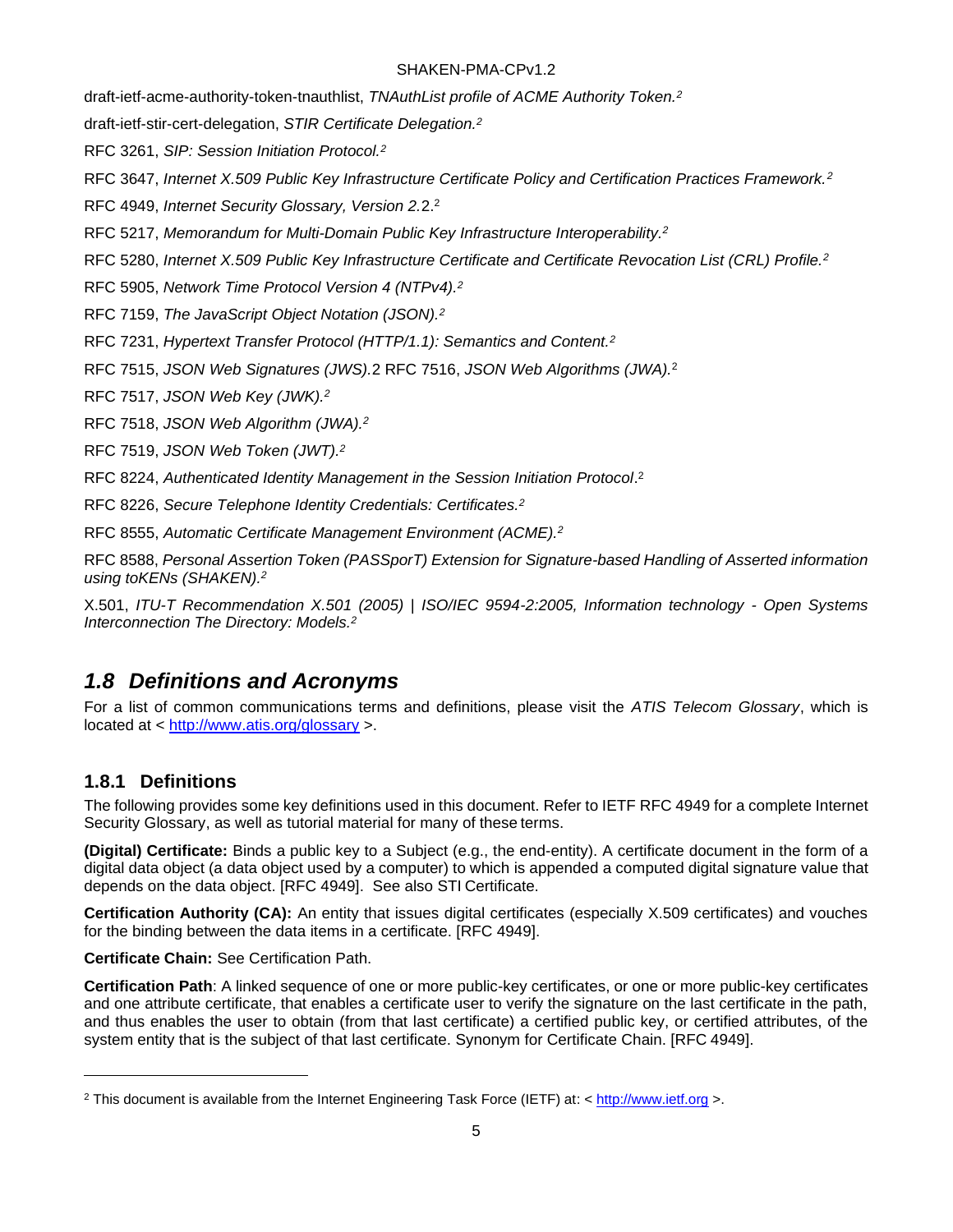**Certificate Policy (CP):** A named set of rules that indicates the applicability of a certificate to a particular community and/or class of application with common security requirements. [RFC 3647].

**Certification Practice Statement (CPS):** A statement of the practices that a certification authority employs in issuing, managing, revoking, and renewing or re-keying certificates. [RFC 3647].

**Certificate Revocation List (CRL)**: A data structure that enumerates digital certificates that have been invalidated by their issuer prior to when they were scheduled to expire. [RFC 4949].

**CPS Summary (or CPS Abstract)** - A subset of the provisions of a complete CPS that is made public by a CA. [RFC 3647].

**Certificate Signing Request (CSR)**: A CSR is sent to a CA to get enrolled. A CSR contains a Public Key of the end-entity that is requesting the certificate.

**Certificate Validation:** An act or process by which a certificate user established that the assertions made by a certificate can be trusted. [RFC 4949].

**Chain of Trust:** Deprecated term referring to the chain of certificates to a Trust Anchor. Synonym for Certification Path or Certificate Chain. [RFC 4949].

**Company Code:** A unique four-character alphanumeric code (NXXX) assigned to all SPs [ATIS-0300251].

**Delegate Certificate:** A certificate whose parent certificate contains a TNAuthList extension, as defined in [draftietf-cert-delegation] and [ATIS-1000092].

**End-Entity:** An entity that participates in the Public Key Infrastructure (PKI). Usually a Server, Service, Router, or a Person. In the context of SHAKEN, it is the SP on behalf of the originating endpoint.

**End Entity STI Certificate:** An STI certificate containing a Basic Constraints extension with a CA boolean set to false.

**Fingerprint:** A hash result ("key fingerprint") used to authenticate a public key or other data [RFC 4949].

**Identity:** Unless otherwise qualified, an identifier that unambiguously distinguishes an entity for authentication and other security and policy application purposes. In this report, a SPC is an example of the identity of one kind of participant in the certificate management process.

**Intermediate STI Certificate:** An STI certificate containing a Basic Constrains extension with a CA boolean set to true.

**Issuing CA:** A Certification Authority that issues certificates to an End-Entity. In the context of SHAKEN, the Issuing CA must be subordinate to a trusted STI-CA or to an intermediate CA that is subordinate to a trustedSTI-CA.

**National/Regional Regulatory Authority (NRRA):** A governmental entity responsible for the oversight/regulation of the telecommunication networks within a specific country or region.

NOTE: Region is not intended to be a region within a country (e.g., a region is not a state within the US).

**National/Regional Regulatory Oversight (NRRO)**: A governmental entity responsible for the oversight/regulation of the telecommunication networks within a specific country or region. Synonym forNRRA.

**Online Certificate Status Protocol (OCSP):** An Internet protocol used by a client to obtain the revocation status of a certificate from a server.

Policy Management Authority (PMA): A person, role, or organization within a PKI that is responsible for (a) creating or approving the content of the certificate policies and CPSs that are used in the PKI; (b) ensuring the administration of those policies; and (c) approving any cross-certification or interoperability agreements with STI-CAs external to the PKI and any related policy mappings. The PMA may also be the accreditor for the PKI as a whole or for some of its components or applications.

**Private Key:** In asymmetric cryptography, the private key is kept secret by the end-entity. The private key can be used for both encryption and decryption. [RFC 4949].

**Public Key:** The publicly disclosable component of a pair of cryptographic keys used for asymmetric cryptography. [RFC 4949].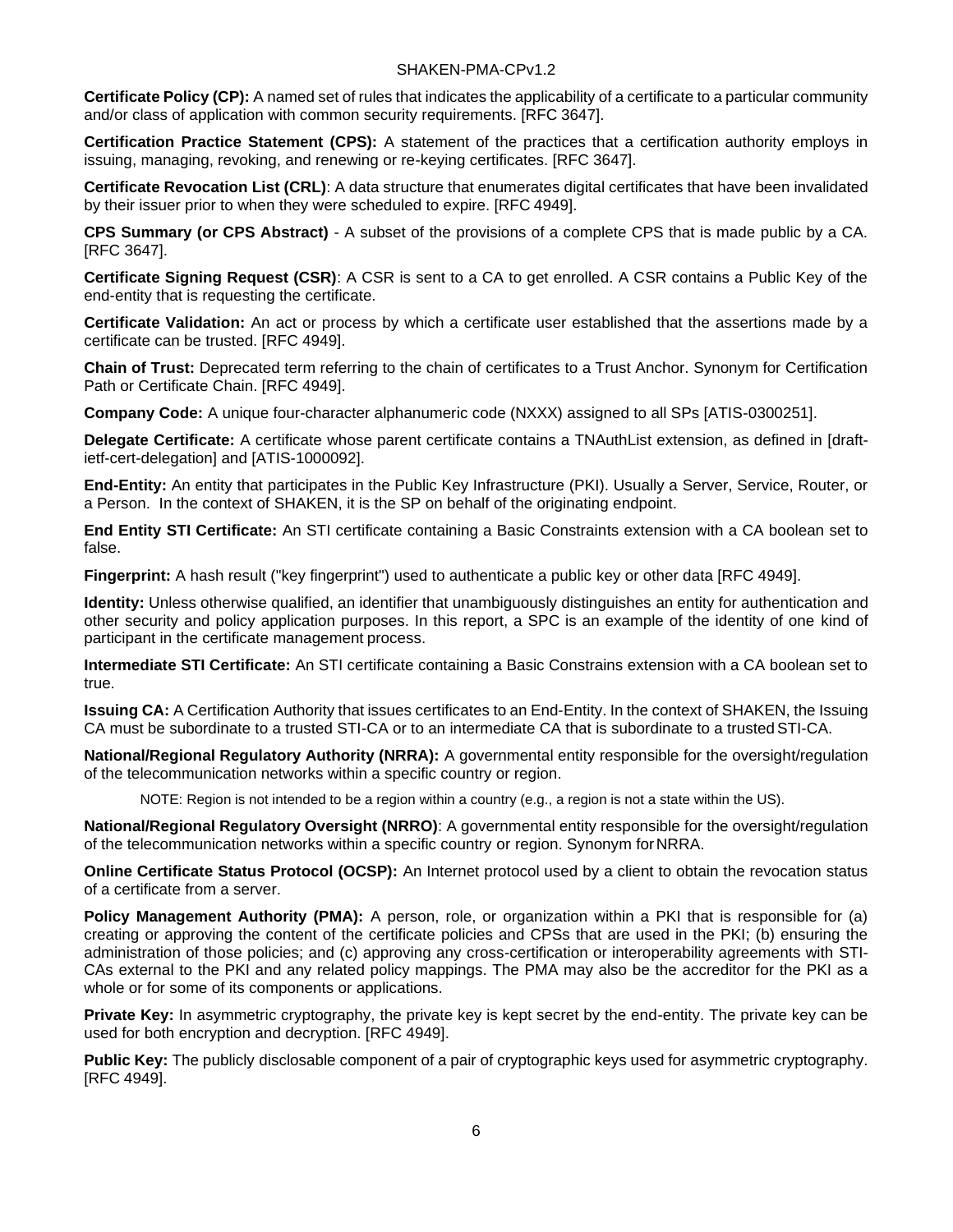**Public Key Infrastructure (PKI):** The set of hardware, software, personnel, policy, and procedures used by a CA to issue and manage certificates. [RFC 4949].

**Relying party:** A system entity that depends on the validity of information (such as another entity's public key value) provided by a certificate. [RFC 5217].

**Root CA**: A CA that is directly trusted by an end-entity. See also Trust Anchor CA and Trusted CA. [RFC 4949].

**Service Provider Code:** In the context of this document, this term refers to any unique identifier that is allocated by a Regulatory and/or administrative entity to a SP. In the US and Canada this would be a Company Code as defined in [ATIS-0300251].

**Service Provider Code (SPC) token:** An authority token that can be used by a SHAKEN SP during the ACME certificate ordering process to demonstrate authority over the identity information contained in the TN Authorization List extension of the requested STI certificate. The SPC token complies with the structure of the TNAuthList Authority Token defined by [draft-ietf-acme-authority-token-tnauthlist] and contains a single SPC in the "atc" claim. The SPC token also contains a CA boolean that authorizes the SHAKEN SP to obtain end entity STI certificates (CA boolean false), or intermediate STI certificates (CA boolean true).

**Signature:** Created by signing the message using the private key. It ensures the identity of the sender and the integrity of the data. [RFC 4949].

**Secure Telephone Identity (STI) Certificate:** A certificate containing a TNAuthList extension as defined in [RFC 8226] and [ATIS-1000080]. The TNAuthList contains a single SPC value that identifies the SHAKEN SP holding the certificate.

**Subscriber**: A SP that requests an end entity STI certificate in order to sign a PASSporT (including SHAKEN [RFC 8588]) in the SIP [RFC 3261] Identity header field [RFC 8224], or requests an intermediate STI certificate to be used as the parent certificate to delegate certificates issued to VoIP entities [ATIS-1000092].

**Telephone Identity:** An identifier associated with an originator of a telephone call. In the context of the SHAKEN framework, this is a SIP identity (e.g., a SIP URI or a TEL URI) from which a telephone number can be derived.

**Trust Anchor:** An established point of trust (usually based on the authority of some person, office, or organization) from which a certificate user begins the validation of a certification path. The combination of a trusted public key and the name of the entity to which the corresponding private key belongs. [RFC 4949].

**Trust Anchor CA:** A CA that is the subject of a trust anchor certificate or otherwise establishes a trust anchor key. See also Root CA and Trusted CA. [RFC 4949].

**Trust Authority:** An entity that manages a Trust List for use by one or more relying parties. [RFC 5217].

**Trusted CA:** A CA upon which a certificate user relies for issuing valid certificates; especially a CA that is used as a trust anchor CA. [RFC 4949].

**Trust List:** A set of one or more trust anchors used by a relying party to explicitly trust one or more PKIs. [RFC 5217].

**Trust Model:** Describes how trust is distributed from Trust Anchors.

**VoIP Entity:** A non-STI-authorized end user entity or other calling entity that purchases (or otherwise obtains) delegated telephone numbers from a TNSP (e.g., call centers, value added service providers, voLTE subscriber).

#### <span id="page-12-0"></span>**1.8.2 Acronyms**

| <b>ATIS</b> | Alliance for Telecommunications Industry Solutions      |
|-------------|---------------------------------------------------------|
| <b>ACME</b> | Automated Certificate Management Environment (Protocol) |
| <b>ATIS</b> | Alliance for Telecommunications Industry Solutions      |
| СA          | <b>Certification Authority</b>                          |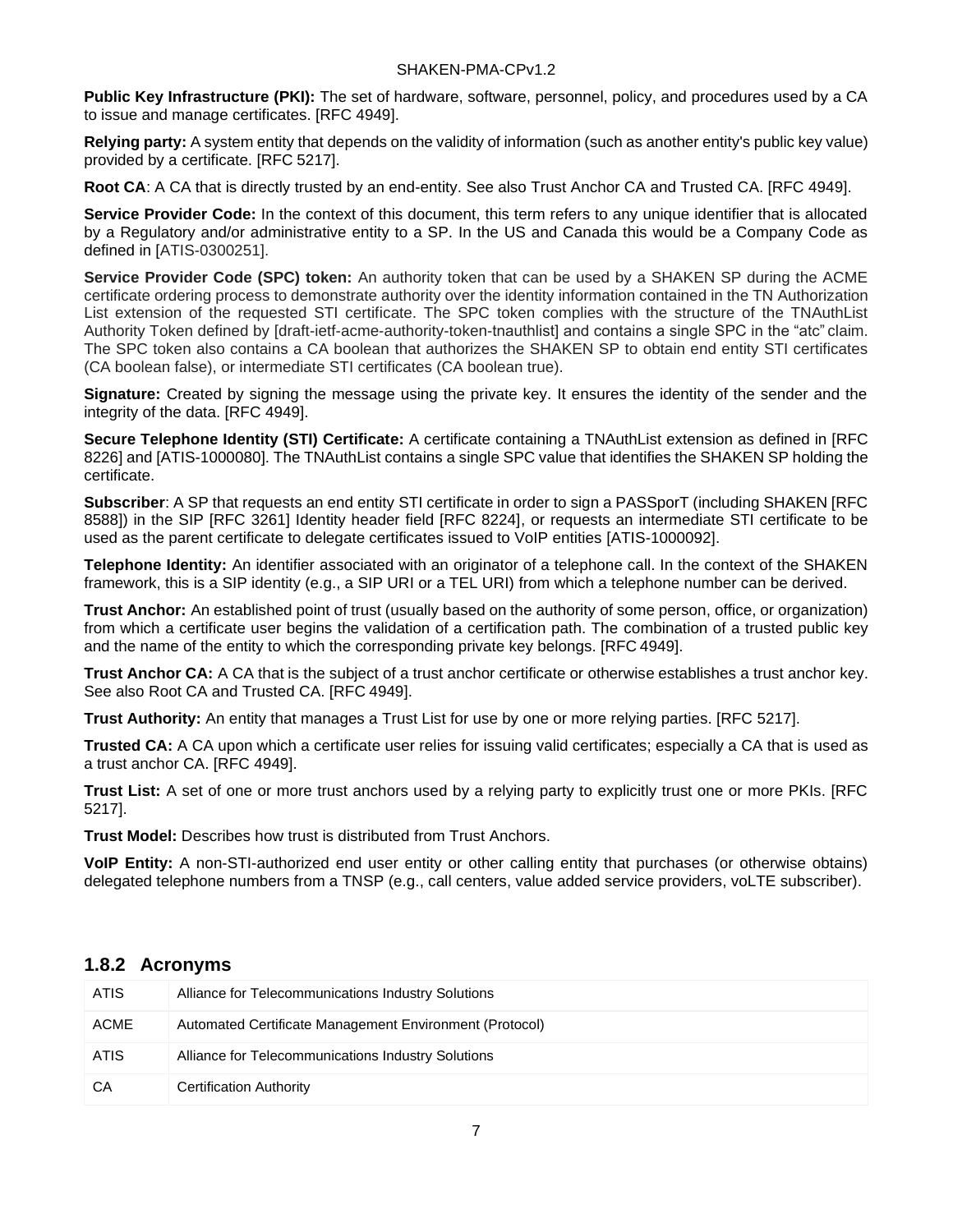| <b>CN</b>     | <b>Common Name</b>                                            |
|---------------|---------------------------------------------------------------|
| <b>CRL</b>    | <b>Certificate Revocation List</b>                            |
| <b>CP</b>     | <b>Certificate Policy</b>                                     |
| <b>CPS</b>    | <b>Certification Practice Statement</b>                       |
| <b>CR</b>     | <b>Certificate Repository</b>                                 |
| <b>CSR</b>    | <b>Certificate Signing Request</b>                            |
| <b>DN</b>     | Distinguished Name                                            |
| <b>ECDSA</b>  | Elliptic Curve Digital Signature Algorithm                    |
| <b>HTTPS</b>  | Hypertext Transfer Protocol, Secure                           |
| <b>IETF</b>   | Internet Engineering Task Force                               |
| <b>JSON</b>   | JavaScript Object Notation                                    |
| <b>JWT</b>    | JSON Web Token                                                |
| <b>NNI</b>    | Network-to-Network Interface                                  |
| <b>OCN</b>    | <b>Operating Company Number</b>                               |
| <b>OCSP</b>   | Online Certificate Status Protocol                            |
| PKI           | Public Key Infrastructure                                     |
| <b>PKIX</b>   | Public Key Infrastructure for X.509 Certificates              |
| <b>PMA</b>    | <b>Policy Management Authority</b>                            |
| <b>SHAKEN</b> | Signature-based Handling of Asserted information using toKENs |
| <b>SIP</b>    | <b>Session Initiation Protocol</b>                            |
| <b>SKS</b>    | Secure Key Store                                              |
| <b>SP</b>     | Service Provider                                              |
| SPC           | Service Provider Code                                         |
| SP-KMS        | SP Key Management Server                                      |
| STI           | Secure Telephone Identity                                     |
| STI-AS        | Secure Telephone Identity Authentication Service              |
| STI-CA        | Secure Telephone Identity Certification Authority             |
| STI-CR        | Secure Telephone Identity Certificate Repository              |
| STI-GA        | Secure Telephone Identity Governance Authority                |
| STI-PA        | Secure Telephone Identity Policy Administrator                |
| STI-VS        | Secure Telephone Identity Verification Service                |
| <b>STIR</b>   | Secure Telephone Identity Revisited                           |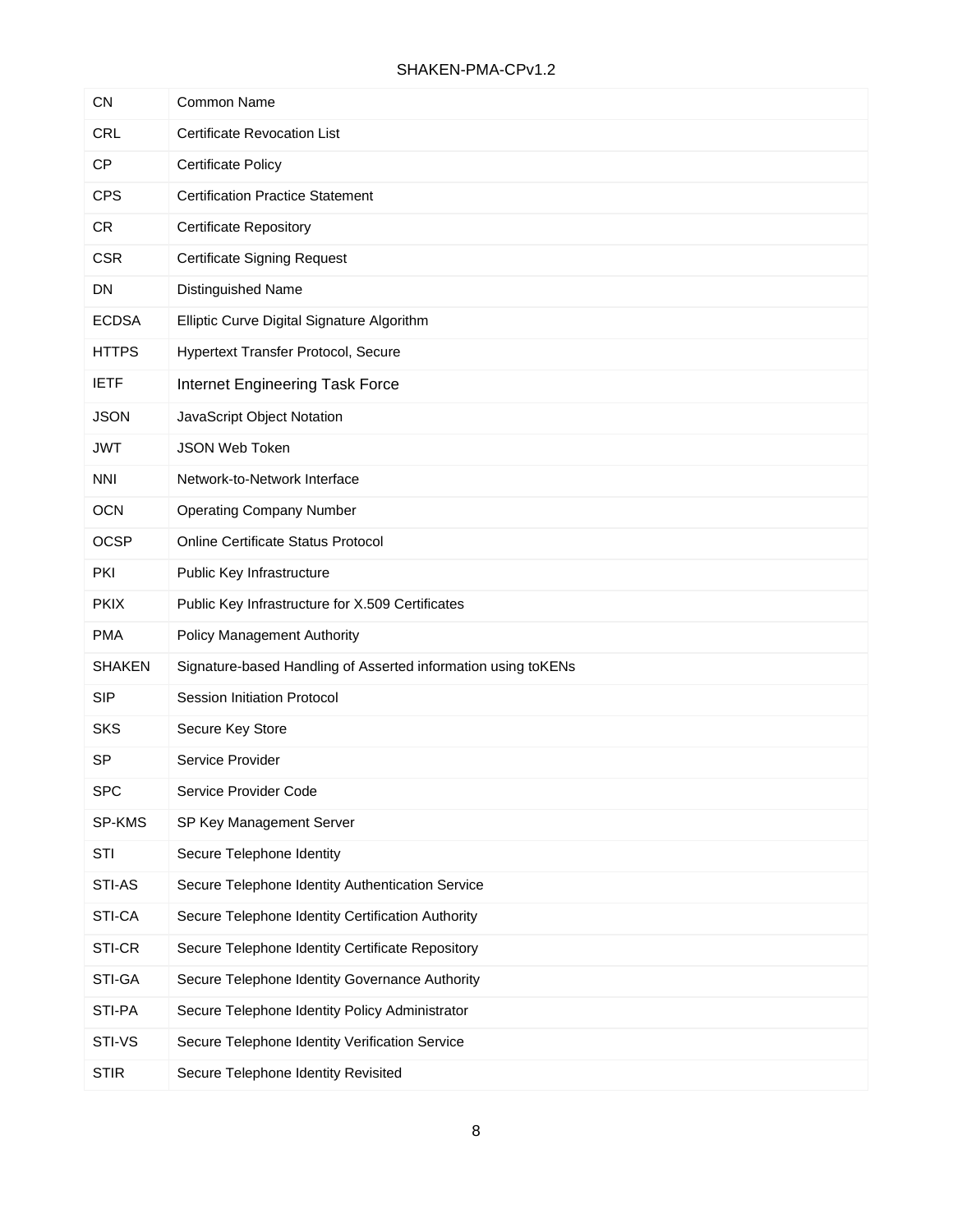| <b>TN</b> | <b>Telephone Number</b>      |
|-----------|------------------------------|
| URI       | Uniform Resource Identifier  |
| VoIP      | Voice over Internet Protocol |

# <span id="page-14-0"></span>**2 Publication and Repository Responsibilities**

In the case of SHAKEN, it is expected that the SPs will maintain a repository of the certificates they acquire from trusted STI-CAs. Thus, it is not a requirement that an STI-CA also maintain an STI-CR.

## <span id="page-14-1"></span>*2.1 Public Repositories*

In the SHAKEN ecosystem, the STI-CA Subscriber (i.e. SP) is responsible for the publication of public certificates in to a certificate repository (STI-CR) that shall be publicly accessible to all relying parties.

## <span id="page-14-2"></span>*2.2 Publication of Certification Information*

Each Subscriber shall publish the end entity certificate that it obtains from the STI-CA via a certificate repository system (STI-CR) that is publicly accessible within the VoIP network. The Subscriber shall ensure the certificates are published in a repository accessible to all relying parties.

The Subscriber shall notify and provide the STI-PA with any revoked certificates that shall be placed on the CRL via the STI-PA UI. It is required that certificate being revoked be uploaded as part of the revocation process.

## <span id="page-14-3"></span>*2.3 Time or Frequency of Publication*

The Subscriber shall publish any issued certificate, within 24 hours after issuance.

Root STI-CAs shall provide their root certificate once they have been approved by the PMA. Each Root STI-CA shall provide the STI-PA a revised root certificate at least one (1) week prior to expiration of the current root certificate being stored by the STI-PA for distribution to the SPs.

## <span id="page-14-4"></span>*2.4 Access Controls on Repositories*

Information published in a repository is public information. Subscribers shall provide unrestricted access to its repositories and shall implement logical and physical controls to prevent unauthorized *write* access to those repositories.

# <span id="page-14-5"></span>**3 Identification and Authentication**

The CPS shall describe the procedures used to authenticate the identity and other attributes of an SP prior to issuing certificates to the SP. This shall include whether the STI-CA supports the Automated Certificate Management Environment (ACME) [RFC 8555] protocol, as well as the ACME extension for token authorization using the SPC as described in [ATIS-1000080], [ATIS-1000092] and[draft-ietf-acme-authority-token-tnauthlist]. The fingerprint in the SPC token is based on the public key associated with the SP's account ACME credentials.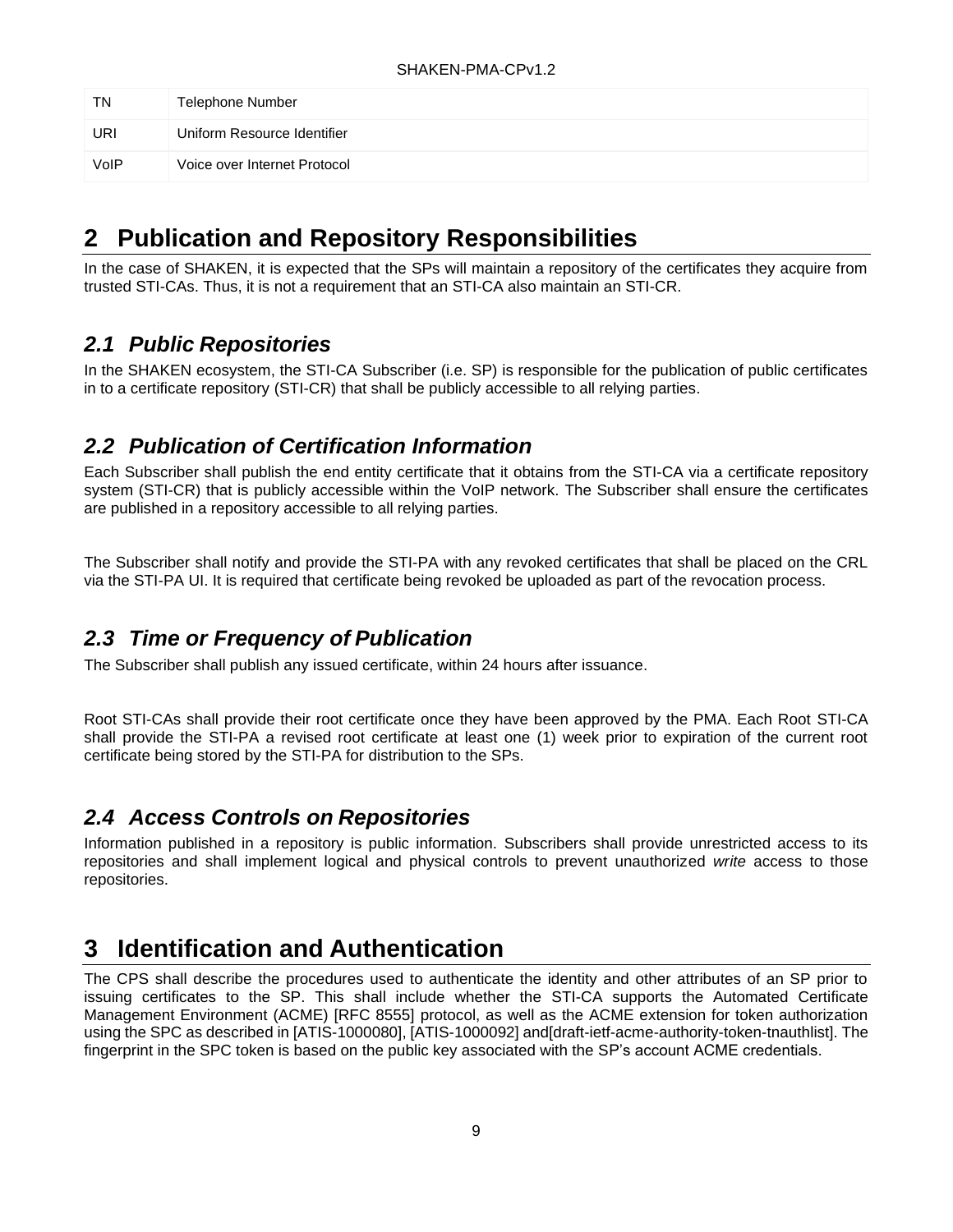If the Issuing STI-CA does not support the ACME protocol, the Issuing STI-CA is still required to validate that the SP requesting issuance of a certificate has been assigned a valid SPC token by the STI-PA, following the procedures as described in [ATIS-1000080] and [ATIS-1000092]. The value to be used for the fingerprint in the SPC token should be based on a similar mechanism as that used ACME (i.e., the fingerprint of a public key used by the SP to interface with the STI-CA) The STI-CA shall describe the mechanism in the CPS.

## <span id="page-15-0"></span>*3.1 Naming*

#### <span id="page-15-1"></span>**3.1.1 Types of Names**

The STI-CA shall assign an X.501 Distinguished Name (DN) [X.501] to each Subscriber. The distinguished name for every STI-CA and end-entity consists of a single Common Name (CN) attribute with a value generated by the issuer of the certificate. The 'serialNumber' attribute shall be included along with the CN (to form a terminal relative distinguished name set), to distinguish among successive instances of certificates associated with the same entity.

#### <span id="page-15-2"></span>**3.1.2 Need for Names to be Meaningful**

Names used in the STI certificates shall represent an unambiguous identifier for the SP Subject. However, the names should be meaningful enough to represent the SP to whom the certificate is being issued, in a manner similar to that used to identify SP's equipment in the network.

#### <span id="page-15-3"></span>**3.1.3 Anonymity or Pseudonymity of Subscribers**

Anonymity is not a function of this PKI; thus, no explicit support for this feature is provided.

#### <span id="page-15-4"></span>**3.1.4 Rules for Interpreting Various Name Form**

No specific rules are required.

#### <span id="page-15-5"></span>**3.1.5 Uniqueness of Name**

Subject names need not be globally unique in this PKI. However, each STI-CA shall certify that subject names are unique among the certificates it issues and must describe the process for creating unique names in the CPS.

### <span id="page-15-6"></span>**3.1.6 Recognition, Authentication, and Role of Trademarks**

No additional stipulations.

## <span id="page-15-7"></span>*3.2 Initial Identity Validation*

The SHAKEN model for identification requires that an SP shall first register with the STI-PA and have a valid SPC token issued by the STI-PA in order to obtain certificates.

#### <span id="page-15-8"></span>**3.2.1 Method to Prove Possession of Private Key**

Each STI-CA operating within the context of this PKI shall require each Subscriber to demonstrate proof of possession (PoP) of the private key corresponding to the public key in the certificate, prior to issuing the certificate. The means by which PoP is achieved is determined by each STI-CA and shall be described in the CPS of that STI-CA.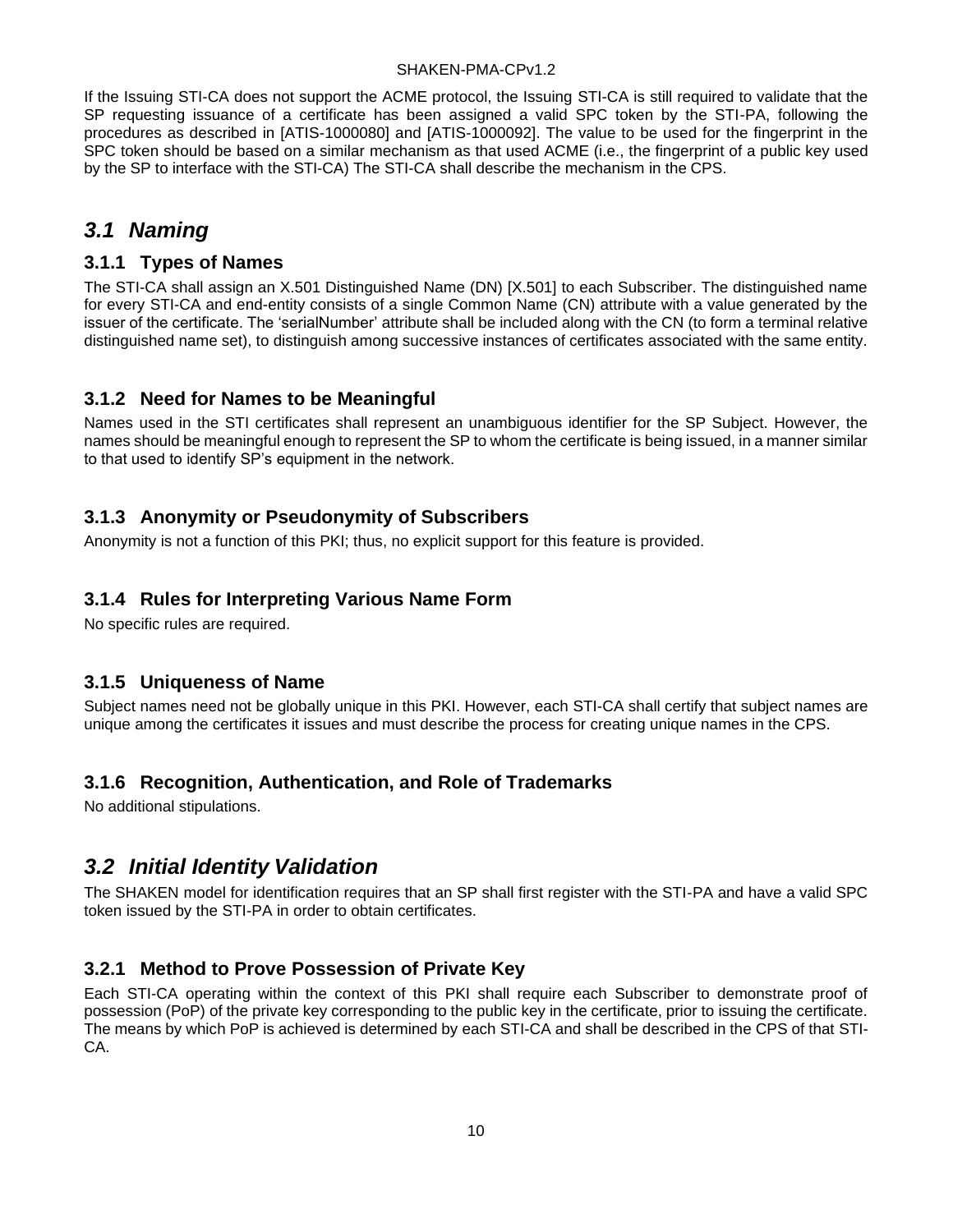In the case of a STI-CA that supports the ACME protocol, the SP is authenticated by means of an "account key pair." The SP uses the private key of this key pair to sign all messages sent to the server. The server uses the SP's public key to verify the authenticity and integrity of messages from the SP.

#### <span id="page-16-0"></span>**3.2.2 Authentication of Organization Identity**

The certificate shall contain the 'countryName' field and other Subject Identity Information. The STI-CA shall verify the identity of the SP and the authenticity of the SP Applicant Representative's certificate request using a verification process that must be described in the STI-CA's CPS. At a minimum, the STI-CA shall validate the SP and ensure that the SP has a valid SPC token.

#### <span id="page-16-1"></span>**3.2.3 Authentication of Individual Identity**

Each STI-CA operating within the context of the SHAKEN PKI shall employ procedures to identify at least one individual as a representative of each SP. The specific means by which each STI-CA authenticates individuals as representatives for the SP shall be described by the CPS for each STI-CA.

#### <span id="page-16-2"></span>**3.2.4 Non-verified Subscriber Information**

Information that is not verified shall not be included in certificates.

#### <span id="page-16-3"></span>**3.2.5 Validation of Authority**

Each STI-CA operating within the context of the SHAKEN PKI shall employ procedures to verify that an individual claiming to represent an SP to which a certificate is issued is authorized to represent that SP in this context. The procedures shall be described by the CPS for the STI-CA.

#### <span id="page-16-4"></span>**3.2.6 Criteria for Interoperation**

This PKI is neither intended nor designed to interoperate with any other PKI.

## <span id="page-16-5"></span>*3.3 Identification and Authentication for Re-key Requests*

The CPS shall describe the procedures required for identification and authentication for re-key requests. In the context of SHAKEN, a re-key request shall require issuance of a new Certificate.

### <span id="page-16-6"></span>**3.3.1 Identification and Authentication for Routine Re-key**

For re-key of any Subscriber certificate issued under this Certificate Policy, credentials may be established through use of current a signature key unless the certificate has been revoked (see Section 3.3.2). The credentials shall be established following the same procedures as the initial registration at least once every three (3) years from the time of the initial registration.

### <span id="page-16-7"></span>**3.3.2 Identification and Authentication for Re-key after Revocation**

In the context of SHAKEN, certificate re-key requests after revocation shall follow the same process as initial identity verification and Certificate issuance.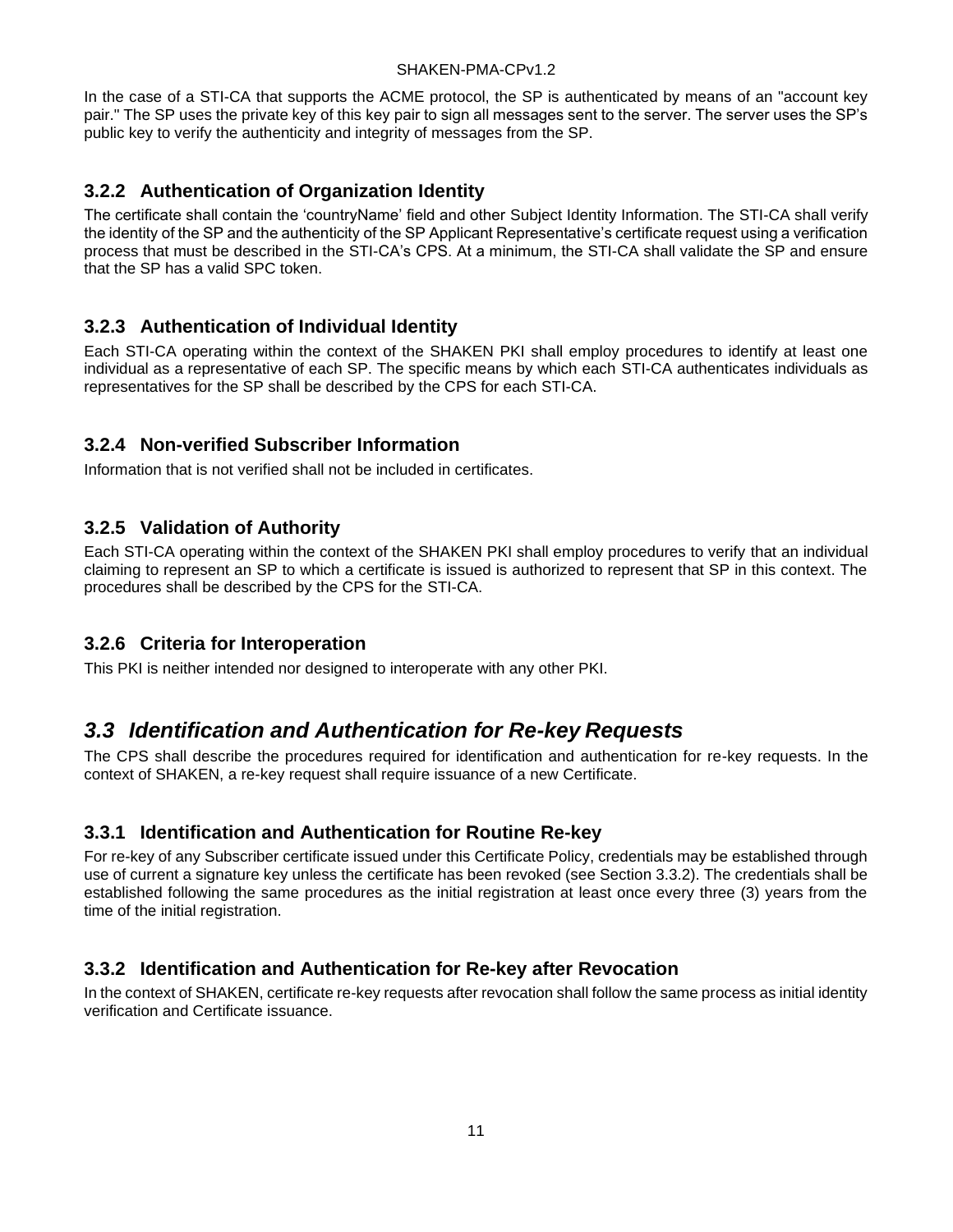## <span id="page-17-0"></span>*3.4 Identification and Authentication for Revocation Requests*

Revocation requests shall be performed by STI-CA subscribers directly to the STI-PA via their STI-PA account. The specific certificate to be revoked needs to be identified and the reason for revocation documented. STI-CA subscribers shall notify the STI-PA as soon as possible in the case that a certificate is required to be revoked. This should be performed via the STI-PA UI, which requires the actual certificate being revoked to be uploaded as part of the revocation process. Section 4.9. provides details of other revocation scenarios.

# <span id="page-17-1"></span>**4 Certificate Life-Cycle Operational Requirements**

This component of the CP specifies requirements imposed upon Issuing STI-CAs and Subscribers with respect to the life cycle of a certificate.

## <span id="page-17-2"></span>*4.1 Certificate Application*

#### <span id="page-17-3"></span>**4.1.1 Who Can Submit a Certificate Application**

The only entities that can submit an application for a certificate are SPs that have provided their STI-CA with an SPC Token. The SPC Token will serve as the means for verification. The SPs must have previously set up an account with the STI-PA and must provide a valid SPC token, as defined in [ATIS-1000080] and [ATIS-1000092], to prove that it is authorized to obtain STI Certificates.

#### <span id="page-17-4"></span>**4.1.2 Enrollment Process and Responsibilities**

In the case of an Issuing STI-CA that supports the ACME protocol, the procedures outlined in ATIS-1000080 and [ATIS-1000092] shall be followed in order to create an account with the Issuing STI-CA.

For STI-CAs that do not support the ACME protocol, the mechanism shall be described in the CPS.

Prior to the issuance of a Certificate, the STI-CA shall obtain the following documentation from the Applicant:

- 1. A certificate request, which may be electronic; and
- 2. An executed Subscriber Agreement or Terms of Use, which may be electronic.

The STI-CA shall obtain any additional documentation the STI-CA determines necessary to meet these requirements.

The STI-CA shall provide and describe the means by which the SPC token associated with the certificate request can be transmitted to the STI-CA.

## <span id="page-17-5"></span>*4.2 Certificate Application Processing*

This Section describes the procedure for processing certificate applications.

#### <span id="page-17-6"></span>**4.2.1 Performing Identification and Authentication Functions**

In the case of STI-CAs that support the ACME protocol the procedures for authentication and association of a Certificate Application shall follow the procedures for authenticating each ACME protocol request. If the STI-CA does not implement the ACME protocol, the CPS must describe the procedure for authenticating and identifying the SP customer.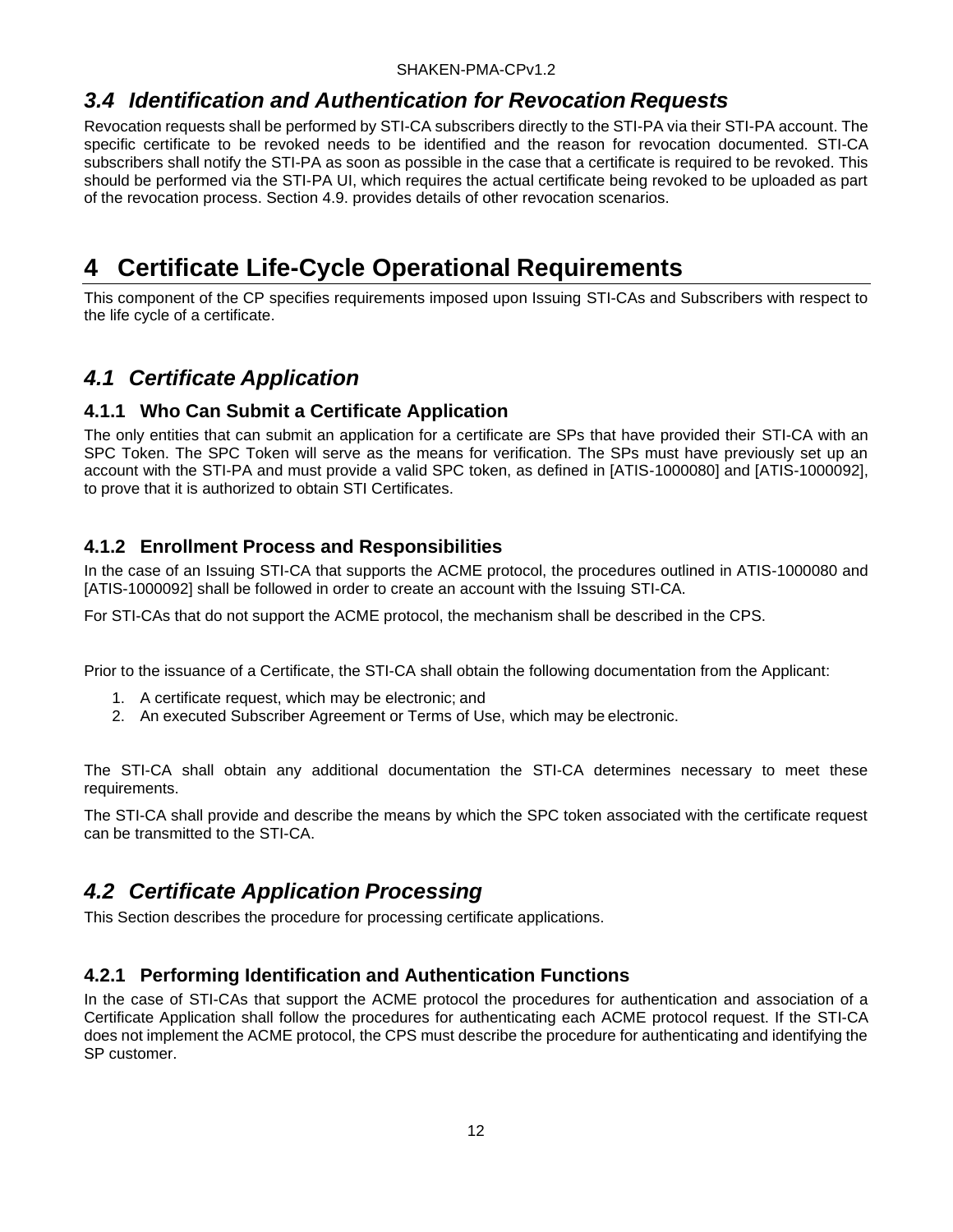#### <span id="page-18-0"></span>**4.2.2 Approval or Rejection of Certificate Applications**

The Issuer STI-CA shall reject any certificate application that cannot be verified. Issuer STI-CAs shall provide a reason for rejecting a certificate application.

#### <span id="page-18-1"></span>**4.2.3 Time to Process Certificate Applications**

As part of its CPS, each STI-CA shall declare its expected time frame to process a certificate application (i.e., the time between receiving the order for a new certificate from the SP and delivering the new certificate to the SP). Certificate applications shall be processed within a maximum of 24 hours).

## <span id="page-18-2"></span>*4.3 Certificate Issuance*

In the case of STI-CAs that support the ACME protocol, the procedures for certificate issuance depend on the type of STI certificate as follows:

- For issuing end entity STI certificates, the procedures described in [ATIS- 1000080] and [RFC 8555] shall be followed.
- For issuing intermediate STI certificates, the procedures in [ATIS-1000092] shall be followed.

#### <span id="page-18-3"></span>**4.3.1 STI-CA Actions During Certificate Issuance**

If a STI-CA determines that the request is acceptable, it shall issue the requested certificate. If the STI-CA maintains a public repository it shall publish the certificate in the repository as described in Section 2.

#### <span id="page-18-4"></span>**4.3.2 Notification to Subscriber by the STI-CA of Issuance of Certificate**

If the STI-CA publishes the certificate on behalf of the SP, the STI-CA shall notify the Subscriber when the certificate is published. If the ACME protocol is not supported, the means by which a Subscriber is notified shall be defined by each STI-CA in its CPS.

## <span id="page-18-5"></span>*4.4 Certificate Acceptance*

If the STI-CA publishes the certificate on behalf of the SP, the CP shall document the process for an SP applicant acceptance of a certificate, publication of the certificate by the STI-CA, and notification of certificate issuance to other entities.

### <span id="page-18-6"></span>**4.4.1 Conduct Constituting Certificate Acceptance**

If the STI-CA publishes the certificate on behalf of the SP, within the timeframe specified in its CPS, the STI-CA shall place the certificate in the repository and notify the Subscriber. Each STI-CA shall state in its CPS the procedures it follows for publishing of the certificate and notification to the Subscriber.

### <span id="page-18-7"></span>**4.4.2 Publication of the Certificate by the STI-CA**

In the case that the STI-CA is publishing the Certificates on behalf of the Subscriber, the STI-CA shall publish the certificate in the repository as described on Section 2.

#### <span id="page-18-8"></span>**4.4.3 Notification of Certificate Issuance by the STI-CA to Other Entities**

No other entities shall be notified of issuance of the STI certificates.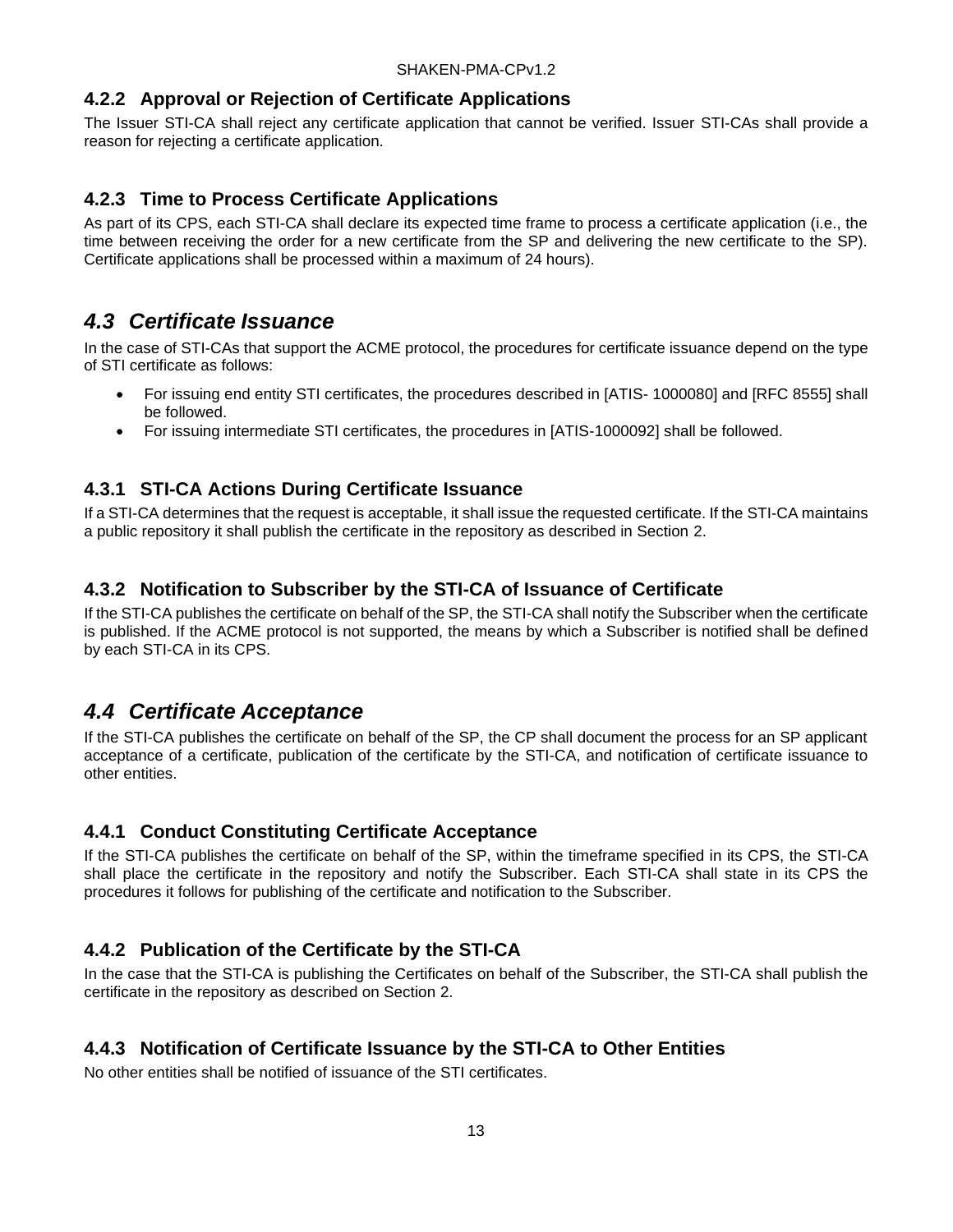## <span id="page-19-0"></span>*4.5 Key Pair and Certificate Usage*

A summary of the SHAKEN model for the PKI is provided below.

#### <span id="page-19-1"></span>**4.5.1 Subscriber Private Key and Certificate Usage**

All Subscribers shall protect their Private keys from unauthorized use or disclosure by third parties and shall use their Private keys only as specified in the key usage extension of the corresponding Certificate. Each SP that has a valid account with the STI-PA is eligible to request an X.509 STI Certificate containing the STIR/SHAKEN extensions.

#### <span id="page-19-2"></span>**4.5.2 Relying Party Public Key and Certificate Usage**

Any SP that receives a SIP Identity header field with a STI certificate signed PASSporT must verify the information. Before using the STI public key certificate, the SP shall perform digital signature per procedures defined in [ATIS-1000074] and [ATIS-1000092], as well as ensure that the certificate was issued by a STI-CA that is on the list of Trusted Root CAs, as provided by the STI-PA, and the certificate is not included in the CRL. The verifier shall ensure that the list of Trusted Root CAs has not expired; i.e., is up to date. If it has expired, they shall retrieve the current list from the STI-PA.

## <span id="page-19-3"></span>*4.6 Certificate Renewal*

In the case of the ACME protocol, the Subscriber initiates a request for a new certificate. STI-CAs shall not initiate the process to renew or issue a new certificate on behalf of the Subscriber. The process for renewal follows that of certificate issuance per Sections 4.2 through 4.4. Those STI-CAs not using ACME shall provide equivalent procedures and shall describe them.

### <span id="page-19-4"></span>**4.6.1 Circumstance for Certificate Renewal**

A Subscriber must request issuance of a new certificate prior to the expiration date of the certificate currently in use. It is recommended that the Subscriber request issuance of the new certification at least 24 hours prior to expiration.

The request for a new certificate renewal must incorporate the same public key as the previous certificate, unless the private key has been reported as compromised.

#### <span id="page-19-5"></span>**4.6.2 Who May Request Renewal**

Only the Subscriber that is the holder of the expiring certificate can request a new certificate.

#### <span id="page-19-6"></span>**4.6.3 Processing Certificate Renewal Requests**

The process for renewing a certificate follows the procedures for initial issuance per the previous Sections. Only the certificate Subscriber may request the renewal of their certificate.

#### <span id="page-19-7"></span>**4.6.4 Notification of New Certificate Issuance to Subscriber**

The process shall follow that described in Section 4.3.2.

### <span id="page-19-8"></span>**4.6.5 Conduct Constituting Acceptance of a Renewal Certificate**

The process follows that described in Section 4.4.1.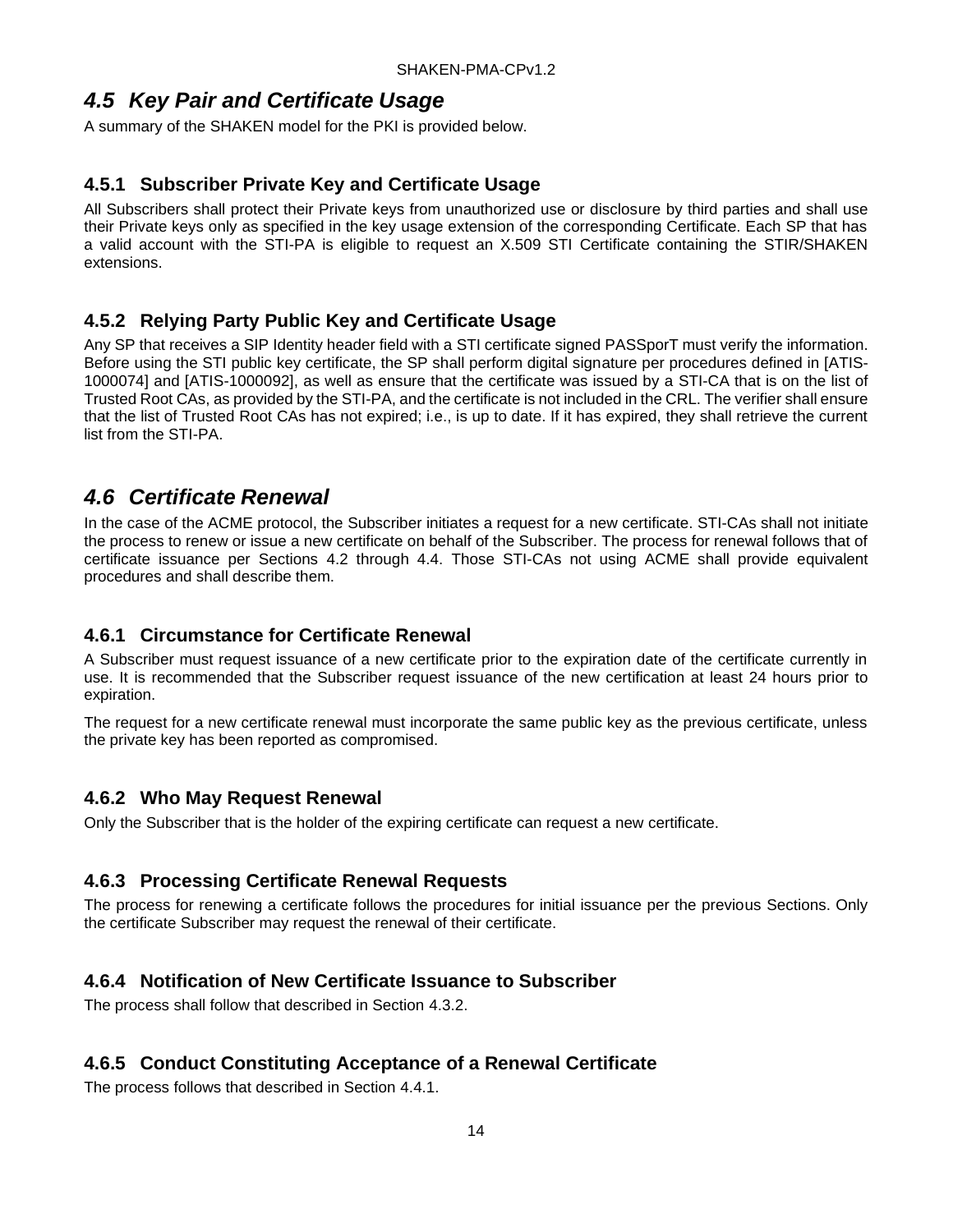### <span id="page-20-0"></span>**4.6.6 Publication of the Renewal Certificate by the STI-CA**

The process follows that described in Section 4.4.2.

### <span id="page-20-1"></span>**4.6.7 Notification of Certificate Issuance by the STI-CA to Other Entities**

Per Section 4.4.3, no other entities shall be notified of certificate issuance.

## <span id="page-20-2"></span>*4.7 Certificate Re-key*

This Section describes the requirements for certificate re-key. Certificate re-key is the issuance of a new certificate to replace an old one for the reasons given in Section 4.7.1. Unlike with certificate renewal, the public key must be changed.

#### <span id="page-20-3"></span>**4.7.1 Circumstance for Certificate Re-key**

Re-key of a certificate must only be performed when required, based on:

- 1. Knowledge or suspicion of compromise or loss of the associated private key; or
- 2. The expiration of the cryptographic lifetime of the associated key pair.

A STI-CA or SP may perform the certificate re-key operation for other reasons (e.g., an SP could choose to always re-key its short-lived certificates).

Information on maximum key lifetimes can be found in Section 6.3.2. A STI-CA re-key operation requires the reissuance of all certificates issued by the re-keyed entity. It must be performed only when necessary and in a way that preserves the capability of Relying Parties to validate certificates whose validation path includes the re- keyed entity.

If the re-key is based on a suspected compromise, then the previous certificates shall be revoked per the procedures in Section 4.9.

### <span id="page-20-4"></span>**4.7.2 Who May Request Certification of a New Public Key**

A certificate re-key may be requested only by the holder of the certificate. In the SHAKEN PKI model, Subscribers with a currently valid certificate must request a new public key prior to expiration of the current public key.

### <span id="page-20-5"></span>**4.7.3 Processing Certificate Re-keying Request**

The process for re-keying a certificate follows the procedures for initial issuance per the previous Sections.

### <span id="page-20-6"></span>**4.7.4 Notification of New Certificate Issuance to Subscriber**

The STI-CA shall describe how the subscriber is informed of the re-key of its certificate and the contents of the certificate.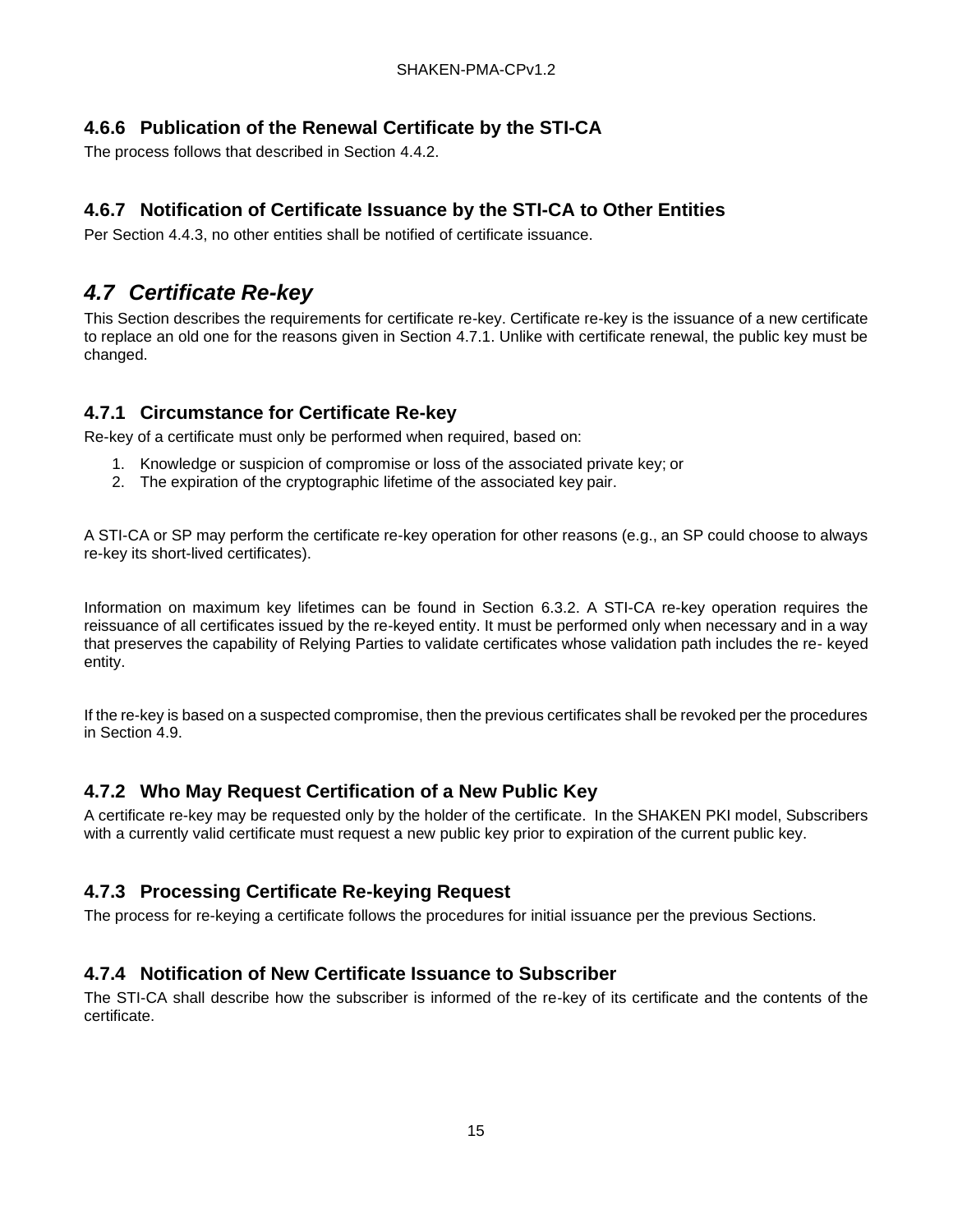### <span id="page-21-0"></span>**4.7.5 Conduct Constituting Acceptance of a Re-keyed Certificate**

Failure to object within 2 business days to the certificate or its contents when it is received by the Subscriber constitutes acceptance of the certificate.

## <span id="page-21-1"></span>**4.7.6 Publication of the Re-keyed Certificate by the STI-CA**

All STI-CA certificates shall be published by the subscriber as specified in Section 2.

### <span id="page-21-2"></span>**4.7.7 Notification of Certificate Issuance by the STI-CA to Other Entities**

No entities other than those described in previous Sections (e.g., Subscribers) shall be notified of the new certificate issuance.

## <span id="page-21-3"></span>*4.8 Certificate Modification*

Subscriber certificates must not be modified. If certificate information is not correct, then a new certificate must be requested. For example, if the Subscriber name changes, then the Subscriber shall undergo the initial registration process again with the STI-CA and then follow the procedures described in Sections 4.2 through 4.4. The previous certificate must be revoked and follow the procedures in Section 4.9.

### <span id="page-21-4"></span>**4.8.1 Circumstance for Certificate Modification**

Not applicable.

### <span id="page-21-5"></span>**4.8.2 Who May Request Certificate Modification**

Not applicable.

### <span id="page-21-6"></span>**4.8.3 Processing Certificate Modification Requests**

Not applicable.

### <span id="page-21-7"></span>**4.8.4 Notification of New Certificate Issuance to Subscriber**

The process described in Section 4.3.2 shall be followed.

## <span id="page-21-8"></span>**4.8.5 Conduct Constituting Acceptance of Modified Certificate**

Not applicable.

## <span id="page-21-9"></span>**4.8.6 Publication of the Modified Certificate by the STI-CA**

Not applicable.

#### <span id="page-21-10"></span>**4.8.7 Notification of Certificate Issuance by the STI-CA to Other Entities** Not applicable.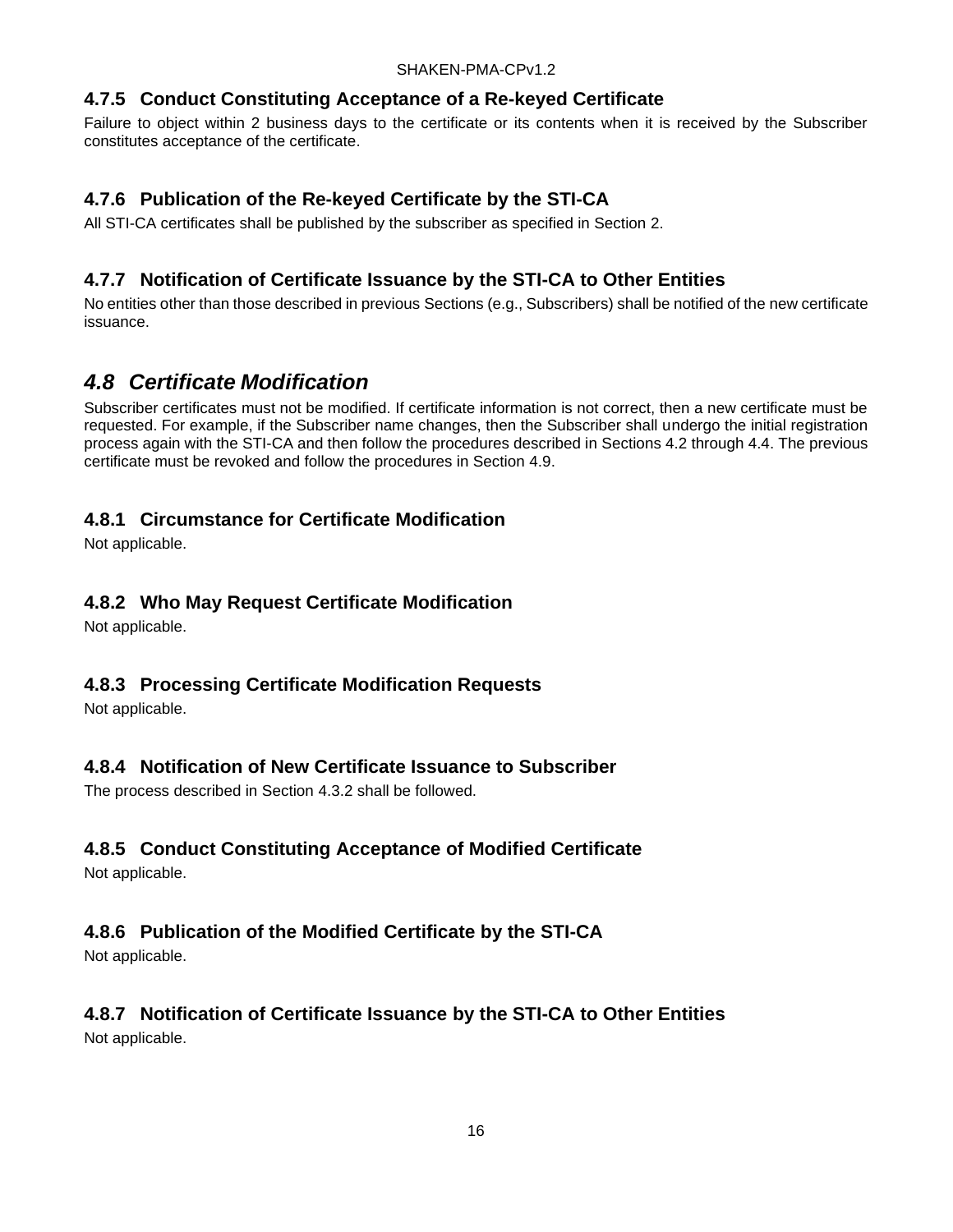## <span id="page-22-0"></span>*4.9 Certificate Revocation and Suspension*

The model for managing and communicating the status of revoked certificates is in the form of a distributed Certificate Revocation List (CRL) that is maintained by the STI-PA as described in ATIS-1000080. The STI-PA authenticates all revocation requests. Certificates that can be included on the STI-PA managed CRL include endentity or intermediate certificates that were authorized to be created via SPC tokens or intermediate certificates of approved STI-CAs. End-entity certificates created by delegation procedures as defined in ATIS-1000092, shall not be allowed on the CRL managed by the STI-PA.

### <span id="page-22-1"></span>**4.9.1 Circumstances for Revocation**

An intermediate or end entity certificate shall be revoked if there is reason to be believe there has been a compromise of a STI-CA's or Subscriber's private key. Other reasons for certificate revocation include:

- Affiliation Changed, where, due to an organizational name change, the certificate's Subject Name field no longer identifies the certificate holder.
- Superseded, where the certificate has been replaced with a new certificate.
- Cessation of operation, where the Subscriber holding the certificate is ceasing operation.
- Privilege Withdrawn, where the Subscriber holding the certificate is no longer authorized to obtain STI certificates.

Note, when a STI-CA ceases operation or loses its authority to issue STI certificates, the STI-CA's intermediate certificates are not revoked. Instead, relying parties will discover that the STI-CA's certificates are no longer valid based on the fact that the STI-CA is no longer listed on the Trusted STI-CA List.

There is also an STI-GA revocation policy that provides other reasons a certificate may be revoked, generally more for policy violation reasons than the organizational change or security compromises listed above.

### <span id="page-22-2"></span>**4.9.2 Who Can Request Revocation**

A Subscriber can request revocation of a certificate over which it has authority. In addition, a third party (i.e., STI-GA, FCC, or other regulatory bodies as identified in the policies) could also revoke a certificate. If necessary, the STI-CA can request revocation via the STI-PA of an end-entity or intermediate certificate that it issued.

#### <span id="page-22-3"></span>**4.9.3 Procedure for Revocation Request**

An entity requesting a certificate revocation (see Section 4.9.2 for the list of such requestors) must submit a request for revocation of an end entity or intermediate certificate to the STI-PA by providing a certificate to be placed on the CRL.

### <span id="page-22-4"></span>**4.9.4 Revocation Request Grace Period**

There is no grace period for a revocation request. Once a certificate has been identified and the revocation requestor has been verified, the requestor shall revoke the certificate immediately by submitting the certificate to the CRL list maintained by the STI-PA.

#### <span id="page-22-5"></span>**4.9.5 Time within which the Revocation Request must be Processed**

The expected revocation timing is guided by the process per Section 4.9.4 and the revocation requestor. The timing shall consider the process of notifying the STI-PA.

### <span id="page-22-6"></span>**4.9.6 Revocation Checking Requirement for Relying Parties**

A relying party shall acquire and check the CRL, which is managed by the STI-PA, when the relying party validates a certificate.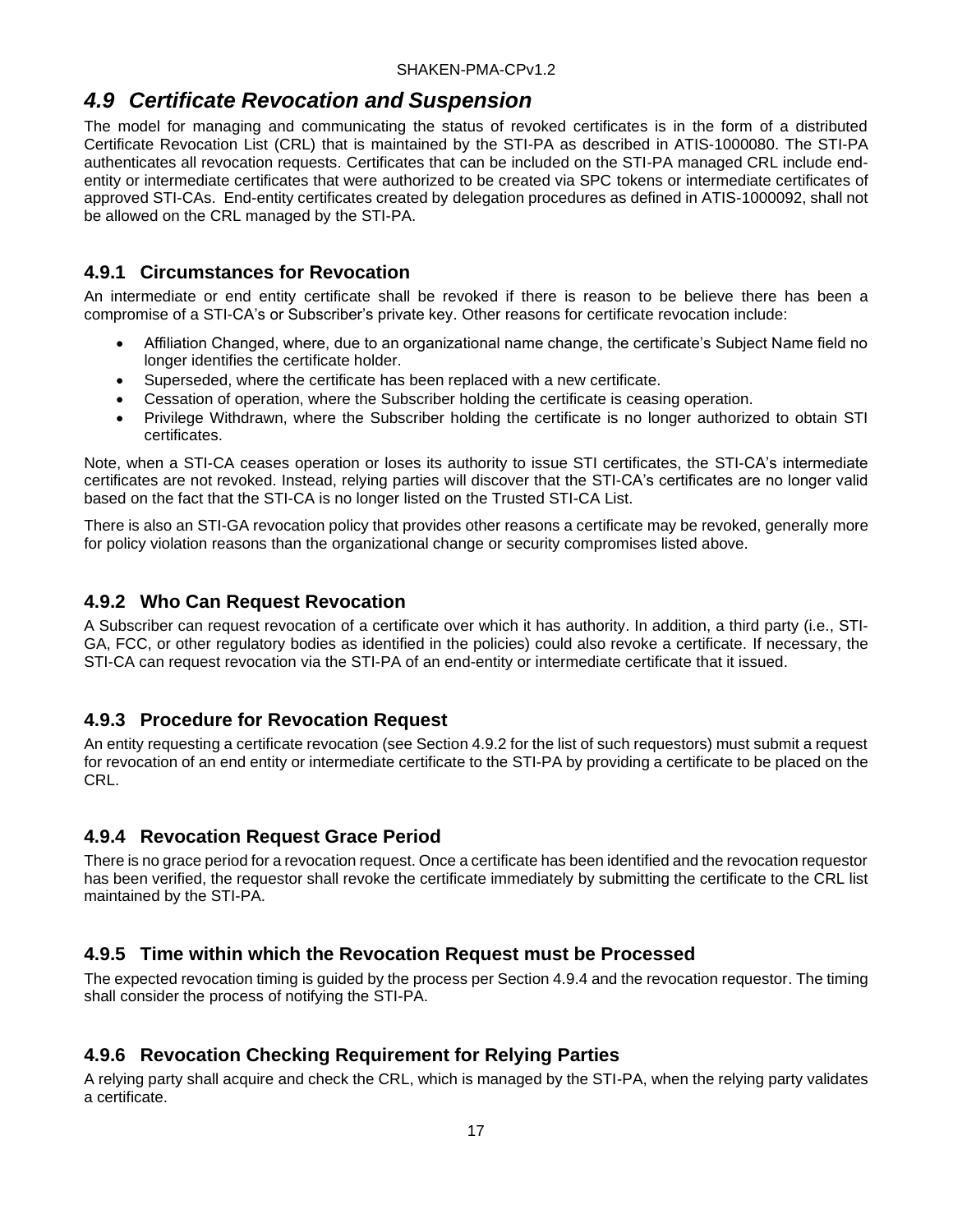## <span id="page-23-0"></span>**4.9.7 CRL Issuance Frequency (If Applicable)**

The STI-PA maintains the CRL and updates the CRL and makes it available within a 24-hour timeframe

### <span id="page-23-1"></span>**4.9.8 Maximum Latency for CRLs (If Applicable)**

Not applicable.

### <span id="page-23-2"></span>**4.9.9 Online Revocation/Status Checking Availability**

The URL to the CRL maintained by the STI-PA is included in the 'cRLDistributionPointName' field in the issued certificate. The relying party accesses the list via an HTTPS interface as described in ATIS-1000080.

### <span id="page-23-3"></span>**4.9.10 Online Revocation Checking Requirements**

The SHAKEN PKI does not make provisions for the support of certificate status services such as Online Certificate Status Protocol (OCSP). The SHAKEN PKI defines an indirect CRL model in which the Subscribers can provide any revoked end-entity or intermediate certificates and STI-CAs provide any revoked intermediate certificates to the STI-PA for inclusion in the CRL. The URL to the CRL is provided to the Subscriber when they request a SPC token from the STI-PA. This URL is included in the 'cRLDistributionPointName' field in the end entity certificate so that during path validation, the relying party can check whether the end entity certificate or any intermediate certificate in the certification path have been revoked.

### <span id="page-23-4"></span>**4.9.11 Other Forms of Revocation Advertisements Available**

Not applicable.

### <span id="page-23-5"></span>**4.9.12 Special Requirements Re-key Compromise**

Not applicable.

### <span id="page-23-6"></span>**4.9.13 Circumstances for Suspension**

The SHAKEN PKI model does not support suspension of certificates.

### <span id="page-23-7"></span>**4.9.14 Who Can Request Suspension**

Not applicable.

### <span id="page-23-8"></span>**4.9.15 Procedure for Suspension Request**

Not applicable.

## <span id="page-23-9"></span>**4.9.16 Limits on Suspension Period**

Not applicable.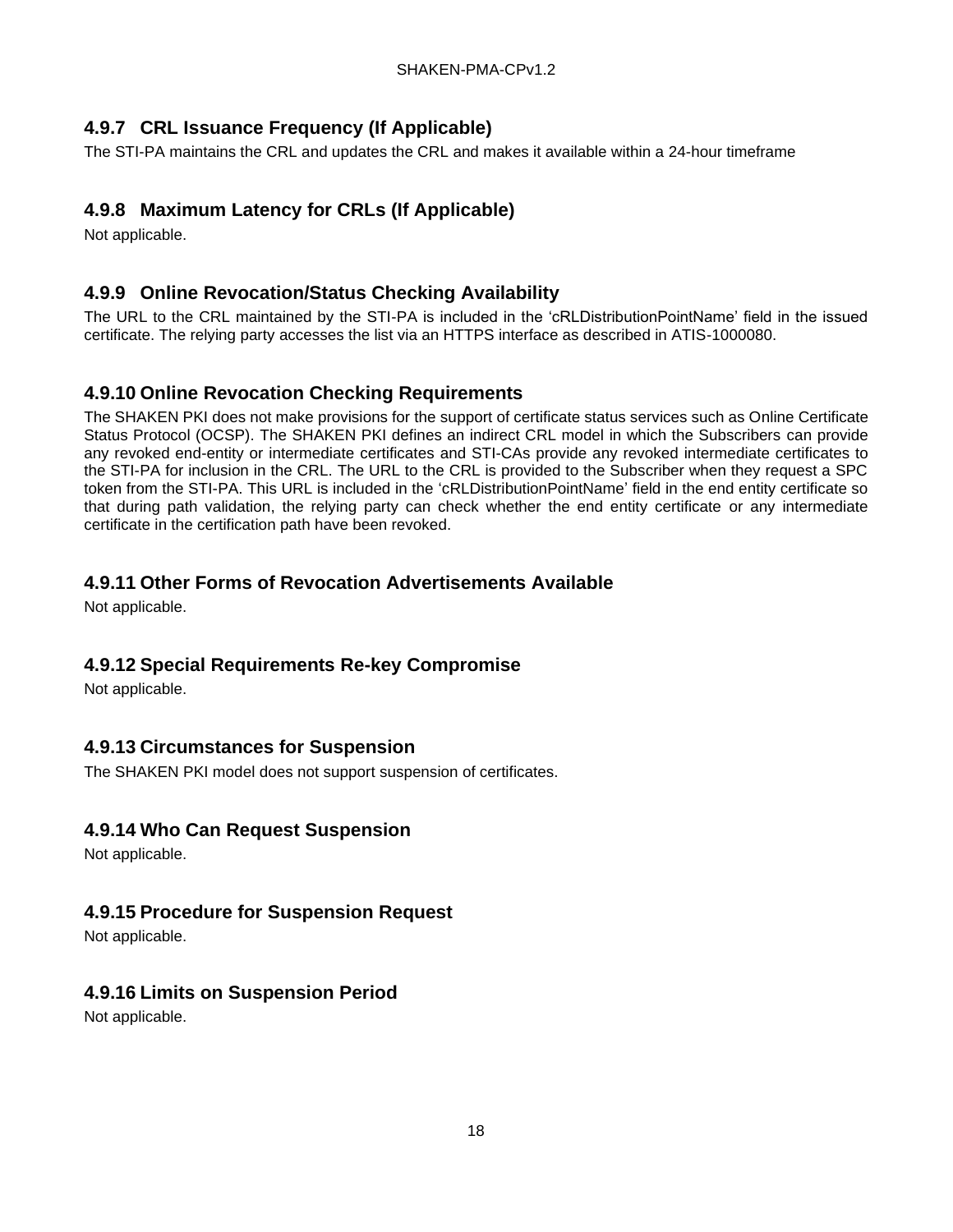## <span id="page-24-0"></span>*4.10Certificate Status Services*

The SHAKEN PKI does not make provisions for the support of certificate status services such as OCSP. The SHAKEN PKI defines an indirect CRL model, as defined in [RFC 5280] in which the Subscribers and STI-CAs provide any revoked end entity and intermediate certificates to the STI-PA for inclusion in the CRL. As stated in Section 4.9.10, each Subscriber includes the URL to the CRL in the 'cRLDistributionPointName' in the STI end entity or intermediate certificate. An STI-CA shall not issue a certificate to a Subscriber that does not include this field in the Certificate Signing Request (CSR).

#### <span id="page-24-1"></span>**4.10.1 Operational Characteristics**

Not applicable.

#### <span id="page-24-2"></span>**4.10.2 Service Availability**

Not applicable.

#### <span id="page-24-3"></span>**4.10.3 Optional Features**

Not applicable.

## <span id="page-24-4"></span>*4.11End of Subscription*

The subscription ends when the certificate is revoked or expires. The CPS shall describe the procedure to handle the end of subscription.

## <span id="page-24-5"></span>*4.12Key Escrow and Recovery*

#### <span id="page-24-6"></span>**4.12.1 Key Escrow and Recovery Policy and Practices**

STI-CA private keys shall never be escrowed. Under no circumstances shall a Subscriber's signature key be held in trust by a third party.

Subscriber key management keys may be escrowed to provide key recovery. Escrowed keys shall be protected at no less than the level of security in which they are generated, delivered, and protected by the Subscriber. STI-CAs that support private key escrow for key management keys shall document their specific practices in their CPS and key escrow documentation.

### <span id="page-24-7"></span>**4.12.2 Session Key Encapsulation and Recovery Policy and Practices**

STI-CAs that support session key encapsulation and recovery shall identify the document describing the practices in the applicable CPS. Components that support session key recovery shall meet the security requirements for the STI-CAs stated in Section 6.

# <span id="page-24-8"></span>**5 Facility, Management, and Operational Controls**

This Section describes the technical and administrative security controls used by the STI-CA for key generation, subject authentication, certificate issuance, certificate revocation, auditing, and archiving. The CPS shall describe the controls and procedures for all the areas identified in this Section.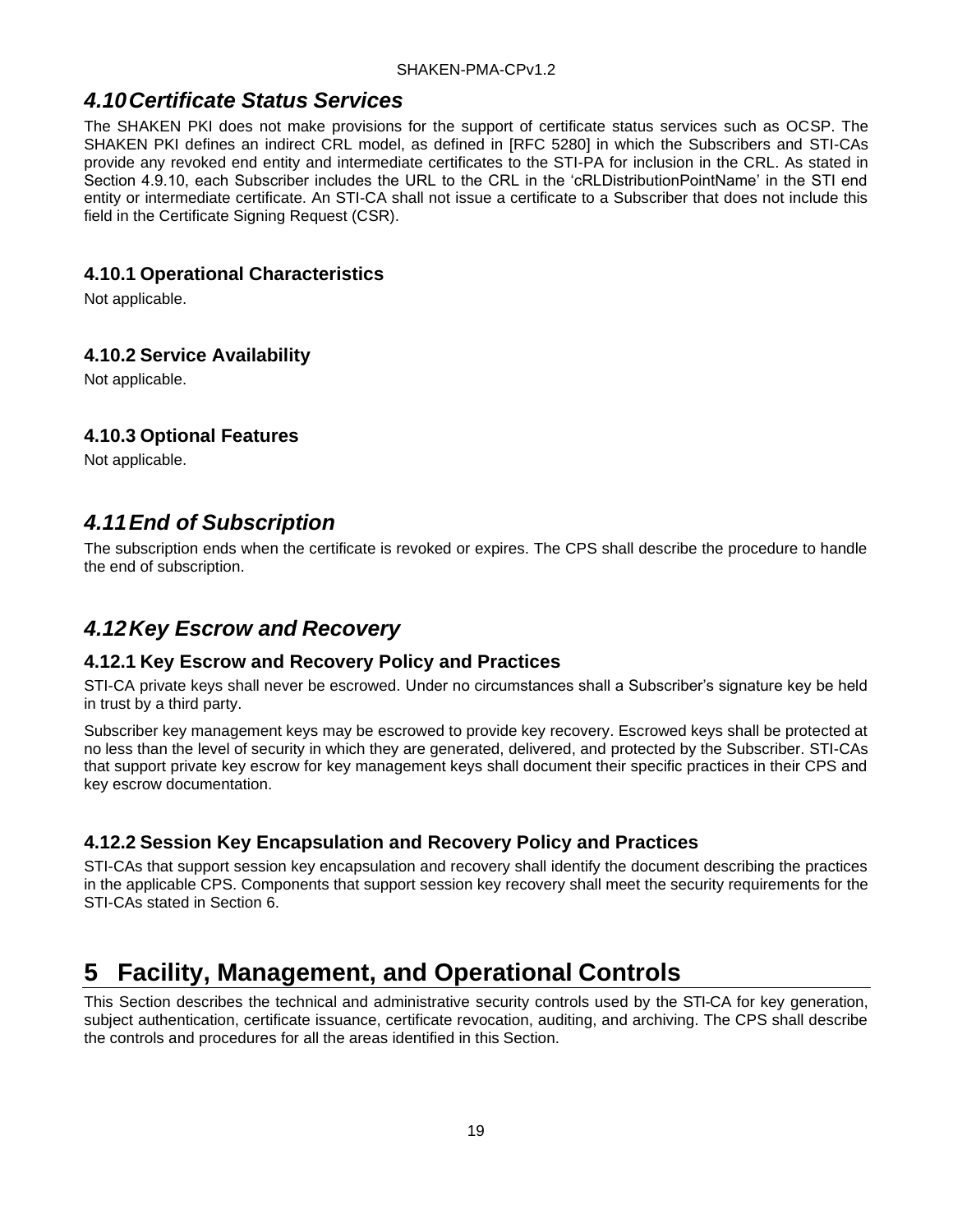## <span id="page-25-0"></span>*5.1 Physical Security Controls*

For directly operated physical systems, the STI-CA shall maintain security controls for its facilities hosting the STI-CA operation. For physical systems that are not under the direct control of the STI-CA, an equivalent description of security guarantees and/or highly available, geo-redundant operation shall be provided. The controls employed for the STI-CA operation shall be specified in its CPS. The following items shall be documented:

### <span id="page-25-1"></span>**5.1.1 Site Location and Construction**

The location and construction of the facility housing the STI-CA equipment, as well as sites housing remote workstations used to administer the STI-CAs, shall be consistent with facilities used to house sensitive information. The site whether directly operated or operated by an external party shall provide protection against unauthorized access to STI-CA equipment and records. STI-CAs in the SHAKEN ecosystem shall be located in the US.

### <span id="page-25-2"></span>**5.1.2 Physical Access**

Physical access to equipment hosting the STI-CA shall be limited to authorized personnel. The security mechanisms shall be commensurate with the level of threat in the equipment environment. The CPS shall describe the physical access controls for relevant facility rooms to the extent relevant to directly operated physical systems. The CPS shall describe the security mechanisms in place to prohibit unauthorized access to equipment hosting the STI-CA.

### <span id="page-25-3"></span>**5.1.3 Power and Air Conditioning**

For directly operated physical systems, the STI-CA shall have backup power capability sufficient to lock out input, finish any pending actions, and record the state of the equipment automatically before lack of power or air conditioning causes a shutdown.

### <span id="page-25-4"></span>**5.1.4 Water Exposures**

For directly operated physical systems, the STI-CA equipment shall be installed such that it is not in danger of exposure to water (e.g., on tables or elevated floors). Potential water damage from fire prevention and protection measures (i.e., sprinkler systems) are excluded from this requirement.

### <span id="page-25-5"></span>**5.1.5 Fire Prevention and Protection**

For directly operated physical systems, the physical systems hosting the STI-CA shall comply with local commercial building codes for fire prevention and protection.

### <span id="page-25-6"></span>**5.1.6 Media Storage**

For directly operated physical systems, media shall be stored so as to protect it from accidental damage (water, fire, electromagnetic) and unauthorized physical access.

Media containing private key material shall be handled, packaged, and stored in a manner compliant with the requirements for the sensitivity level of the information it protects or to which it provides access. Storage protection of STI-CA private key material shall be offline and at the high levels of sensitivity.

### <span id="page-25-7"></span>**5.1.7 Waste Disposal**

For directly operated physical systems, STI-CA and Operations Staff shall remove and destroy normal office waste in accordance with local policy. Media used to collect or transmit privacy information shall be destroyed such that the information is unrecoverable at any time prior to disposal of the physical medium itself. Sensitive media and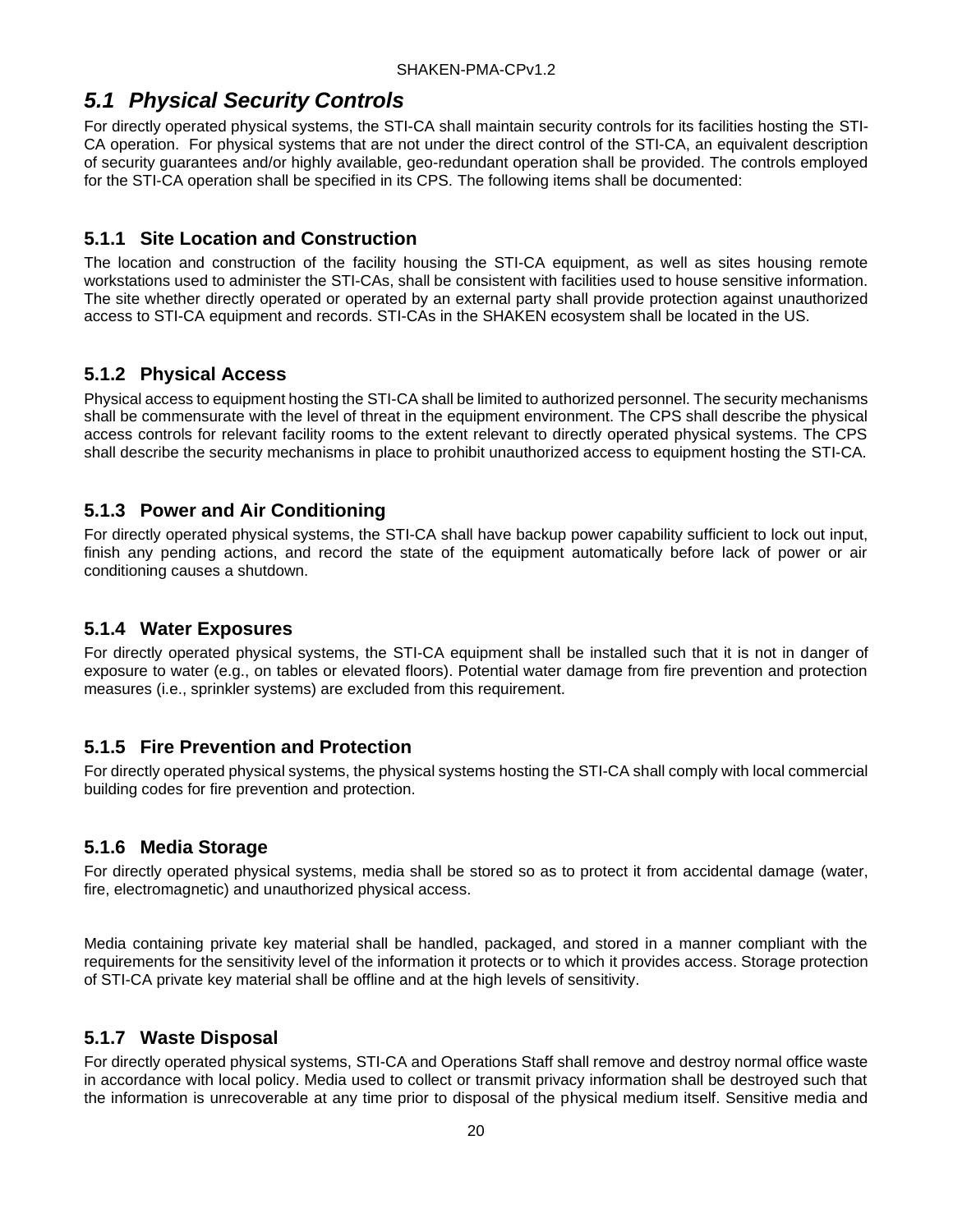paper shall be destroyed in a manner that renders the information printed on it unrecoverable by any means, Destruction of media and documentation containing sensitive information, such as private key material, shall employ methods commensurate with those in SP 800-88.

#### <span id="page-26-0"></span>**5.1.8 Off-site Backup**

A system backup shall be made when a STI-CA system is activated. STI-CA operational system backups shall be made at least once per week. Backups shall be stored offsite. Only the latest backup needs to be retained. The backup shall be stored at a site with physical and procedural controls commensurate to that of the operational STI-CA system.

The data backup media shall be stored in a manner appropriate for storage of information of the same value of the information that will be protected by the certificates and associated private keys issued or managed using the equipment with a minimum requirement of transferring, handling, packaging, and storage of the information in a manner compliant with requirements for sensitive material identified in Section 6.5.1.6.

## <span id="page-26-1"></span>*5.2 Procedural Controls*

The CPS shall provide information on the trusted roles (e.g., system administrator). For each role, the CPS shall provide the responsibilities, and the identification and authentication requirements. The CPS shall include separation of duties and the number of individuals required to perform a task.

### <span id="page-26-2"></span>**5.2.1 Trusted Roles**

A trusted role--if performed by person versus a secure, autonomous computer program or process--is one in which the person acting in that role performs functions that can introduce security problems if not carried out properly, whether accidentally or maliciously. The only trusted roles defined by this policy are CA Administrators, CA Operations Staff, and Security Auditors. Trusted role operations include:

- The validation, authentication, and handling of information in Certificate Applications;
- The acceptance, rejection, or other processing of Certificate Applications, revocation requests, renewal requests, or enrollment information;
- The issuance, or revocation of Certificates, including personnel having access to restricted portions of its repository;
- Access to safe combinations and/or keys to security containers that contain materials supporting production services;
- Access to hardware security modules (HSMs), their associated keying material, and the secret share splits of the PINs that protect access to the HSMs;
- Installation, configuration, and maintenance of the CA;
- Access to restricted portions of the certificate repository; or
- The ability to grant physical and/or logical access to the CA equipment.

The STI-CA shall maintain lists, including names, organizations, contact information, and organizational affiliation for those who act in CA Administrator, CA Operations Staff, and Security Auditor trusted roles, and shall makethem available during compliance audits.

If applicable, the CPS shall define the roles and responsibilities for the CA Administrator, CA Operations Staff, and Security Auditor, noting that some staff may serve in multiple roles.

#### <span id="page-26-3"></span>**5.2.2 Number of Persons Required Per Task**

If processes are not performed by a secure, autonomous computer program or process, and where multi-party control is required, all participants shall hold a trusted role. Multi-party control shall not be performed by personnel who serve in a Security Auditor role with the exception of audit functions. If not being performed by a secure,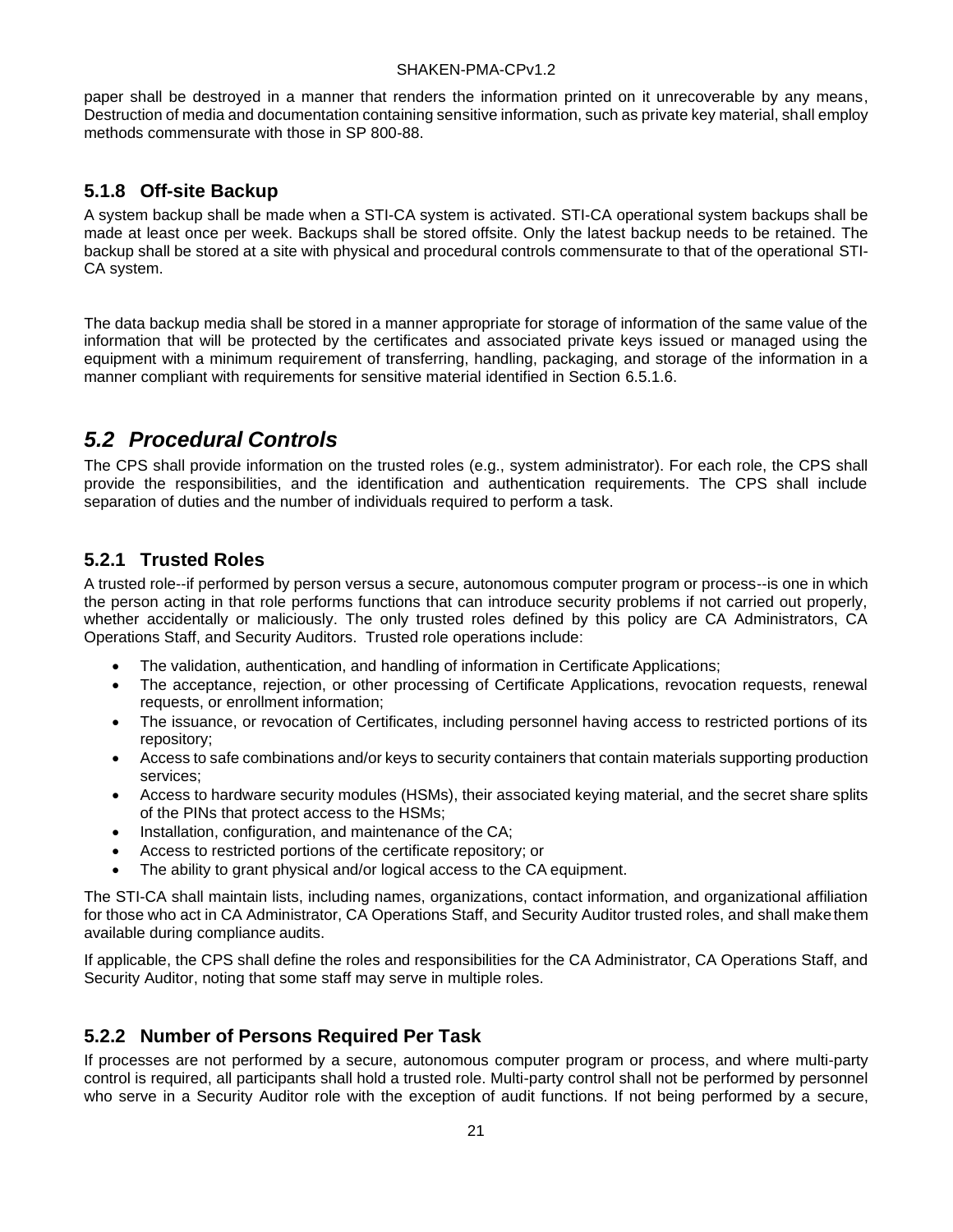autonomous computer program or process, and physical access is required, the following tasks shall require two or more persons:

- Generation, activation, and backup of CA keys;
- Performance of CA administration or maintenance tasks;
- Archiving or deleting CA audit logs. At least one of the participants in this task shall serve in a Security Auditorrole.
- Physical access to CA equipment;
- Access to any copy of the CA cryptographic module.

### <span id="page-27-0"></span>**5.2.3 Identification and Authentication for Each Role**

Individuals holding trusted roles shall identify themselves and be authenticated by the STI-CA systems before being permitted to perform any actions set forth above for that role or identity. CA Operations Staff and shall authenticate themselves using a unique credential that is distinct from any credential they use to perform non- trusted role functions. This credential shall be generated and stored in a system that is protected to the same level as the CA system.

CA equipment and systems shall require, at a minimum, strong authenticated access control for remote access using multi-factor authentication. CA equipment and systems shall require, at a minimum, authenticated access control (e.g., strong passwords) for local multi-party access.

Individuals holding trusted roles shall be appointed to the trusted role by an appropriate approving authority. These appointments shall be periodically reviewed for continued need, and renewed as appropriate. The approval shall be recorded in a secure and auditable fashion. Individuals holding trusted roles shall accept the responsibilities of the trusted role, and this acceptance shall be recorded in a secure and auditable fashion.

Users requiring access to a sensitive resource shall authenticate themselves to all aspects of the network (servers, operating systems, applications, databases, processes, etc.) before they can access that resource.

## <span id="page-27-1"></span>**5.2.4 Roles Requiring Separation of Duties**

Individuals serving as Security Auditors shall not perform or hold any other trusted role. Only an individual serving in a Security Auditor role may perform internal auditing functions, with the exception of those security audit functions (e.g., configuring, archiving, deleting) that require multi-person control. An individual that who performs any trusted role shall only have one identity when accessing CA equipment or systems.

## <span id="page-27-2"></span>*5.3 Personnel Security Controls*

Each STI-CA shall maintain personnel security controls for its operation. The personnel controls employed for CA operation shall be specified in its CPS.

#### <span id="page-27-3"></span>**5.3.1 Qualifications, Experience, and Clearance Requirements**

Personnel seeking to become Trusted Persons shall present proof of the requisite background, qualifications and experience needed to perform their prospective job responsibilities competently and satisfactorily.

Individuals appointed to any trusted role shall meet the following:

- Be employees of or contractor/vendor of the CA and bound by terms of employment or contract;
- Have successfully completed an appropriate training program;
- Have demonstrated the ability to perform their duties;
- Have no other duties that would interfere or conflict with their responsibilities as defined in Section 5.2.1; and
- Have never been previously relieved of trusted role duties for reasons of negligence or non- performance of duties.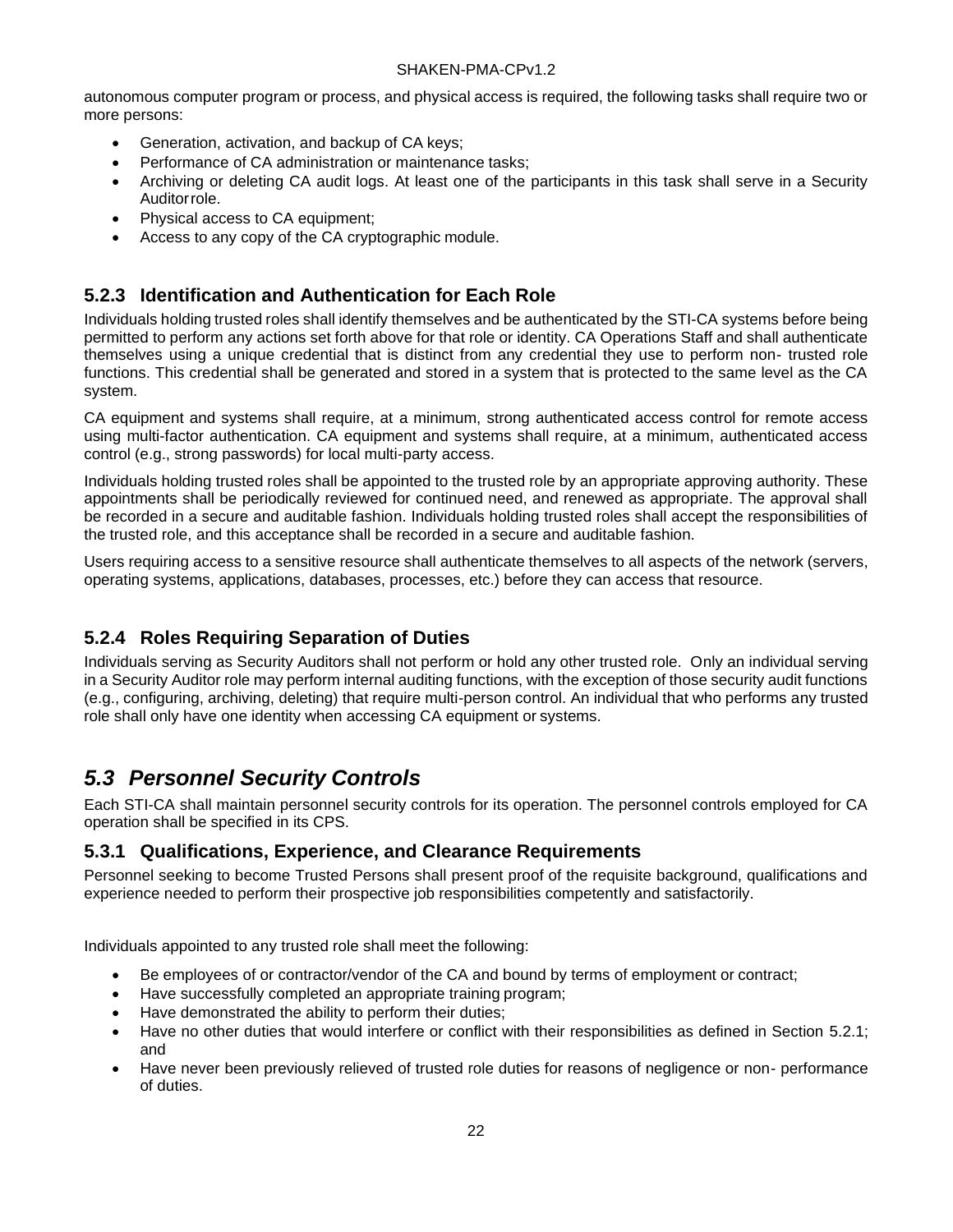### <span id="page-28-0"></span>**5.3.2 Background Check Procedures**

If persons fulfilling Trusted Roles require direct access to information related to secrets (i.e., private keys) that may compromise the integrity of the security of the CA system, they shall pass a background check prior to commencement of employment. The STI-CA shall conduct background checks (in accordance with local privacy laws) which may include the following:

- Confirmation of previous employment;
- Checks of professional references;
- Confirmation of the highest or most relevant educational degree obtained;
- Search of criminal records (local, state or provincial, and national);
- Check of credit/financial records;
- Search of driver's license records:
- Identification verification via National Identity Check (e.g., Social Security Administration records), as applicable.

### <span id="page-28-1"></span>**5.3.3 Training Requirements**

All personnel performing duties with respect to the operation of the STI-CA shall receive comprehensive training. Training shall be conducted in the following areas:

- CA security principles and mechanisms;
- All PKI software versions in use on the CA system;
- All PKI duties they are expected to perform;
- Certificate lifecycle management;
- Subscriber vetting and identification and validation procedures;
- Disaster recovery and business continuity procedures;
- Stipulations of this policy.

### <span id="page-28-2"></span>**5.3.4 Retraining Frequency and Requirements**

All individuals responsible for PKI Trusted Roles shall be made aware of changes in the CA operation. Any significant change to the operations shall have a training (awareness) plan, and the execution of such plan shall be documented. Examples of such changes are CA software or hardware upgrades, changes in CA operational procedures, changes in automated security systems, and relocation of equipment.

Documentation shall be maintained identifying all personnel who received training and the level of training completed.

### <span id="page-28-3"></span>**5.3.5 Job Rotation Frequency and Sequence**

No Stipulation.

### <span id="page-28-4"></span>**5.3.6 Sanctions for Unauthorized Actions**

Appropriate administrative and disciplinary actions, as documented in organization policy, shall be taken against personnel who perform unauthorized actions (i.e., actions not permitted by this CP or other CA security policies) involving the CA's systems, operational processes, security controls the certificate status verification systems, and the certificate repository. Disciplinary actions may include measures up to and including termination and shall be commensurate with the frequency and severity of the unauthorized actions.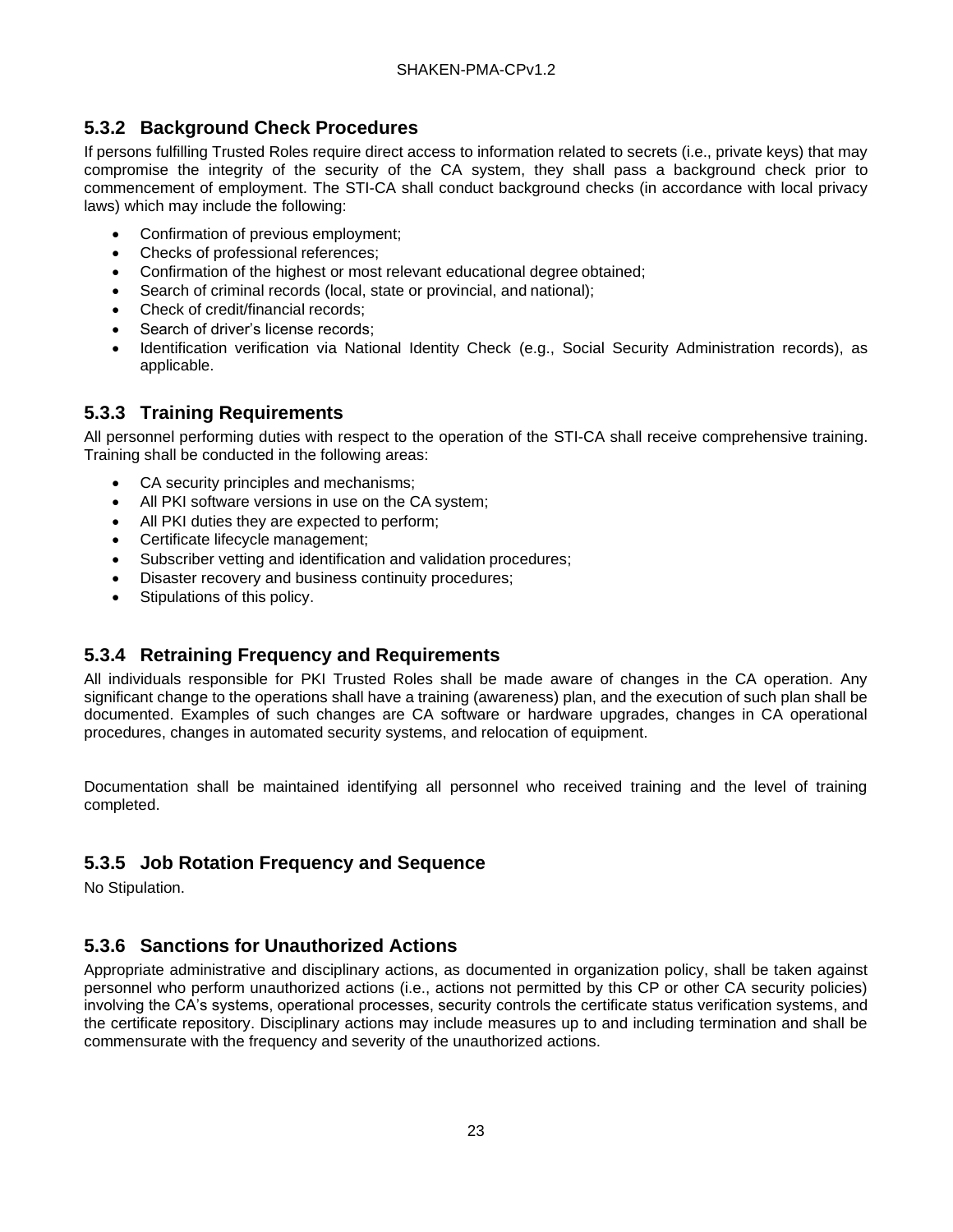#### <span id="page-29-0"></span>**5.3.7 Independent Contractor Requirements**

Contractor personnel filling trusted roles shall be subject to all requirements stipulated in this document. Independent contractors and consultants who have not completed or passed the background check procedures specified above shall be permitted access to the CA's secure facilities unless they are escorted and directly supervised by people holding trusted roles at all times.

#### <span id="page-29-1"></span>**5.3.8 Documentation Supplied to Personnel**

Documentation sufficient to define duties and procedures for each role shall be provided to the personnel filling that role.

## <span id="page-29-2"></span>*5.4 Audit Logging Procedures*

The STI-CA shall generate audit log files for all events relating to the security of the CA operation. The log information shall be automatically collected. Where this is not possible, the CA shall use a logbook, paper forms or other physical mechanisms to capture the information. Details of how a CA implements the audit logging shall be addressed in its CPS.

The PMA shall have procedures to review the logs on a request basis.

### <span id="page-29-3"></span>**5.4.1 Types of Events Recorded**

Audit records shall be generated for the basic operations of the Certification Authority computing equipment.

Audit records shall include the date, time, responsible user or process, success or failure indicators, and summary content data relating to the event.

Auditable events include:

- Access to CA computing equipment (e.g., logon, logout);
- Messages received requesting CA actions (e.g., certificate requests, certificate revocation requests, compromise notifications);
- Subscriber identification information;
- Certificate creation, modification, revocation, or renewal actions;
- Posting of any material to a repository;
- Adding a revoked certificate to the CRL maintained by the STI-PA;
- Any attempts to change or delete audit data;
- Key generation;
- Software and/or configuration updates to the CA; or
- Clock adjustments.

#### <span id="page-29-4"></span>**5.4.2 Frequency of Processing Log**

The audit log shall be reviewed periodically and before being archived. All significant events shall be explained in an audit log summary. Actions taken as a result of these reviews shall be documented.

Such reviews involve verifying that the log has not been tampered with and performing a thorough examination of any alerts or irregularities in the logs. A statistically significant portion of the security audit data generated by the STI-CA since the last review shall be examined. This amount will be described in the CPS.

Real-time automated analysis tools should be used. All alerts generated by such systems shall be analyzed by CA operations staff on a daily basis.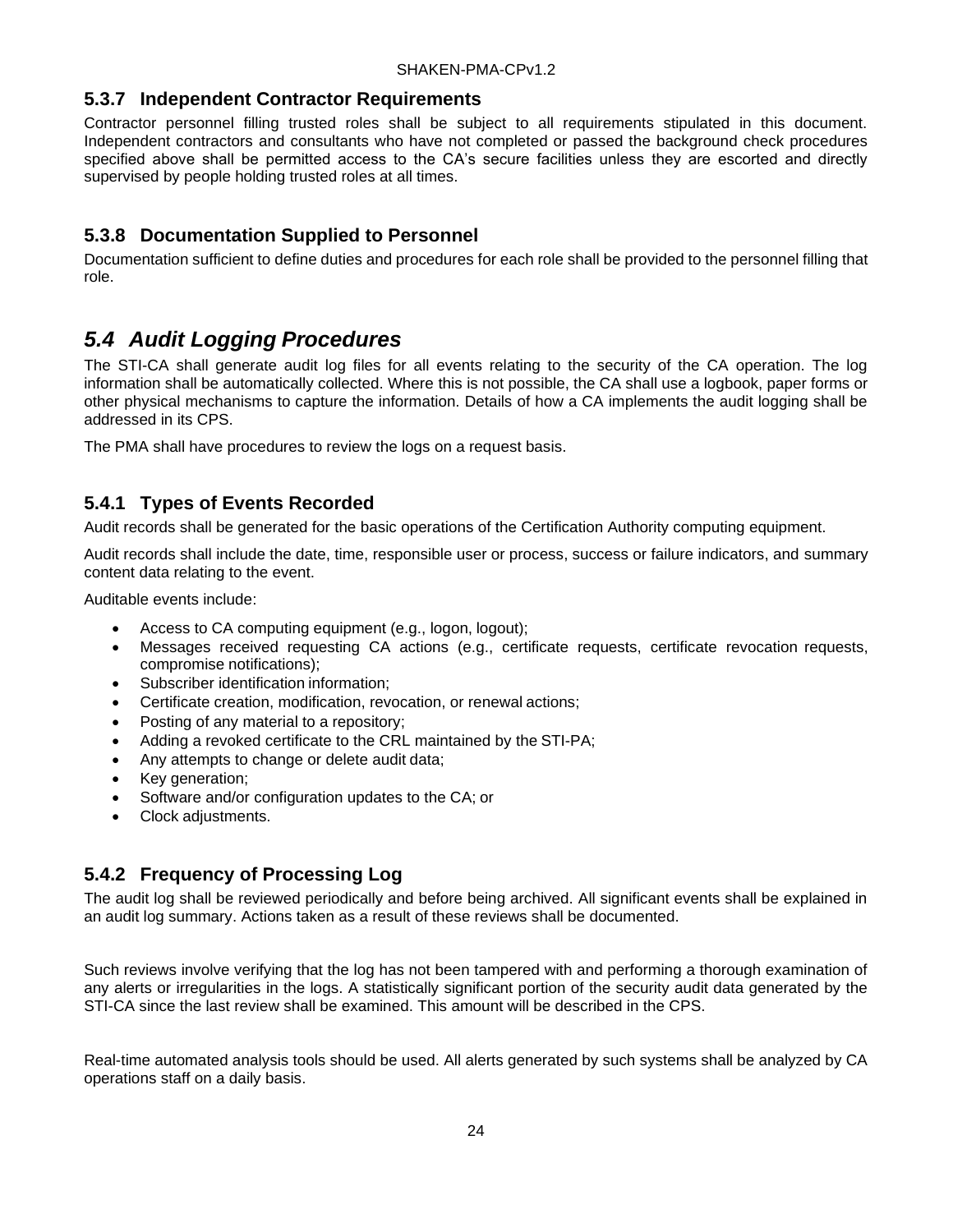#### <span id="page-30-0"></span>**5.4.3 Retention Period for Audit Log**

Audit logs shall be retained for at least ninety (90) days in addition to being archived as described in Section 5.5. The individual who removes audit logs from the CA system, if performed manually by a person, shall be an official different from the individuals who, in combination, command the CA signature key.

### <span id="page-30-1"></span>**5.4.4 Protection of Audit Log**

The security audit data shall not be open for reading by any human, or by any automated process, other than those that perform security audit processing. The log shall not be writable except by the logging mechanism itself. Once written, the log shall not be modifiable by machine or human.

Electronic logs shall be protected to prevent alteration and detect tampering. Examples include digitally signing audit records or the use of a data diode to transfer logs to a separate system to prevent modification after the log is written to media.

Physical logbooks shall implement controls to allow for the detection of the removal of pages or deletion of entries.

Security audit data shall be moved to a safe, secure storage location separate from the location where the data was generated.

CA system configuration and procedures shall be implemented together to ensure that only authorized people archive or delete security audit data. Procedures shall be implemented to protect archived data from deletion or destruction before the end of the security audit data retention period (note that deletion requires modification access).

### <span id="page-30-2"></span>**5.4.5 Audit Log Backup Procedures**

Audit logs and audit summaries shall be backed up at least every thirty (30) days. The backup of the audit log shall be stored securely in an alternate location.

### <span id="page-30-3"></span>**5.4.6 Audit Collection System (Internal vs. External)**

The audit log collection system may or may not be external to the CA system. Automated audit processes shall be invoked at system or application startup and cease only at system or application shutdown. Audit collection systems shall be configured such that security audit data is protected against loss (e.g., overwriting or overflow of automated log files). Should it become apparent that an automated audit system has failed; CA operations shall be suspended until the security audit capability can be restored, except for revocation processing and in the situation where a certificate needed for real-time authentication has expired or is soon to expire.

### <span id="page-30-4"></span>**5.4.7 Notification to Event-Causing Subject**

Not Applicable.

### <span id="page-30-5"></span>**5.4.8 Vulnerability Assessments**

The CA operations staff shall routinely test, at least annually, and assess the CA systems to determine if they have any vulnerabilities. Each identified vulnerability shall be prioritized based on its risk level and a remediation plan shall be created. There shall be a patch management process to remediate critical and high rated vulnerabilities as soon as it is feasible or when a vendor patch is released.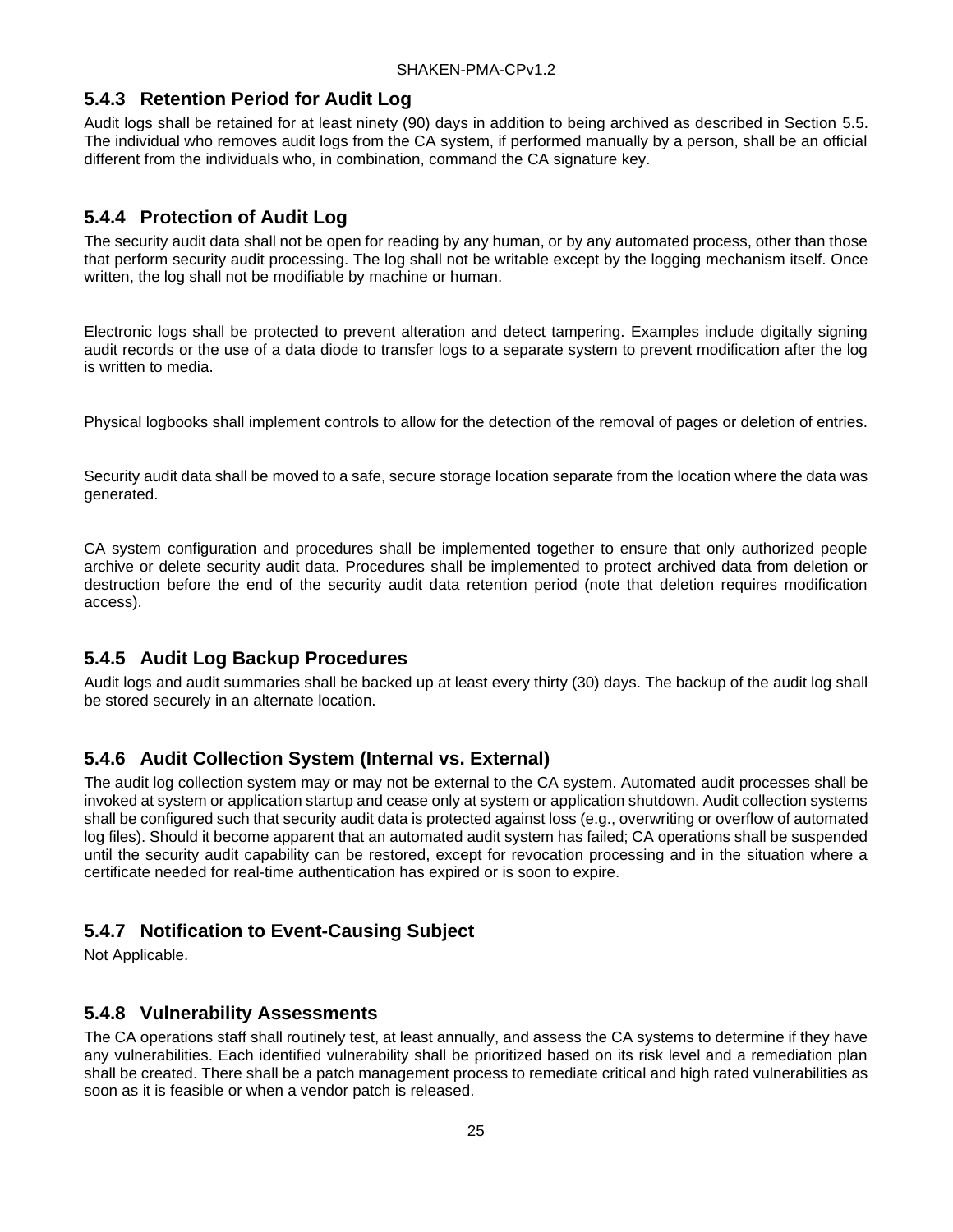## <span id="page-31-0"></span>*5.5 Records Archival*

### <span id="page-31-1"></span>**5.5.1 Types of Records Archived**

CA archive records shall be sufficiently detailed to determine the proper operation of the CA and the validity of any certificate (including those revoked or expired) issued by the CA. At a minimum, if applicable the following data shall be recorded for archive:

- CP
- CPS
- Contractual obligations
- Other agreements concerning operations of the CA
- System and equipment configuration
- Subscriber identity authentication data as per Section 3.2.3
- Documentation of receipt and acceptance of certificates (if applicable)
- Subscriber agreements
- Documentation of receipt of tokens
- All Certificate requests for which the authorization failed
- All Certificates issued
- All Certificates revoked
- All Audit logs
- Other data or applications to verify archive contents
- Compliance Auditor reports
- Any changes to the Audit parameters, e.g. audit frequency, type of event audited
- Any attempt to delete or modify the Audit logs
- All access to any certificate subject private keys retained within the CA for key recovery purposes
- All changes to the trusted public keys, including additions and deletions
- Remedial action taken as a result of violations of physical security
- Violations of CP
- Violations of CPS

### <span id="page-31-2"></span>**5.5.2 Retention Period for Archive**

Archive records must be kept for a minimum of seven (7) years and six (6) months without any loss of data.

### <span id="page-31-3"></span>**5.5.3 Protection of Archive**

The CPS shall describe the archiving process and how the archive is protected. No unauthorized user shall be permitted to write to, modify, or delete the archive.

The archived records may be moved to another offline medium. The contents of the archive shall not be released. Records of individual transactions may be released upon request of any Subscribers involved in the transaction or their legally recognized agents.

Archive media shall be stored in a safe, secure storage system separate from the CA systems with physical and procedural security controls equivalent to or better than those of the STI-CA. If the original media cannot retain the data for the required period, a mechanism to periodically transfer the archived data to new media shall be defined by the archive site.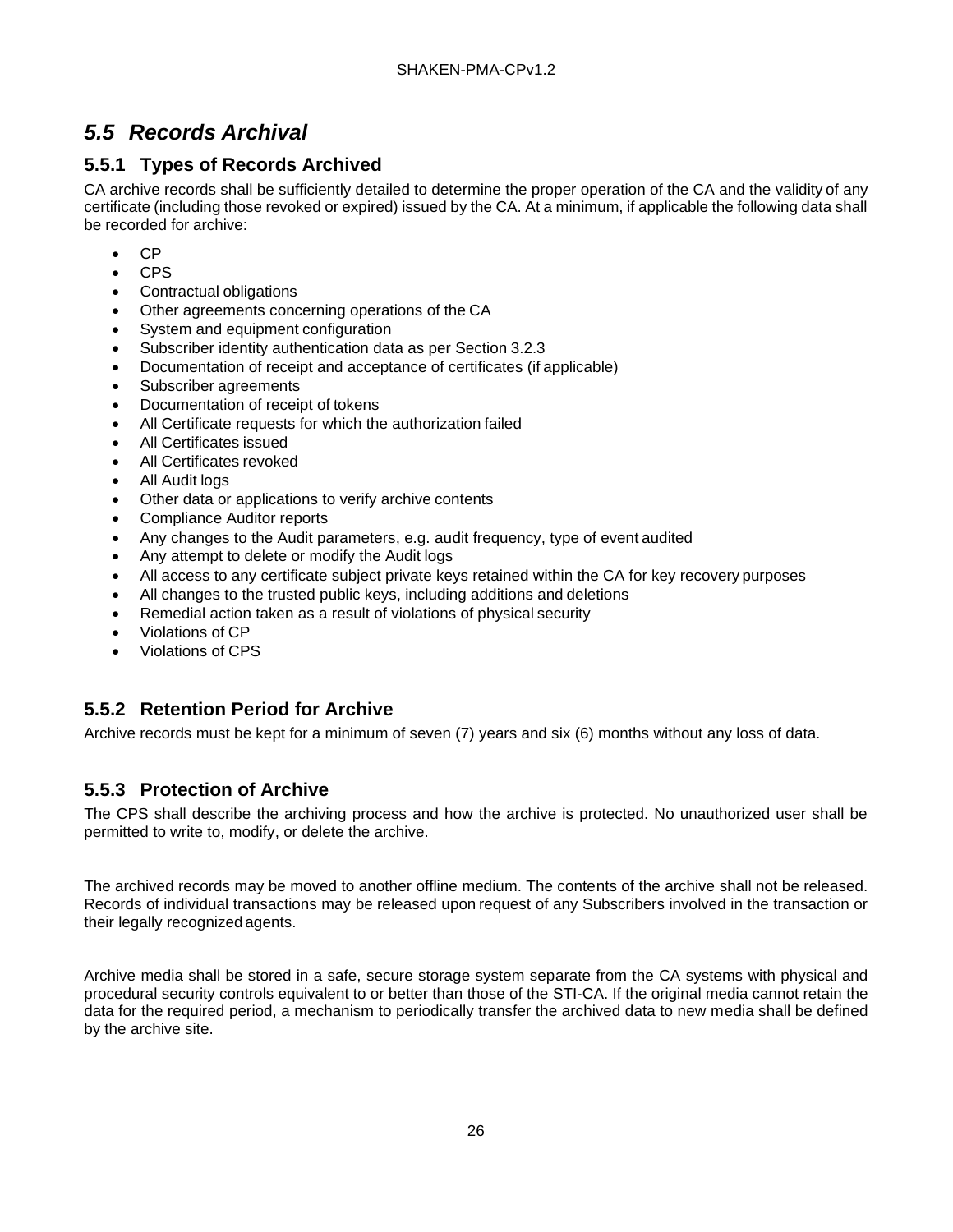#### <span id="page-32-0"></span>**5.5.4 Archive Backup Procedures**

The CPS shall describe how archive records are backed up and how the archive backups are managed.

#### <span id="page-32-1"></span>**5.5.5 Requirements for Time-Stamping of Records**

The CA archive records shall be automatically time-stamped as they are created. The CPS shall describe how system clocks used for time-stamping are maintained in synchrony with an authoritative time source.

### <span id="page-32-2"></span>**5.5.6 Archive Collection System (Internal or External)**

Archive data shall be collected in an expedient manner and on a regular schedule as described in the CPS.

#### <span id="page-32-3"></span>**5.5.7 Procedures to Obtain and Verify Archive Information**

Procedures, detailing how to create, verify, package, transmit, and store the CA archive information, shall be published in the CPS.

## <span id="page-32-4"></span>*5.6 Key Changeover*

STI-CAs shall not issue Subscriber certificates that extend beyond the expiration date of their own certificates and public keys. Each CA certificate validity period shall extend one user certificate validity period past the last use of the CA private key. To minimize the risk from compromise of a CA's private signing key, the private signing key will change more frequently. When the private signing key changes, the CA shall use only the new key for certificate signing.

The CPS shall describe the procedure to provide a new STI-CA public key to users following a re-key by the STI-CA.

## <span id="page-32-5"></span>*5.7 Compromise and Disaster Recovery*

#### <span id="page-32-6"></span>**5.7.1 Incident and Compromise Handling Procedures**

STI-CA organizations shall have an Incident Response Plan and a Disaster Recovery Plan.

If compromise of a STI-CA occurs, certificate issuance by that STI-CA shall be stopped immediately. An independent, third-party investigation shall be performed in order to determine the nature and the degree of damage. The scope of potential damage shall be assessed in order to determine appropriate remediation procedures. If a STI-CA private signing key is suspected of compromise, the procedures outlined in Section 5.7.3 shall be followed.

The STI-CA shall immediately notify the PMA if any of the following occur:

- Actual or detected compromise of any CA system or subsystem;
- Physical or electronic penetration of any CA system or subsystem;
- Successful denial of service attacks on any CA system or subsystem; or
- Any incident preventing a STI-CA from notifying the STI-PA of a revoked certificate (e.g., compromised credentials).

### <span id="page-32-7"></span>**5.7.2 Computing Resources, Software, and/or Data are Corrupted**

When computing resources, software, and/or data are corrupted, STI-CAs operating under this policy shall respond as follows: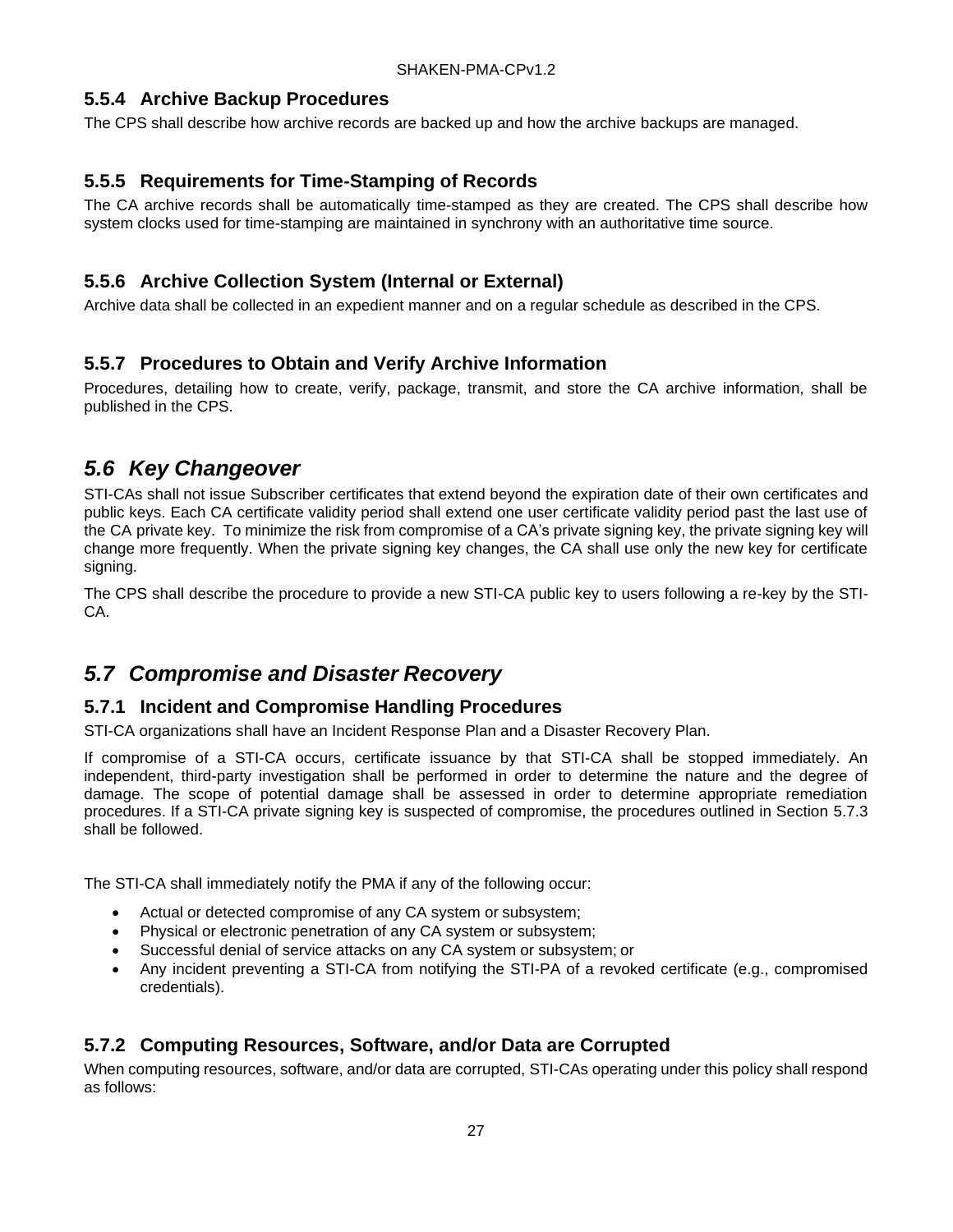- Notify the PMA director as soon as possible using the PMA contact information provided in this document.
- Ensure that the system's integrity has been restored prior to returning to operation and determine the extent of loss of data since the last point of backup.
- Reestablish CA operations.
- If the CA signing keys are destroyed, reestablish CA operations as quickly as possible, giving priority to the generation of a new CA signing key pair.
- If the integrity of the system cannot be restored, or if the risk is deemed substantial, reestablish system integrity before returning to operation.

#### <span id="page-33-0"></span>**5.7.3 Entity Private Key Compromise Procedures**

#### **5.7.3.1 Root CA Compromise Procedures**

In the case of the Root CA compromise, the STI-CA shall immediately notify the PMA. The STI-CA shall also notify all Subscribers. The PMA shall update the list of trusted STI-CAs and make it available to all Subscribers and Relying Parties to obtain the new list of Trusted STI-CAs. The caList has an expiration period, configured to 24 hours, and the SPs periodically retrieve it via REST API. Therefore, such an update will only reflect the next time the SPs can retrieve the caList.

Initiation of notification shall be made at the earliest feasible time and shall not exceed twenty-four (24) hours beyond determination of the actual compromise or loss unless otherwise required by law enforcement. If the cause of the compromise can be adequately addressed, and it is determined that the PKI can be securely re-established, the CA shall then generate a new Root CA certificate and update its account with the STI-PA per the established CPS procedures.

#### **5.7.3.2 Intermediate CA Compromise Procedures**

In the event of an Intermediate CA key compromise, the CA shall notify the PMA and the Root CA. The Root CA shall revoke that CA's intermediate certificate, and the revocation information shall be published immediately via the distributed CRL model described in section **Error! Reference source not found.** The Compromised CA shall also investigate and report to the PMA and Superior CA what caused the compromise or loss, and what measures have been taken to preclude recurrence. If the cause of the compromise can be adequately addressed and it is determined that the CA can be securely re-established, then the CA shall be re- established. Upon re-establishment of the CA, new Subscriber certificates shall be requested and issued.

#### <span id="page-33-1"></span>**5.7.4 Business Continuity Capabilities After a Disaster**

STI-CAs shall be required to maintain a Disaster Recovery Plan. The CA Disaster Recovery Plan shall be coordinated with any overarching Enterprise Disaster Recovery Plan that the broader organization may have. The Disaster Recovery Plan shall identify what management and operations procedures are in place to mitigate risks to facilities, systems, networks, and application controls. It shall also identify procedures for annual testing of processes to restore service, individuals on call for management, response and recovery activities, and the order of restoral of equipment and services.

In the case of a disaster in which the CA equipment is damaged and inoperative, the CA operations shall be reestablished as quickly as possible, giving priority to the ability to revoke Subscriber's certificates. If the CA cannot re-establish revocation capabilities within eighteen (18) hours, then the inoperative status of the CA shall be reported to the PMA and Superior CA. The PMA shall decide whether to declare the CA private signing key as compromised and the CA keys and certificates need to be reissued, or allow additional time for reestablishment of the CA's revocation capability.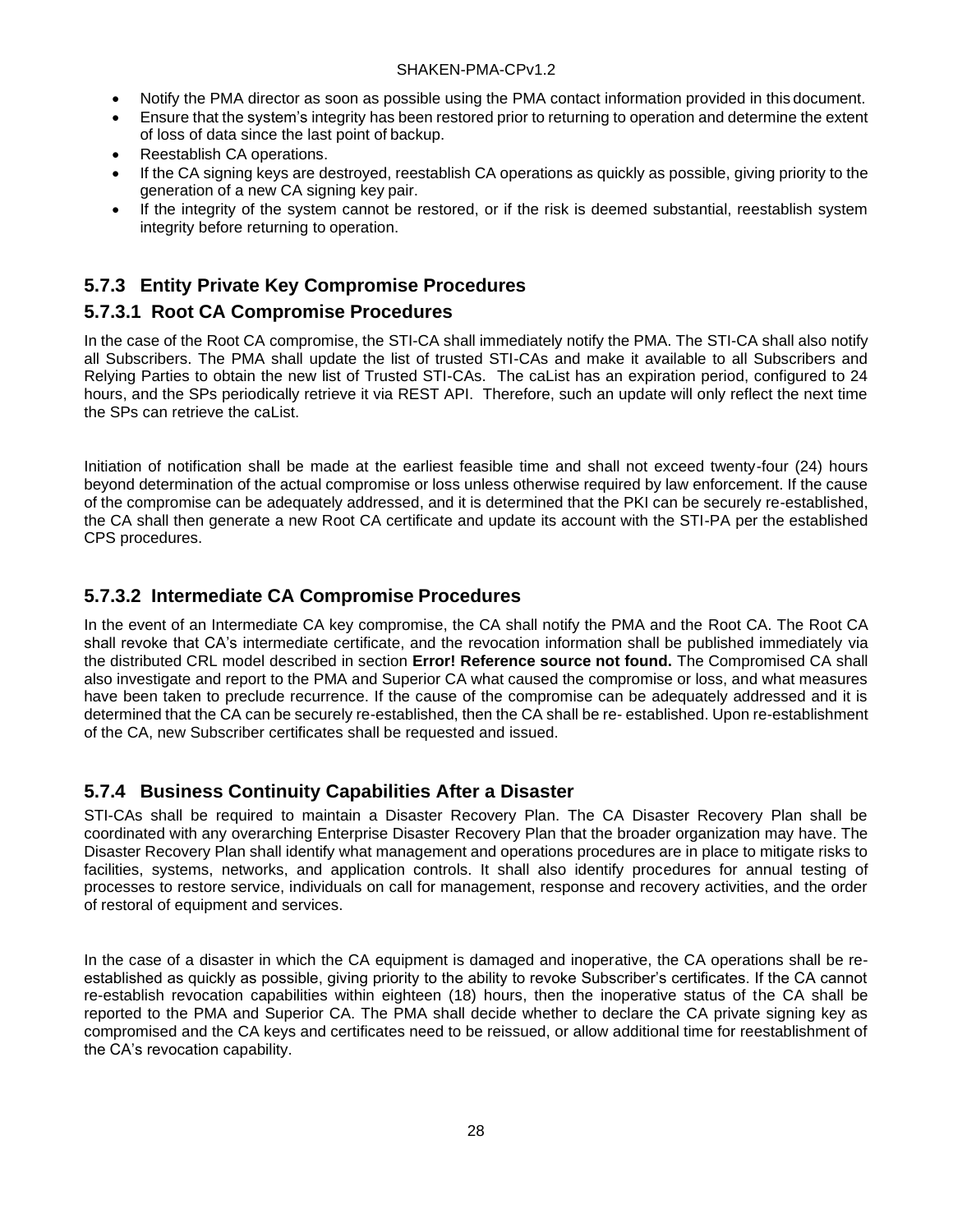In the case of a disaster in which a CA installation is physically damaged and all copies of the Intermediate CA signature key are destroyed as a result, the CA shall request that its intermediate certificates be revoked. If the Root CA is physically damaged such that all copies of the Root CA signature keys are destroyed, then the root certificate(s) shall be removed from the Trusted STI-CA List. The CA installation shall then be completely rebuilt by re-establishing the CA's equipment, generating new private and public keys and being re-certified. Finally, all Subscribers will be notified that certificates need to be re-issued.

## <span id="page-34-0"></span>*5.8 STI-CA Termination*

When a STI-CA operating under this CP terminates operations before all certificates have expired, entities shall be given as much advance notice as circumstances permit. The STI-CA shall notify the PMA using documented contact information, and the STI-PA shall remove the STI-CA from the Trusted STI-CA List.

The STI-CA shall archive all audit logs and other records prior to termination. The STI-CA shall destroy all private keys upon termination. The STI-CA archive records shall be transferred to the PMA. If a Root CA is terminated, the Root CA shall be removed from the list of trusted STI-CAs. In that case, any certificates that have not been revoked will be invalid once the relying parties receive the updated list.

## <span id="page-34-1"></span>*5.9 STI-CA Authority to Issue STI Certificates is Withdrawn*

When a STI-CA loses its authority to issue STI certificates, the STI-PA shall remove the STI-CA from the Trusted STI-CA List.

# <span id="page-34-2"></span>**6 Technical Security Controls**

## <span id="page-34-3"></span>*6.1 Key Pair Generation and Installation*

#### <span id="page-34-4"></span>**6.1.1 Key Pair Generation**

Cryptographic keying material used by STI-CAs to sign certificates should be generated by cryptographic modules validated to FIPS 140-2 Level 3, or equivalent.

CA key pair generation shall create a verifiable audit trail demonstrating that the security requirements for the documented procedures were followed. The CPS description of the procedure shall be detailed enough to show that appropriate role separation was used.

Subscriber key pair generation shall be performed by the Subscriber.

#### <span id="page-34-5"></span>**6.1.2 Private Key Delivery to Subscriber**

This is not applicable in the case that only the Subscriber generates the key pair.

#### <span id="page-34-6"></span>**6.1.3 Public Key Delivery to Certificate Issuer**

When the Subscriber generates the key pair, the public key and the Subscriber's identity need to be delivered securely to the CA for certificate issuance. In the case that the ACME protocol is supported, this is provided to the CA during account creation.

#### <span id="page-34-7"></span>**6.1.4 CA Public Key Delivery to Relying Parties**

The public key of a root CA shall be provided to the Subscribers acting as relying parties in a secure manner so that it is not vulnerable to modification or substitution.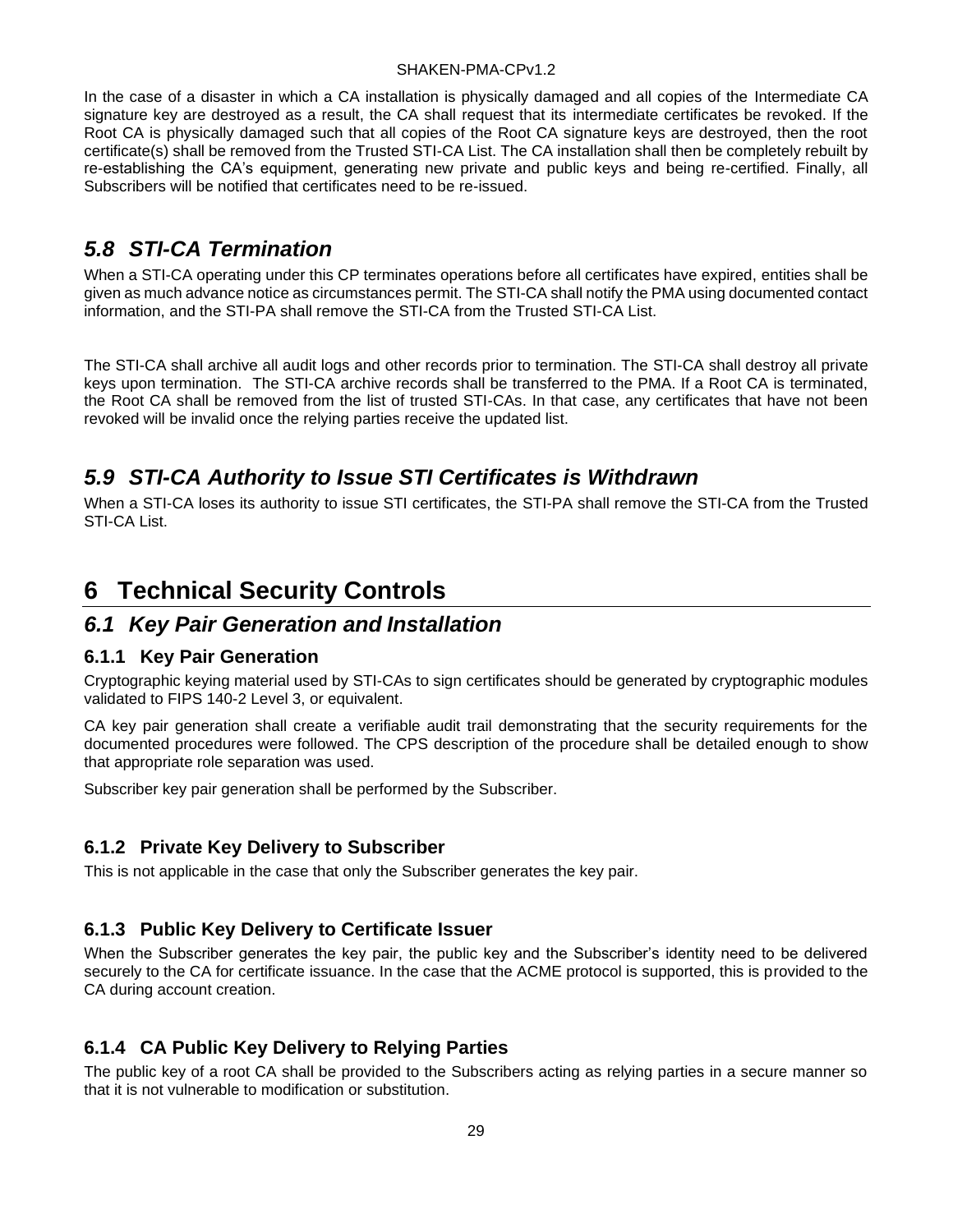When a CA updates its signature key pair, the key rollover certificates may be signed with the CA's current private key; in this case, secure out-of-band mechanisms are not required.

#### <span id="page-35-0"></span>**6.1.5 Key Sizes**

CAs that generate STI certificates under this policy shall use at a minimum Elliptic Curve Digital Signature Algorithm (ECDSA) using P-256 and SHA-256algorithm strength for generating digital signatures.

#### <span id="page-35-1"></span>**6.1.6 Public Key Parameters Generation and Quality Checking**

Public key parameters shall always be generated and validated in accordance with FIPS 186-4 using at a minimum ECDSA using P-256 and SHA-256 algorithm strength.

#### <span id="page-35-2"></span>**6.1.7 Key Usage Purposes (as per X.509 v3 Key Usage Field)**

The use of a specific key is constrained by the key usage extension in the X.509 certificate. All certificates shall include a critical key usage extension.

Public kevs that are bound into CA certificates shall be used only for signing CA certificates. CA certificates whose subject public key is to be used to verify other certificates shall assert the *keyCertSign* bit.

The *dataEncipherment*, *encipherOnly*, and *decipherOnly* bits shall not be asserted in certificates issued under this policy. In addition, *anyExtendedKeyUsage* shall not be asserted in extended key usage extensions.

## <span id="page-35-3"></span>*6.2 Private Key Protection and Cryptographic Module Engineering Controls*

#### <span id="page-35-4"></span>**6.2.1 Cryptographic Module Standards and Controls**

STI-CAs should use cryptographic modules validated to [FIPS 140-2] Level 3 (or higher), or equivalent for signing operations.

#### <span id="page-35-5"></span>**6.2.2 Private Key (n out of m) Multi-person Control**

STI-CAs may employ multi-person controls to constrain access to their private keys, but this is not a requirement all STI-CAs in the PKI. The CPS for each STI-CA shall describe which, if any, multi-person controls it employs.

#### <span id="page-35-6"></span>**6.2.3 Private Key Escrow**

CA private keys shall never be escrowed.

#### <span id="page-35-7"></span>**6.2.4 Private Key Backup**

The CA private signature keys shall be backed up under the same control as the original signature key. All copies of the CA private signature key shall be accounted for and protected in the same manner as the original. Backup procedures shall be included in the CA's CPS.

#### <span id="page-35-8"></span>**6.2.5 Private Key Archival**

CA private signature keys and Subscriber private signature keys shall not be archived. STI-CAs that retain Subscriber private encryption keys for business continuity purposes shall archive such Subscriber private keys in accordance with Section 5.5.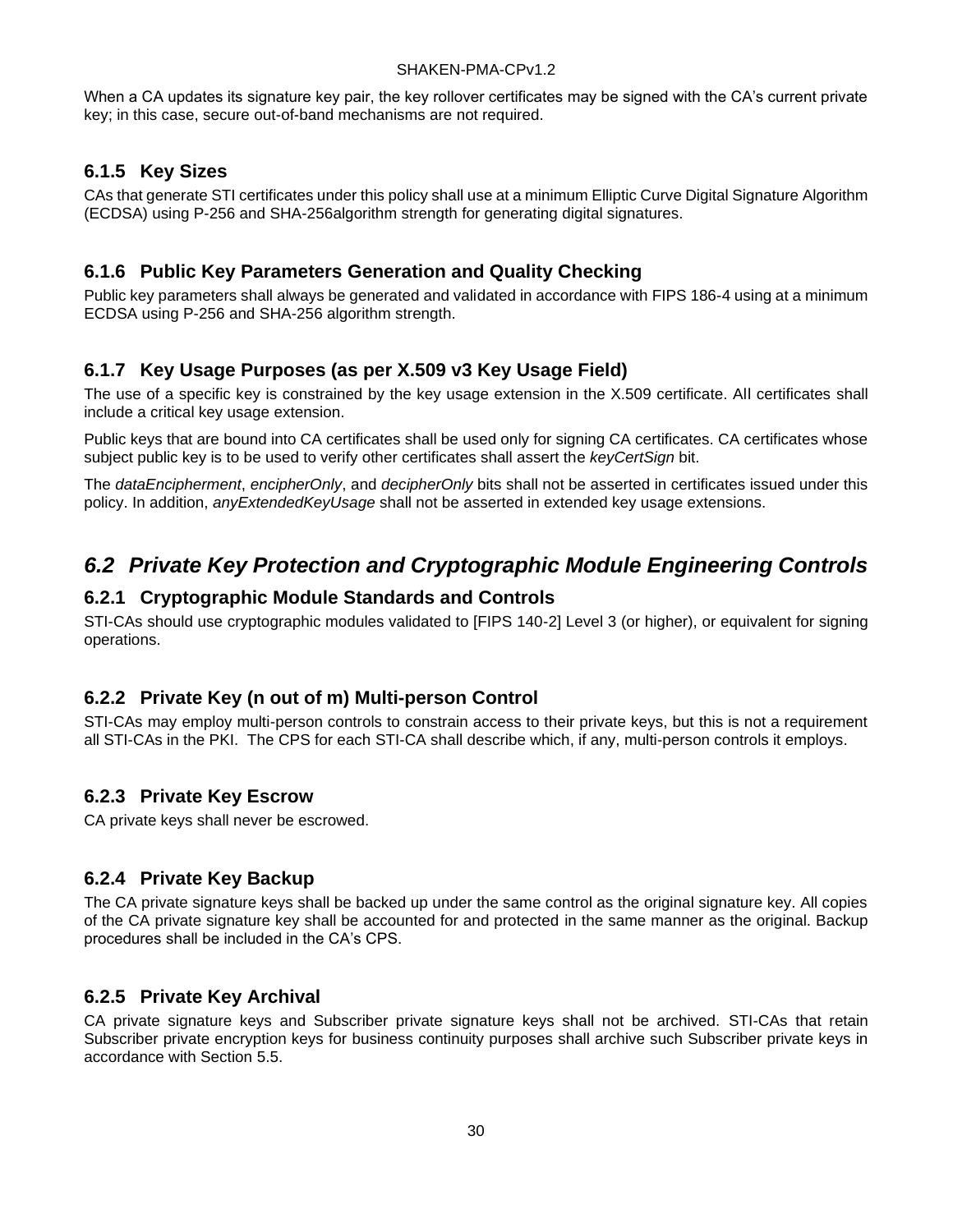### <span id="page-36-0"></span>**6.2.6 Private Key Transfer Into or From a Cryptographic Module**

CA private keys may be exported from the cryptographic module only to perform CA key backup procedures as described in Section 6.2.4. At no time shall the CA private key exist in plaintext outside the cryptographic module.

All other keys shall be generated by a cryptographic module. In the event a private key is to be transported from one cryptographic module to another, the private key must be encrypted during transport; private keys must never exist in plaintext form outside the cryptographic module boundary.

Transport keys used to encrypt private keys shall be handled in the same way as the private key.

### <span id="page-36-1"></span>**6.2.7 Private Key Storage on Cryptographic Module**

No stipulation beyond that specified in FIPS 140-2 (or other generally accepted secure storage methods).

### <span id="page-36-2"></span>**6.2.8 Method of Activating Private Key**

If private key activation is applicable to the CA use of a cryptographic module, the Subscriber must be authenticated with the cryptographic token before the activation of the associated private key(s). Acceptable means of authentication include but are not limited to passphrases, PINs or biometrics. Entry of activation data shall be protected from disclosure (i.e., the data should not be displayed while it is entered).

#### <span id="page-36-3"></span>**6.2.9 Method of Deactivating Private Key**

If private key activation is applicable to the CA use of a cryptographic module, cryptographic modules that have been activated shall not be available to unauthorized access. After use, the cryptographic module shall be deactivated, e.g., via a manual logout procedure or automatically after a period of inactivity as defined in the applicable CPS. CA cryptographic modules shall be removed and stored in a secure container when not in use.

### <span id="page-36-4"></span>**6.2.10 Method of Destroying Private Key**

Individuals in trusted roles or automated computer processes shall destroy CA private signature keys when they are no longer needed. If applicable, subscribers shall either surrender their cryptographic module to CA personnel for destruction or subscribers shall destroy their private signature keys when they are no longer needed or when the certificates to which they correspond expire or are revoked. Physical destruction of any hardware is not required.

### <span id="page-36-5"></span>**6.2.11 Cryptographic Module Rating**

See Section 6.2.1.

## <span id="page-36-6"></span>*6.3 Other Aspects of Key Pair Management*

#### <span id="page-36-7"></span>**6.3.1 Public Key Archival**

The public key is archived as part of the certificate archival described in Section 5.5.

### <span id="page-36-8"></span>**6.3.2 Certificate Operational Periods and Key Pair Usage Periods**

The usage period for the Root CA key pair is a maximum of twenty-five (25) years.

For all other STI-CAs operating under this policy, the usage period for a CA key pair is a maximum of twelve (12) years. The CA private key may be used to sign certificates for at most <9> years. All certificates signed by a specific CA key pair must expire before the end of that key pair's usage period.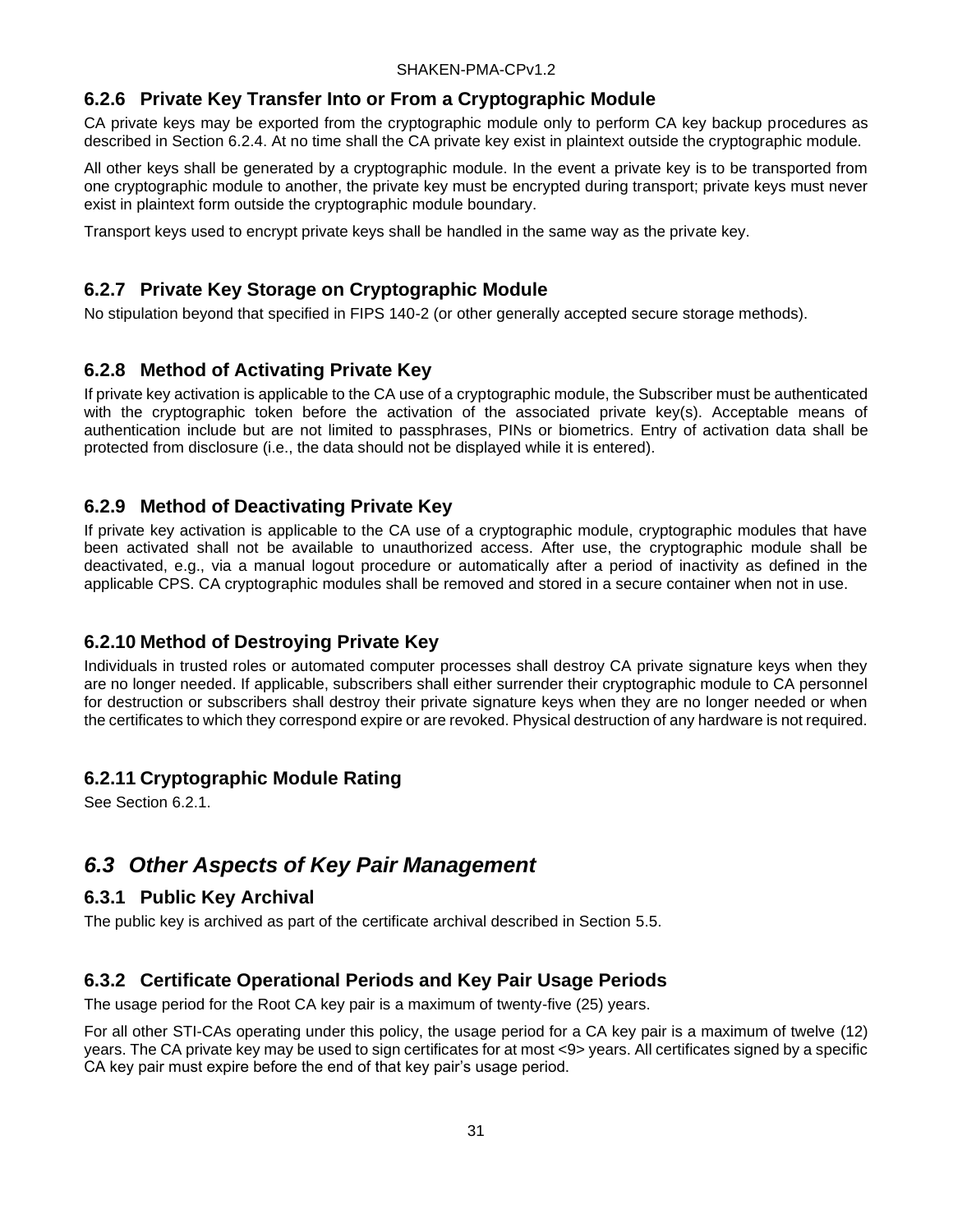Subscriber public keys in certificates other than code signing certificates have a maximum usage period of three (3) years. Subscriber signature private keys have the same usage period as their corresponding public key. The usage period for subscriber key management private keys is not restricted.

## <span id="page-37-0"></span>*6.4 Activation Data*

#### <span id="page-37-1"></span>**6.4.1 Activation Data Generation and Installation**

If applicable to CA, CA activation data may be user-selected (by each of the multiple parties holding that activation data). If the activation data must be transmitted, it shall be via an appropriately protected channel, and distinct in time and place from the associated cryptographic module.

Subscriber activation data may be user-selected. The strength of the activation data shall meet or exceed the requirements for authentication mechanisms stipulated for Level 3 in FIPS 140-2, or some other equivalent standard. If the activation data must be transmitted, it shall be via an appropriately protected channel, and distinct in time and place from the associated cryptographic module.

#### <span id="page-37-2"></span>**6.4.2 Activation Data Protection**

Data used to unlock private keys shall be protected from disclosure by a combination of cryptographic and physical access control mechanisms. Activation data shall be either:

- memorized;
- biometric in nature; or
- recorded and secured at the level of assurance associated with the activation of the cryptographic module and shall not be stored with the cryptographic module.

### <span id="page-37-3"></span>**6.4.3 Other Aspects of Activation Data**

No additional stipulations.

## <span id="page-37-4"></span>*6.5 Computer Security Controls*

#### <span id="page-37-5"></span>**6.5.1 Specific Computer Security Technical Requirements**

The CPS shall document the technical controls covering all the of the areas identified in this Section of the CP.

### **6.5.1.1 Access Control**

Access to information such as sensitive details about customer accounts, passwords, and ultimately, CA-related private keys should be carefully guarded, along with the machines housing such information.

#### **6.5.1.1.1 Access Control Policy and Procedures**

The STI-CA shall create and document roles and responsibilities for each trusted role employee job function in the CPS. The STI-CA shall create and maintain a mapping of these trusted roles and their associated responsibilities to specific employees and their accounts on the CA system.

#### **6.5.1.1.2 Account Management**

Information system account management features shall ensure that users access only that functionality permitted by their role or function. All account types with access to information systems shall be documented along with the conditions and procedures to follow in creating new accounts. Groups and roles shall have a documented relationship to the business or mission roles involved in operating the CA.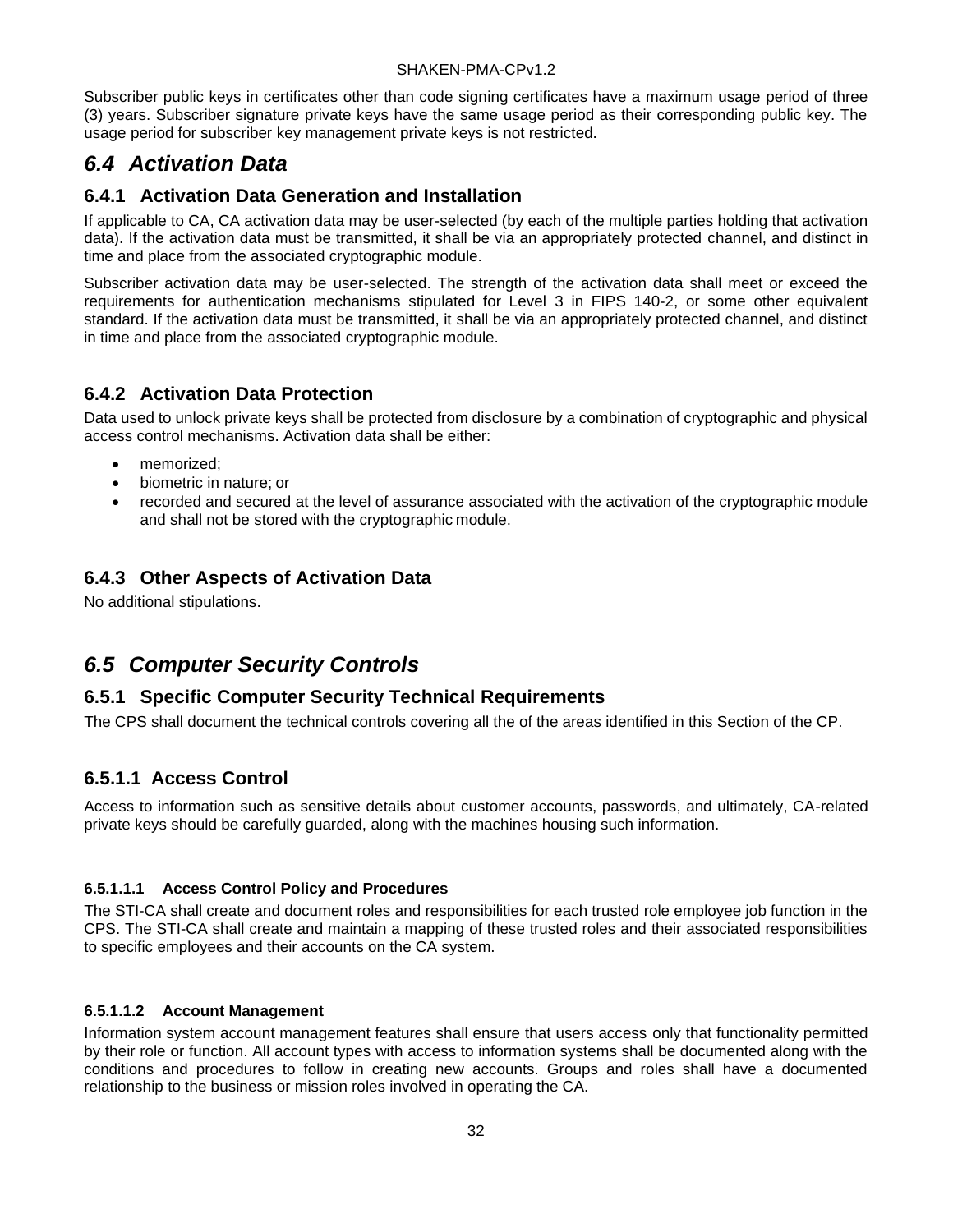Section 5.2.1 of this document defines roles and job functions for personnel that the STI-CA shall use when defining access control mechanisms. The STI-CA shall employ the principle of least privilege when creating users and assigning them to groups and roles; membership to a group or role shall be justified based upon business need. The STI-CA shall take appropriate action when a user no longer requires an account, their business role changes, or the user is terminated or transferred. The STI-CA shall annually review all active accounts to match active authorized users with accounts and disable or remove any accounts no longer associated with an active authorized user.

Automated systems shall be employed to maintain access for only those users who are still authorized to use the information system. After thirty (30) days of inactivity, an account shall be automatically disabled and attempts to access any deactivated account shall be logged.

All account administration activities shall be logged and made available for inspection by appropriate security personnel. Account administration activities that shall be audited include account creation, modification, enabling, disabling, group or role changes, and removal actions. See Section 5.4 for detailed requirements for these logs.

Guest/anonymous and defaults accounts for logon to CA operations systems shall be prohibited. Accounts shall be assigned to a single user and shall not be shared.

#### **6.5.1.1.3 Least Privilege**

In granting rights to accounts and groups, the STI-CA shall employ the principle of least privilege, allowing only authorized access for users (and processes acting on behalf of users) which are necessary to accomplish assigned tasks in accordance with organizational missions and business functions. The STI-CA shall explicitly authorize access to accounts and groups for controlling security functions and security-relevant information. The STI-CA shall authorize access to privileged commands and features of information systems only for specific, organization-defined compelling operational needs and documents the rationale for such access. The STI-CA shall require that users of information systems with access to administrative privileges to utilize non-privileged accounts or roles when accessing non-privileged functions (such as reading email).

#### **6.5.1.1.4 Access Control Best Practices**

The following are best practices for access control:

- Unique User IDs is associated with each individual user.
- All user activity shall be traceable to an individual.
- No shared or default accounts shall be used.
- There is a process to track the assignment and configurations of administrative privileges to CA operations systems. The principle of least privilege shall be followed.
- There is an authorization process to approve users and their associated privileges.
- There is a process to establish, change, deactivate and remove UserIDs and privileges.
- Passwords shall be at least 8 characters with associated complexity and usage rules.
- Passwords are never stored or transmitted in cleartext.
- There are defined session timeouts (15 minutes) during periods of user inactivity.
- There shall be a limit on failed login attempts (5). If there is a lockout, an administrator needs to reset the password.
- For remote access from external public networks, multi-factor authentication shall be used.
- There shall be logging of all failed login attempts and changes in administrative privileges.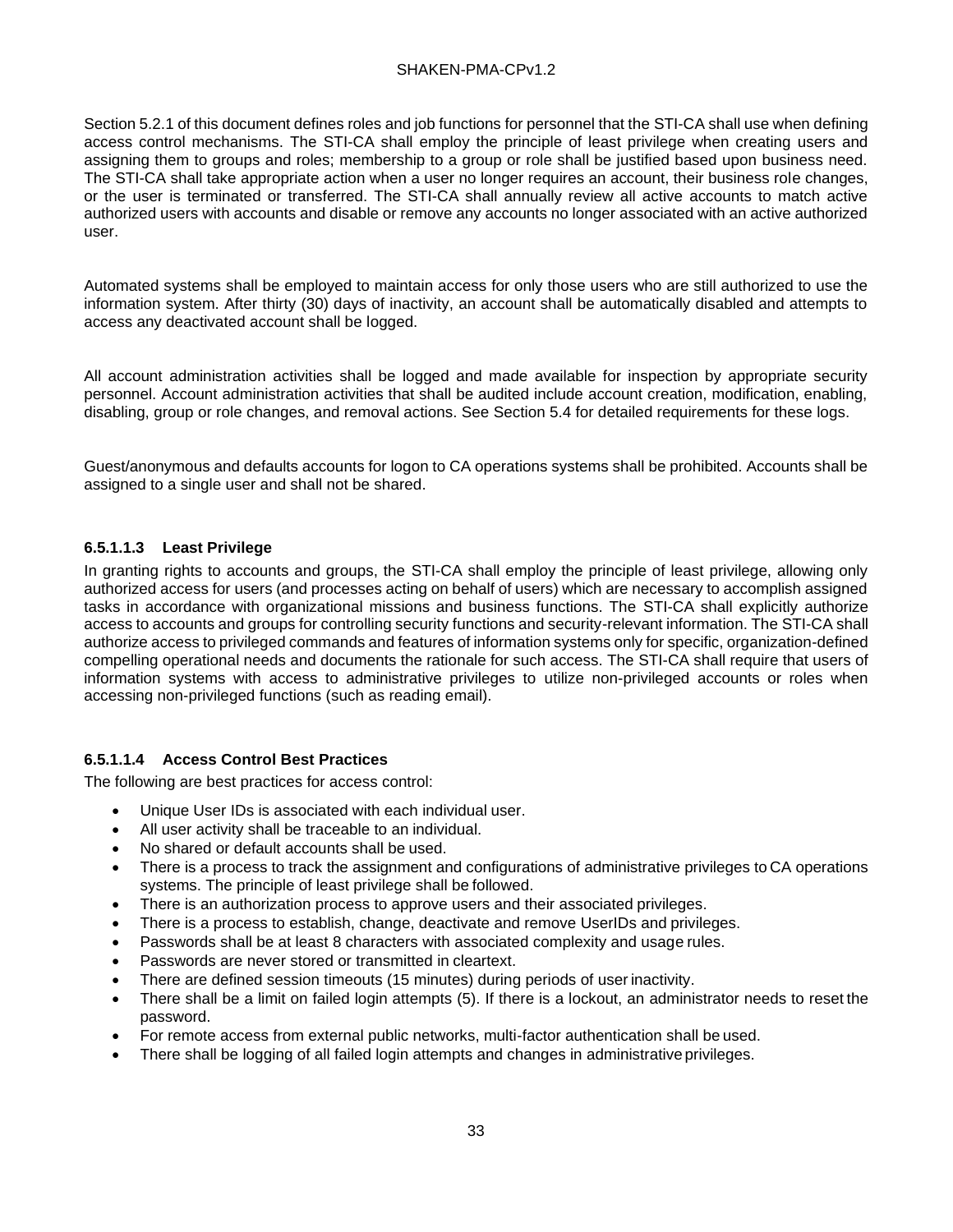#### **6.5.1.1.5 Authentication: Passwords and Accounts**

When the authentication mechanism uses user selectable passwords, strong passwords shall be employed, as defined in the CA password policy referenced in the CPS. Passwords for CA authentication operational systems shall be different from CA enterprise systems.

The STI-CA shall have the minimum number of user accounts that are necessary to its operation. Account access shall be locked after five (5) unsuccessful login attempts. Restoration of access shall be performed by a different person who holds a trusted role, or restore access after a timeout period.

#### **6.5.1.1.6 Permitted Actions without Identification or Authentication**

The STI-CA shall document in the CPS a specific list of actions that can be performed on specifically enumerated information systems without identification or authentication, such as accessing a publicly available website. Furthermore, the STI-CA shall document and provide supporting rationale in its security policy and procedures an enumerated list of user actions and systems not requiring identification or authentication (i.e., anonymous access to a public website) and not related to the CA operation.

### **6.5.1.2 System Integrity**

#### **6.5.1.2.1 System Isolation and Partitioning**

CA systems shall be configured, operated, and maintained so as to ensure the continuous logical separation of CA operations processes and their assigned resources. This separation shall be enforced by:

- Physical and/or logical isolation mechanisms, such as dedicated systems or virtualization;
- Protecting an active process and any assigned resources from access by or interference from another process;
- Protecting an inactive process and any assigned resources from access by or interference from an active process; and
- Ensuring that any exception condition raised by one process will have no lasting detrimental effect on the operation or assigned resources of another process.

All trusted components should be logically separated from each other and shall be logically separated from any untrusted components of the CA system. The CPS shall document how this logical isolation of components is accomplished.

Security critical processes shall be isolated from processes that have external interfaces. For example, the CA signing processes shall be isolated from registration processes. The CPS shall outline how security critical processes are protected from interference by externally facing processes and applications.

If there are system resources shared amongst trusted and/or untrusted processes, the underlying system(s) shall prevent any unauthorized and unintended information transfer between processes via those shared system resources.

The STI-CA shall develop and document controlled procedures for transferring software updates configuration files, certificate requests, and other data files between trusted components.

#### **6.5.1.2.2 Malicious Code Protection**

The CA system shall employ malicious code protection mechanisms to mitigate the risk of malicious code on CA system components. Malicious code on trusted CA components could allow an attacker to issue fraudulent certificates, create a rogue intermediate or signing CA server, or compromise the availability of the system.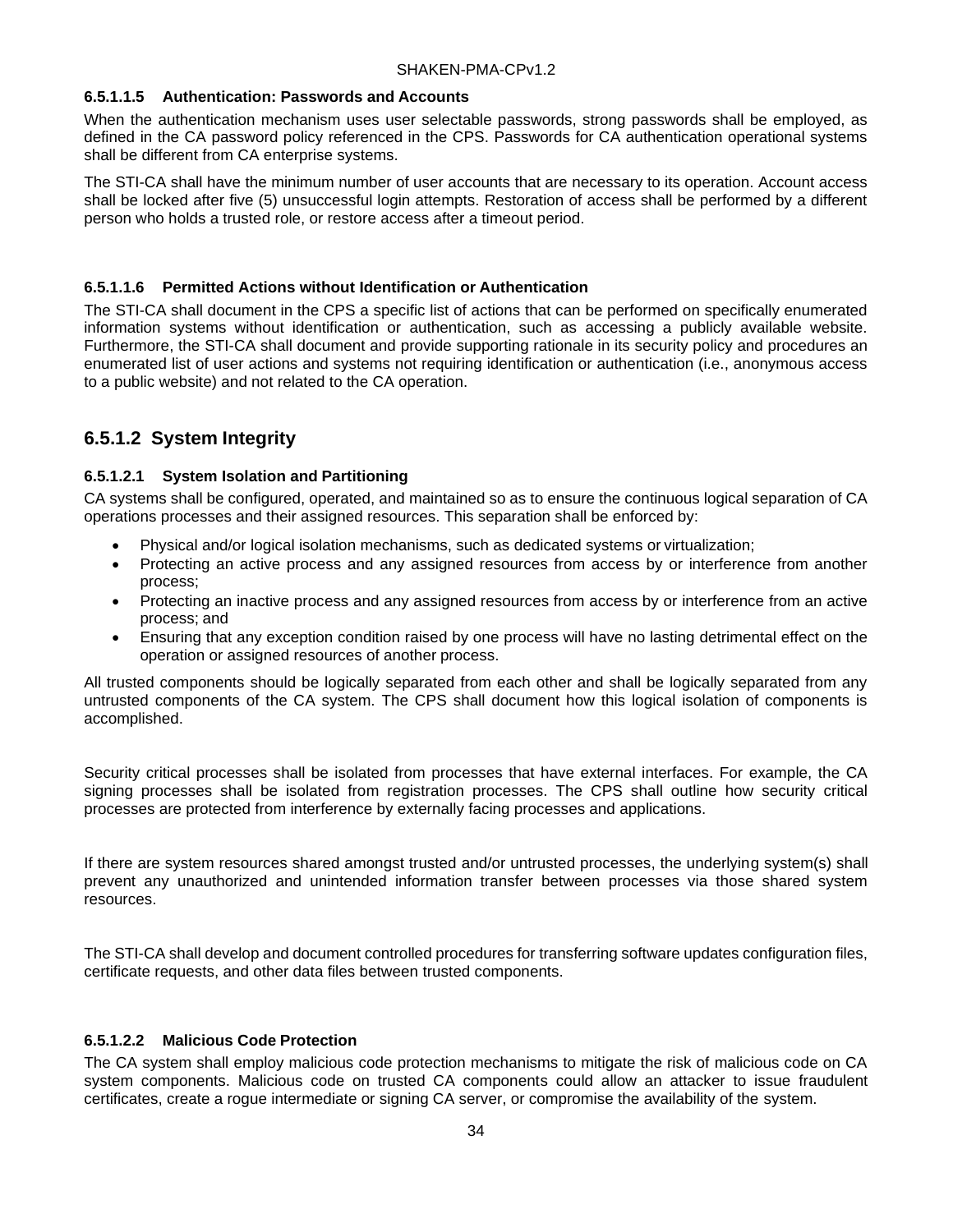CA system components running standard operating systems that are not air-gapped from the Internet shall employ host-based anti-malware tools to detect and prevent the execution of known malicious code. These tools shall be configured to automatically scan removable media when it is inserted, as well as files received over the network. Introduction of removable media shall not cause automatic execution of any software residing on the media.

Anti-malware tools employed by a STI-CA shall be properly maintained and updated by the CA. Anti-malware tools on networked systems shall be updated automatically as updates become available, or CA Administrators shall push updates to system components on a weekly basis. Anti-malware tools may be employed on air-gapped systems. If anti-malware tools are employed on air-gapped systems, the STI-CA shall document in the CPS how these toolswill be updated, including mitigations intended to reduce the risks of spreading malware and exfiltration of data off of compromised CA systems.

Anti-malware tools shall alert CA Administrators of any malware detected by the tools.

On system components that do not implement host-based anti-malware tools, the STI-CA shall identify and employ other malicious code protection mechanisms to prevent the execution of malicious code, detect infected files or executables, and remediate infected systems. These mechanisms could include, but are not limited to, compensating physical protection on hosts, network-based malware detection tools at boundary points, application whitelisting, and manually scanning removable media by trusted CA personnel. The STI-CA shall document all malware protection mechanisms in the CPS.

#### **6.5.1.2.3 Software and Firmware Integrity**

The STI-CA shall employ technical and procedural controls to prevent and detect unauthorized changes to firmware and software on CA systems. Access control mechanisms and documented configuration management processes (see Sections 6.5.1.1 and 6.6.2) shall ensure that only authorized CA Administrators are capable of installing or modifying firmware and software on CA systems.

Root and subordinate CA servers shall implement automated technical controls to prevent and detect unauthorized changes to firmware and software. Example technical controls include signature verification prior to firmware/software installation or execution (such as firmware protections that comply with SP800-147 or SP800- 147B), or hash-based white-listing of executables. Unauthorized software or firmware detected by these mechanisms should be blocked from executing. Any instances of unauthorized firmware or software detected by the system shall be logged, and CA Administrators shall be notified of these events.

#### **6.5.1.2.4 Information Protection**

The STI-CA shall protect the confidentiality and integrity of sensitive information stored or processed on CA systems that could lead to abuse or fraud. For example, the STI-CA shall protect customer data that could allow an attacker to impersonate a customer. The STI-CA shall employ technical mechanisms to prevent unauthorized changes or accesses to this information, such as access control mechanisms that limit which users are authorized to view or modify files. Sensitive information stored on devices that are not physically protected from potential attackers shall be stored in an encrypted format.

### <span id="page-40-0"></span>**6.5.2 Computer Security Rating**

No specific stipulation. The CPS should indicate any rating applicable to their CA.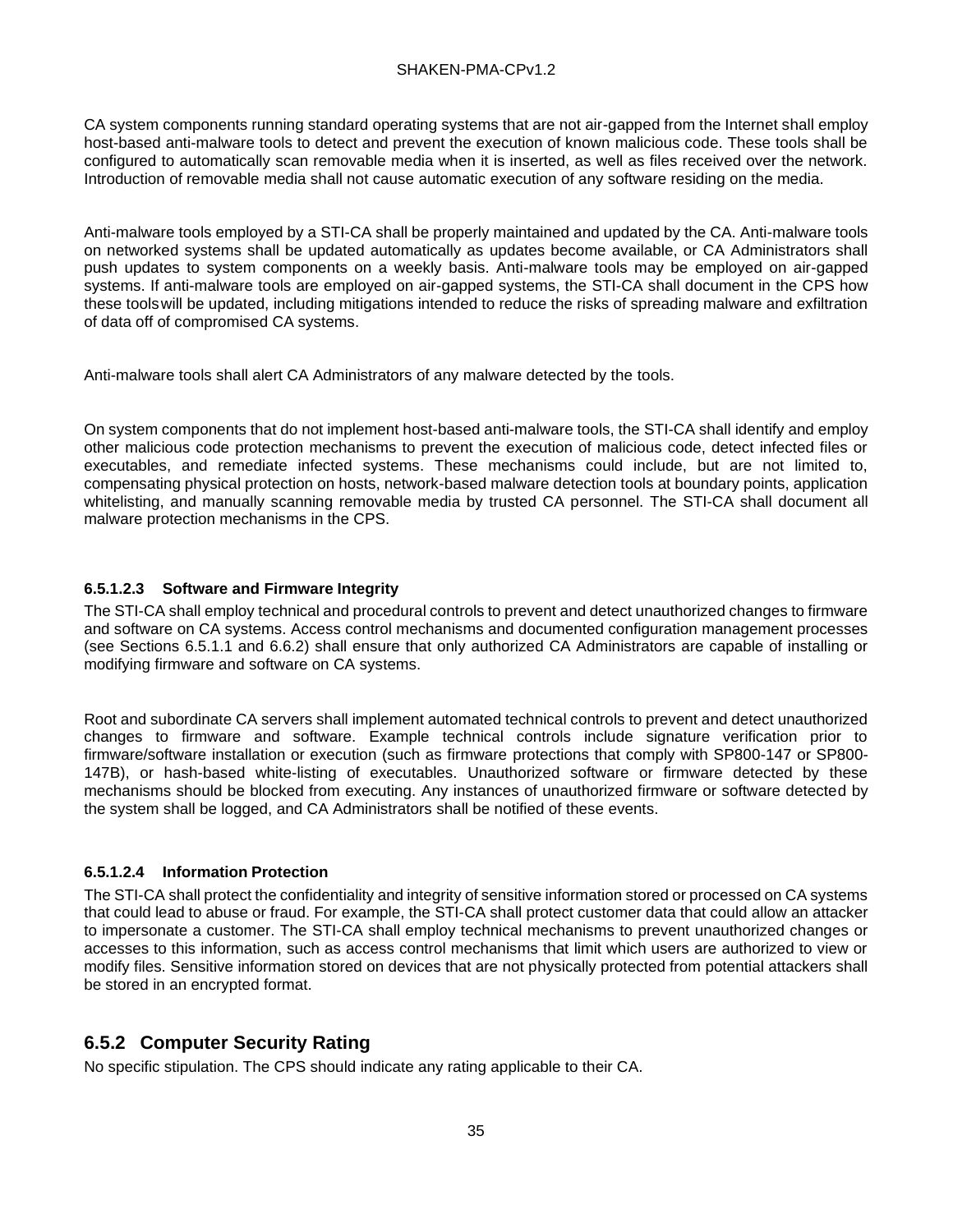## <span id="page-41-0"></span>*6.6 Life Cycle Security Controls*

#### <span id="page-41-1"></span>**6.6.1 System Development Controls**

The system development controls must address all aspects related to the development and change of the CA system through aspects of its life-cycle.

The CA system shall be implemented and tested in a non-production environment prior to implementation in a production environment. No change shall be made to the production environment unless the change has gone through the documented change control process.

In order to prevent incorrect or improper changes to the CA system, the CA system shall require multi-party control for access to the CA system when changes are made.

For any software developed by the STI-CA, evidence shall be produced relating to the use of a defined software development methodology setting out the various phases of development, as well as implementation techniques intended to avoid common errors to reduce the number of vulnerabilities. Automated software assurance (e.g., static code analysis, dynamic code analysis) tools shall be used to catch common error conditions within developed code. For compiled code, all compiler warnings shall be enabled and addressed or acknowledged to be acceptable. Input validation shall be performed for all inputs into the system.

Hardware and software procured to operate the CA shall be purchased from authorized vendors in a fashion to reduce the likelihood that any particular component was tampered with (e.g., by ensuring the vendor cannot identify the PKI component that will be installed on a particular device). The hardware and software shall be verified as being that supplied from the vendor, with no modifications, and be the version intended for use.

Hardware and software updates shall be purchased or developed in the same manner as original equipment, and shall be installed by trusted and trained personnel in a defined manner.

All data input to CA system components from users or other system components shall be validated prior to consumption by the receiving entity. Validating the syntax and semantics of system inputs (e.g., character set, length, numerical range, and acceptable values) verifies that inputs match the expected definitions for format and content.

#### <span id="page-41-2"></span>**6.6.2 Security Management Controls**

A list of acceptable products and their versions for each individual CA system component shallbe maintained and kept up to date within a configuration management system. Mechanisms and/or procedures shall be in operation designed to prevent the installation and execution of unauthorized software. A signed whitelist of the acceptable software for the system should be one of the ways to control the allowed software. A CA system shall have automated mechanisms to inventory on, at least, a daily basis software installed on a system and alert operators if invalid software is found.

To reduce the available attack surface of a CA system, only those ports, protocols, and services that are necessary to the CA system architecture are permitted to be installed or operating. The CA system shall maintain a list of ports, protocols, and services that are necessary for the correct function of each component within the CA system. There shall be automated mechanisms to monitor the running processes and open ports against the permitted list.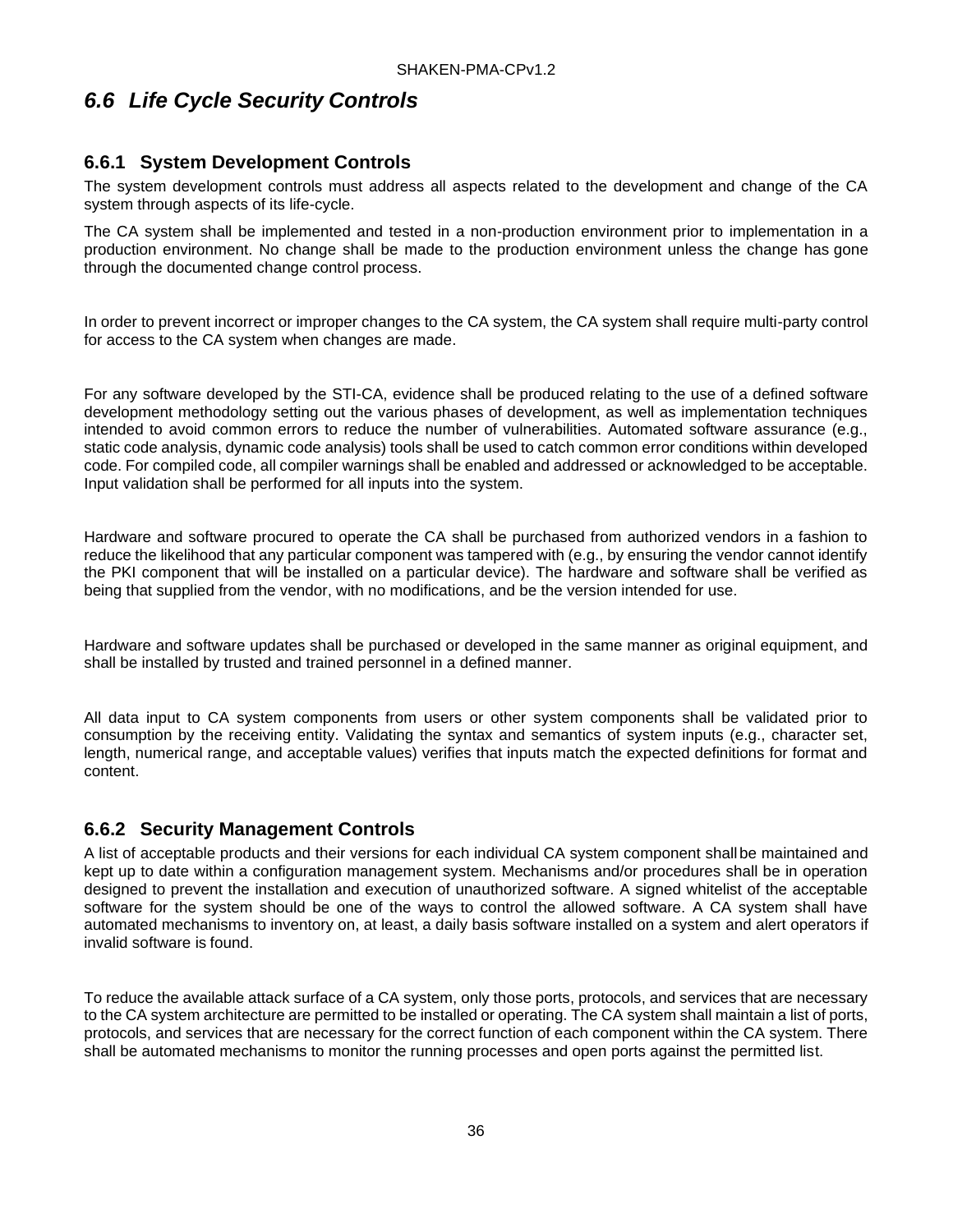To validate the integrity of the CA system, automated tools that validate all static files on a component shall be in operation to notify operators when a protected file has changed.

The CA system shall establish and document mandatory configuration settings for all information technology components, which comprise the CA system. All configuration settings capable of automated assessment shall be validated to be set according to the guidance contained within a documented security configuration checklist on at least daily basis for powered on systems or next power-on for systems, which are not left powered-on.

#### <span id="page-42-0"></span>**6.6.3 Life Cycle Security Controls**

The STI-CA shall scan all online CA operations systems for vulnerabilities using commercially available security vulnerability testing and analysis tool on a regular basis (i.e., monthly) The use of multiple vulnerability testing tools for testing the most sensitive systems is strongly encouraged.

Each vulnerability found shall be entered into a vulnerability tracking database, along with the date and time and the specific system. The vulnerabilities shall be prioritized based on the risk level. A remediation plan shall be created to address at least the critical and high rated vulnerabilities within 72 hours if feasible. If a vendor patch is required, the patch, when released shall be tested before it is deployed into production. Remediation shall be entered into the vulnerability database as well (including date and time).

The STI-CA staff shall monitor relevant product and vendor notification portals on a regular basis for updates to product packages installed on CA systems (including networking hardware). STI-CAs shall subscribe to these notification portals identifying software and firmware updates and patches, and having a patch management and maintenance program that covers obtaining and testing those updates and patches, for deciding when to install them, and finally for installing them without undue disruption. A log shall be kept of the notifications, the decision to apply/not apply including reason, and the application of relevant updates/patches. The CPS shall describe in detail the security lifecycle management activities and procedures.

From time to time, the STI-CA may discover unintentional errors in configuration files, either because of human error, source data error, or changes in the environment, which have made an entry erroneous. The STI-CA shall correct such errors as soon as possible governed by the documented change management procedure.

Remediation activities should not cause unavailability of revocation activities.

## <span id="page-42-1"></span>*6.7 Network Security Controls*

The CPS shall document network security controls protecting the CA operations systems, including the following key principles:

- Defense-in-depth strategy to protect the network elements and externally facing perimeter, systems, applications and interfaces.
- Security devices that are being used including firewalls, Web application firewalls, intrusion detection and prevention technology and denial-of-service protection.
- Threat intelligence monitoring include procedures to update attack signatures in network security devices.
- Network segmentation to protect the CA operations systems from the enterprise systems.
- Security access controls for accessing network management tools and information.
- Network security monitoring approach.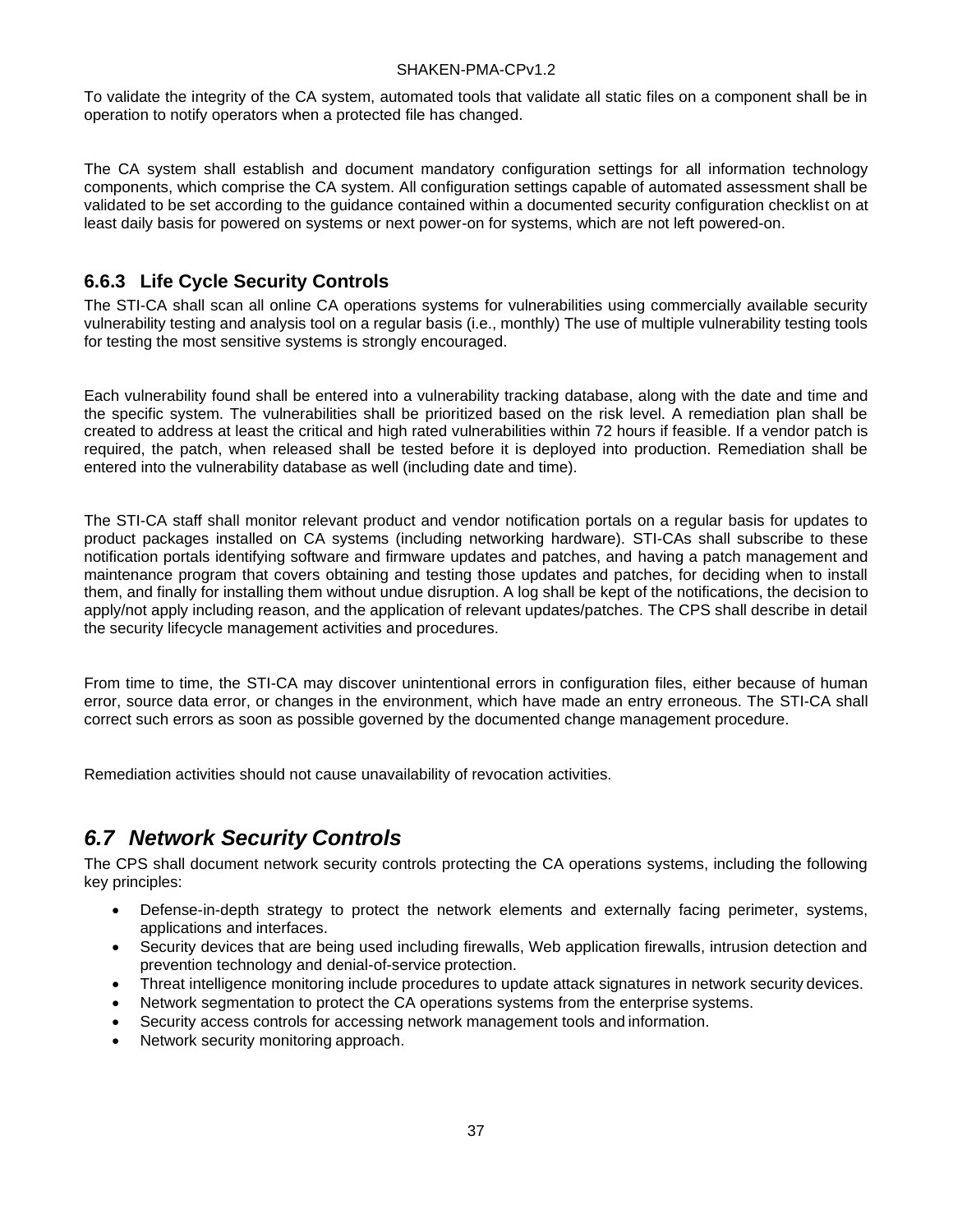## <span id="page-43-0"></span>*6.8 Time-Stamping*

The CP shall address the requirements for the use of timestamps. System clocks used for time-stamping shall be maintained in synchrony with an authoritative time standard (e.g., through the use of Network Time Protocol (NTP) [RFC 5905]).

# <span id="page-43-1"></span>**7 Certificate, CRL and OCSP Profiles**

## <span id="page-43-2"></span>*7.1 Certificate Profile*

Certificates issued by the STI-CA shall adhere to the X.509 v3 certificate profile documented in RFC 5280. The STI-CA shall support the certificate extensions defined and described for STIR [RFC 8226] and SHAKEN [ATIS-1000080].

The CPS shall have the following Sections addressing their compliance to the standards:

- Version number(s)
- Certificate extensions
- Algorithm object identifiers
- Name forms
- Name constraints
- Certificate policy object identifier
- Usage of Policy constraints extension
- Policy qualifiers syntax and semantics
- Processing semantics for the critical Certificate Policies extension

## <span id="page-43-3"></span>*7.2 CRL Profile*

The CRL for the SHAKEN ecosystem is maintained by the STI-PA as defined in [ATIS-1000080]. The CRL issued by the STI-PA also includes the crlExtensions CRLNumber as per RFC 5280. This extension is updated when the CRL is updated, or when the CRL expires and a new one is generated. The format required for entries in the CRL provided by the STI-CA is described in the following Sections.

### <span id="page-43-4"></span>**7.2.1 Version Numbers**

CRL V2.

## <span id="page-43-5"></span>**7.2.2 CRL and CRL Entry Extensions**

When a STI-CA revokes a certificate, the procedures described in Section 4.9 shall be followed. The STI-CA shall notify the STI-PA and provide the following information, which is included in the CRL entries:

- Certificate's Serial Number;
- Revocation Date;
- Reason;
- Certificate Issuer.

# <span id="page-43-6"></span>*7.3 OCSP Profile*

Not applicable.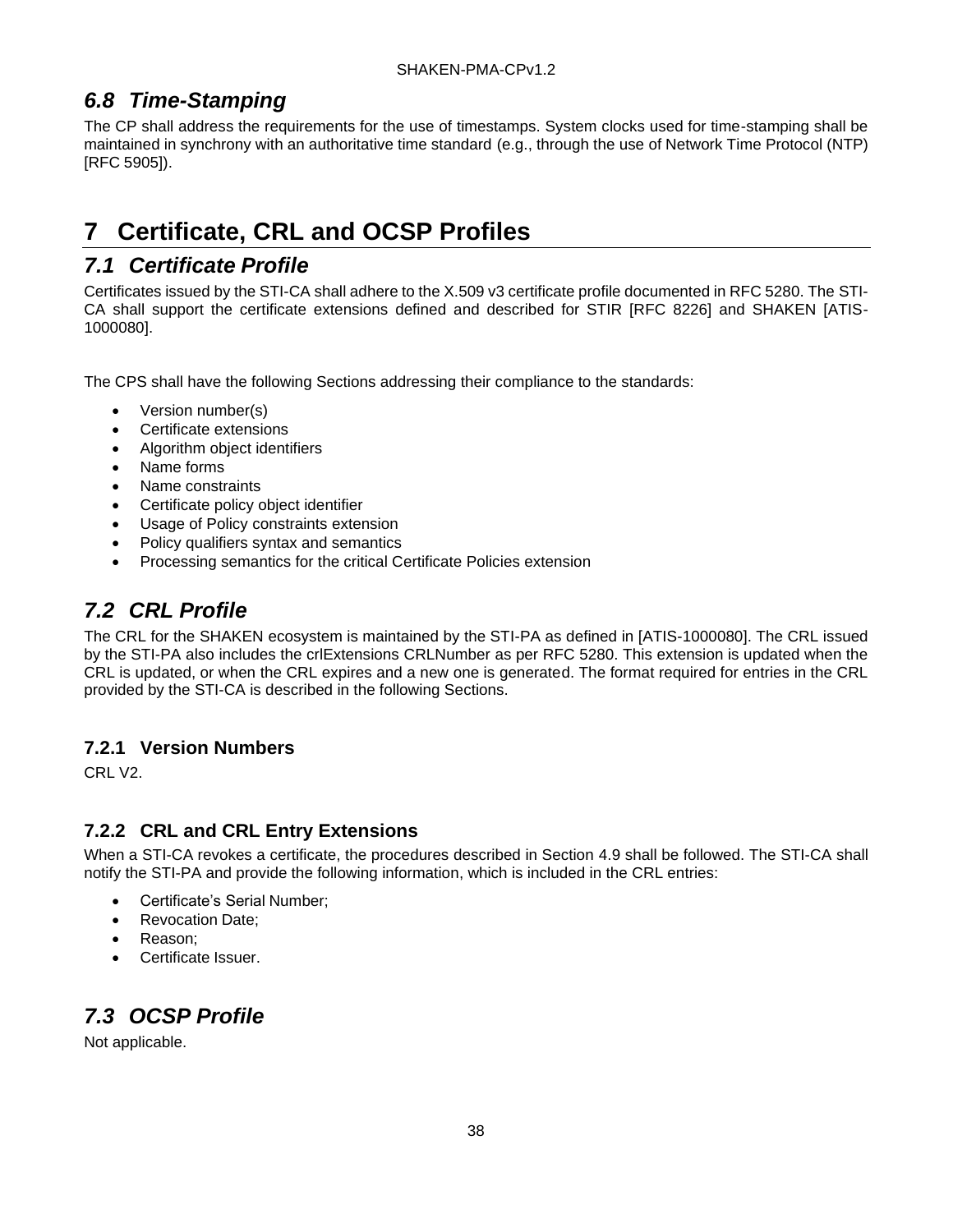# <span id="page-44-0"></span>**8 Compliance Audit and Other Assessment**

The STI-CA policies shall be designed to meet the requirements based on [ATIS-1000080] and [ATIS-1000084], as well as generally accepted and published industry standards. All Issuing STI-CAs shall ensure that audits are conducted for all PKI functions regardless of how or by whom the PKI components are managed and operated. All audit related costs are the responsibility of the STI-CA.

## <span id="page-44-1"></span>*8.1 Frequency or Circumstances of Assessment*

If requested by the PMA, Issuing STI-CAs shall retain an independent auditor for a period of time who shall assess the Issuing STI-CA's compliance with this CP and its CPS. This audit must cover each operations server that is specified in a certificate issued by the Issuing STI-CA.

## <span id="page-44-2"></span>*8.2 Identity/Qualifications of Assessor*

The auditor must demonstrate competence in the field of compliance audits, and must be thoroughly familiar with the STI-CA's CPS and this CP. The compliance auditor must perform such compliance audits as a regular ongoing business activity. In addition to the previous requirements, the auditor shall have appropriate professional certifications such as a Certified Information System Auditor (CISA) or IT security specialist, and shall have available a PKI subject matter specialist who can offer input regarding acceptable risks, mitigation strategies, and industry best practices.

## <span id="page-44-3"></span>*8.3 Assessor's Relationship to Assessed Entity*

The compliance auditor either shall be a private firm that is independent from the Issuing STI-CA being audited, or shall be sufficiently organizationally separated from the STI-CA to provide an unbiased, independent evaluation. To ensure independence and objectivity, the compliance auditor must not have worked with the STI-CA in developing or maintaining the entity's CA Facility or CPS. The PMA shall determine whether a compliance auditor meets this requirement.

## <span id="page-44-4"></span>*8.4 Topics Covered by Assessment*

The audit must conform to industry standards, cover the Issuing STI-CA's compliance with its business practices disclosure, and evaluate the integrity of the Issuing STI-CA's PKI operations in compliance with the SHAKEN PKI model. The audit must verify that each Issuing STI-CA is compliant with this CP.

## <span id="page-44-5"></span>*8.5 Actions Taken as a Result of Deficiency*

If an audit reports a material noncompliance with applicable law, this CP, the CPS, or any other contractual obligations related to the Issuing STI-CA's services, then (1) the auditor shall document the discrepancy, (2) the auditor shall promptly notify the Issuing STI-CA and the PMA, and (3) the Issuing STI-CA and the PMA shall develop a plan to rectify the noncompliance. The PMA shall also notify the STI-GA. body. The Issuing STI-CA shall submit the plan to the PMA for approval. The PMA may require additional action, if necessary, to rectify any significant issues created by the non-compliance, including requiring revocation of affected Certificates.

## <span id="page-44-6"></span>*8.6 Communication of Results*

The Audit Compliance Report and identification of corrective measures shall be provided to the PMA within thirty (30) days of completion.

The results shall also be communicated to any third-party entities entitled by law, regulation, or agreement to receive a copy of the audit results.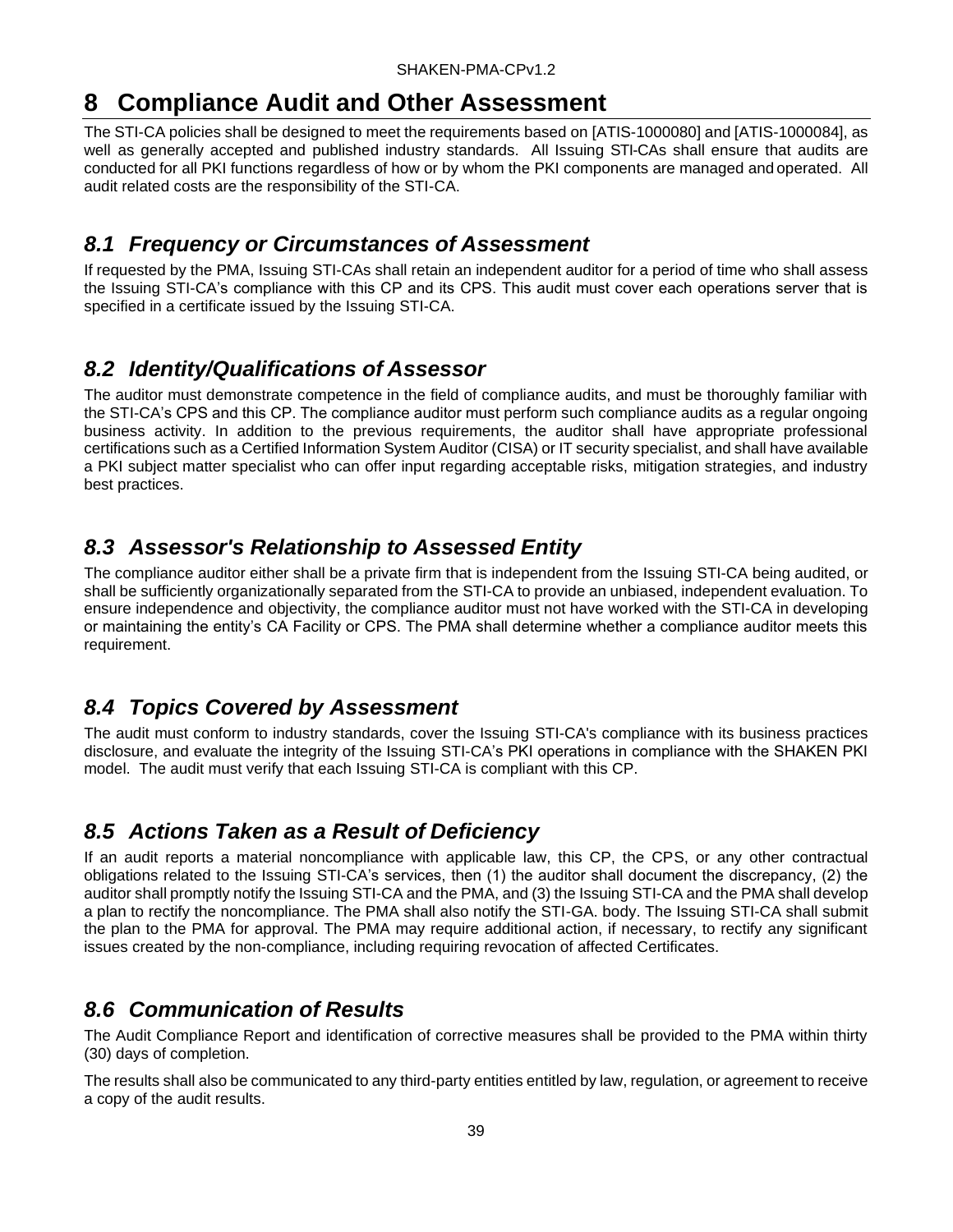# <span id="page-45-0"></span>**9 Other Business and Legal Matters**

## <span id="page-45-1"></span>*9.1 Fees*

#### <span id="page-45-2"></span>**9.1.1 Certificate Issuance or Renewal Fees**

Issuing STI-CAs may charge fees for certificate issuance and renewal.

### <span id="page-45-3"></span>**9.1.2 Certificate Access Fees**

Issuing STI-CAs may not charge fees for access to their database of certificates.

#### <span id="page-45-4"></span>**9.1.3 Revocation Access Fees**

Issuing STI-CAs may not charge additional fees for access to CRLs.

## <span id="page-45-5"></span>*9.2 Confidentiality of Business Information*

### <span id="page-45-6"></span>**9.2.1 Scope of Confidential Information**

Issuing STI-CAs shall specify what constitutes confidential information in their CPS.

### <span id="page-45-7"></span>**9.2.2 Information Not Within the Scope of Confidential Information**

Issuing STI-CAs may treat any information not listed as confidential in the CPS as public information.

### <span id="page-45-8"></span>**9.2.3 Responsibility to Protect Confidential Information**

Issuing STI-CAs shall contractually obligate anyone with authorized access to confidential information to protect such confidential information (including but not limited to employees, agents, and contractors). Issuing STI-CAs shall provide training to employees on how to handle confidential information.

## <span id="page-45-9"></span>*9.3 Privacy of Personal Information*

### <span id="page-45-10"></span>**9.3.1 Privacy Plan**

Issuing STI-CAs shall develop, implement and maintain a privacy plan. The privacy plan shall document what personally identifiable information is collected, how it is stored and processed, and under what conditions the information may be disclosed.

### <span id="page-45-11"></span>**9.3.2 Information Treated as Private**

Issuing STI-CAs shall identify all personal information as private in the CPS and protect it from unauthorized disclosure. The Issuing STI-CA shall protect personally identifiable information in its possession in accordance with its privacy plan.

### <span id="page-45-12"></span>**9.3.3 Responsibility to Protect Private Information**

Issuing STI-CAs are responsible for securely storing and protecting private information.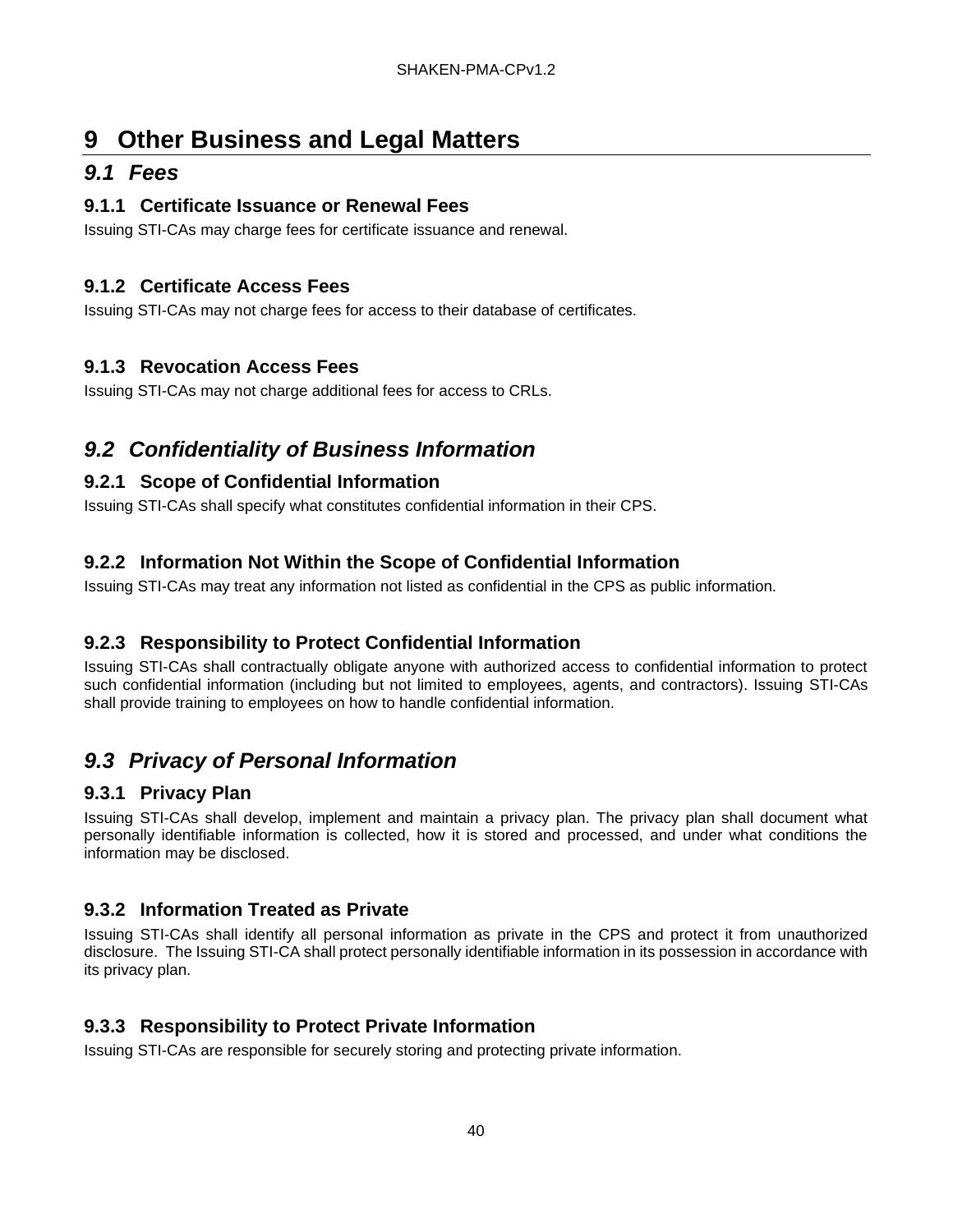#### <span id="page-46-0"></span>**9.3.4 Disclosure Pursuant to Judicial or Administrative Process**

Issuing STI-CAs shall not disclose private information to any third party unless (a) authorized by this policy or the STI-CA's privacy plan or policy or (b) required by law, government rule or regulation, or order of a court of competent jurisdiction.

## <span id="page-46-1"></span>*9.4 Intellectual Property Rights*

No stipulation.

## <span id="page-46-2"></span>*9.5 Representations and Warranties*

#### <span id="page-46-3"></span>**9.5.1 STI-CA Representations and Warranties**

By participating in the SHAKEN ecosystem, issuing STI-CAs represent to the PMA, Subscribers, and Relying Parties that they comply, in all material aspects, with this CP, their CPS, and all applicable laws and regulations.

#### <span id="page-46-4"></span>**9.5.2 Relying Party Representations and Warranties**

No stipulation.

#### <span id="page-46-5"></span>**9.5.3 Subscriber Representations and Warranties**

No stipulation.

## <span id="page-46-6"></span>*9.6 Disclaimers of Warranties*

Issuing STI-CAs may not disclaim any warranties specified in this CP.

## <span id="page-46-7"></span>*9.7 Limitations of Liability*

Issuing STI-CAs may limit their liability to any extent not otherwise prohibited by the CP, provided that the Issuing STI-CA remains responsible for complying with the CP and the Issuing STI-CA's CPS.

## <span id="page-46-8"></span>*9.8 Indemnities*

#### <span id="page-46-9"></span>**9.8.1 Indemnification by an Issuing STI-CA**

No stipulation.

### <span id="page-46-10"></span>**9.8.2 Indemnification by Subscribers**

Issuing STI-CAs shall include any indemnification requirements for Subscribers in their CPS and in their Subscriber Agreements.

### <span id="page-46-11"></span>**9.8.3 Indemnification by Relying Parties**

Issuing STI-CAs shall include any indemnification requirements for Relying Parties in their CPS.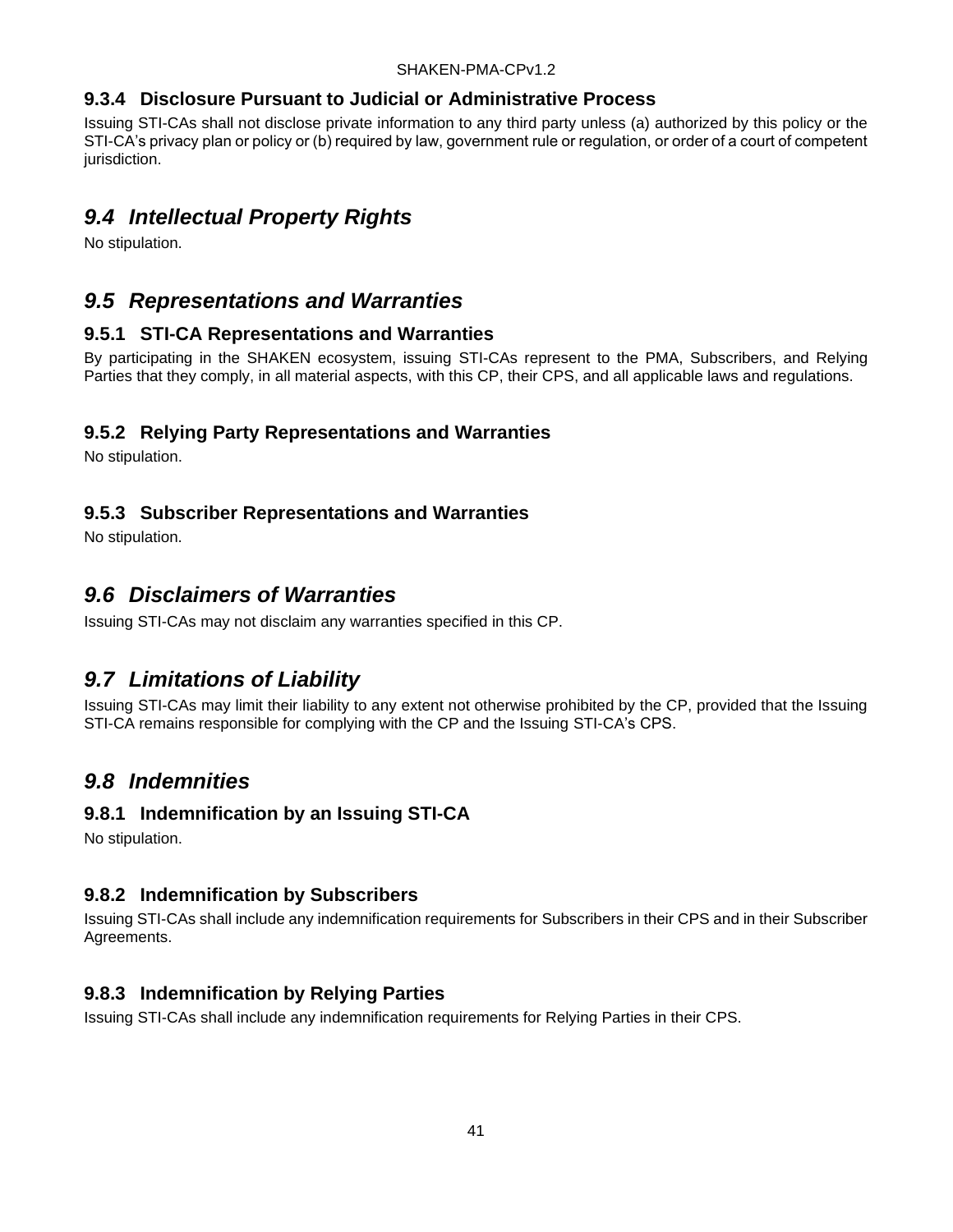## <span id="page-47-0"></span>*9.9 Term and Termination*

#### <span id="page-47-1"></span>**9.9.1 Term**

This CP and any amendments are effective when published to the Policy Administrator's online repository and remain in effect until replaced with a newer version.

#### <span id="page-47-2"></span>**9.9.2 Termination**

The CP and any amendments remain in effect until replaced by a newer version.

#### <span id="page-47-3"></span>**9.9.3 Effect of Termination and Survival**

The PA on behalf of the PMA will specify which provisions survive termination. At a minimum, responsibilities related to protecting confidential information will survive termination.

## <span id="page-47-4"></span>*9.10Individual Notices and Communications with Participants*

The PA/PMA accepts digitally signed or paper notices related to this CP that are addressed to the locations specified in Section 2.2 of this CP. Notices are deemed effective after the sender receives a valid and digitally signed acknowledgment of receipt from the PA/PMA. If an acknowledgement of receipt is not received within five days, the sender must resend the notice in paper form to the street address specified in Section 2.2 using either a courier service that confirms delivery or via certified or registered mail with postage prepaid and return receipt requested.

STI-CAs shall notify the PMA at least two weeks prior to implementation of any planned change to the infrastructure that has the potential to affect the SHAKEN PKI operational environment, and all new artifacts, including CA root certificates, produced as a result of the change will be provided to the PMA within 24 hours following implementation.

CAs shall notify the PMA one month in advance of any updates or changes with the potential to affect compliance with this CP, including:

- 1. Additions or changes of Root CAs
- 2. Additional CPs at the Root CA level
- 3. Changes in Certificate issuance procedures
- 4. Terminations or transition of ownership of Root CAs

## <span id="page-47-5"></span>*9.11 Amendments*

#### <span id="page-47-6"></span>**9.11.1 Procedure for Amendment**

Changes to this CP may be made from time to time by the PMA. The PMA will review this CP annually and when any changes are made to the specifications from which the requirements for this CP are derived.

### <span id="page-47-7"></span>**9.11.2 Notification Mechanism and Period**

The PMA will post notice on the PA website of any proposed significant revisions to this CP.

#### <span id="page-47-8"></span>**9.11.3 Circumstances Under which OID Must be Changed**

If the PMA determines that an amendment necessitates a change in an OID, then the revised version of this CP will identify that a new OID is required and will specify a revised OID.